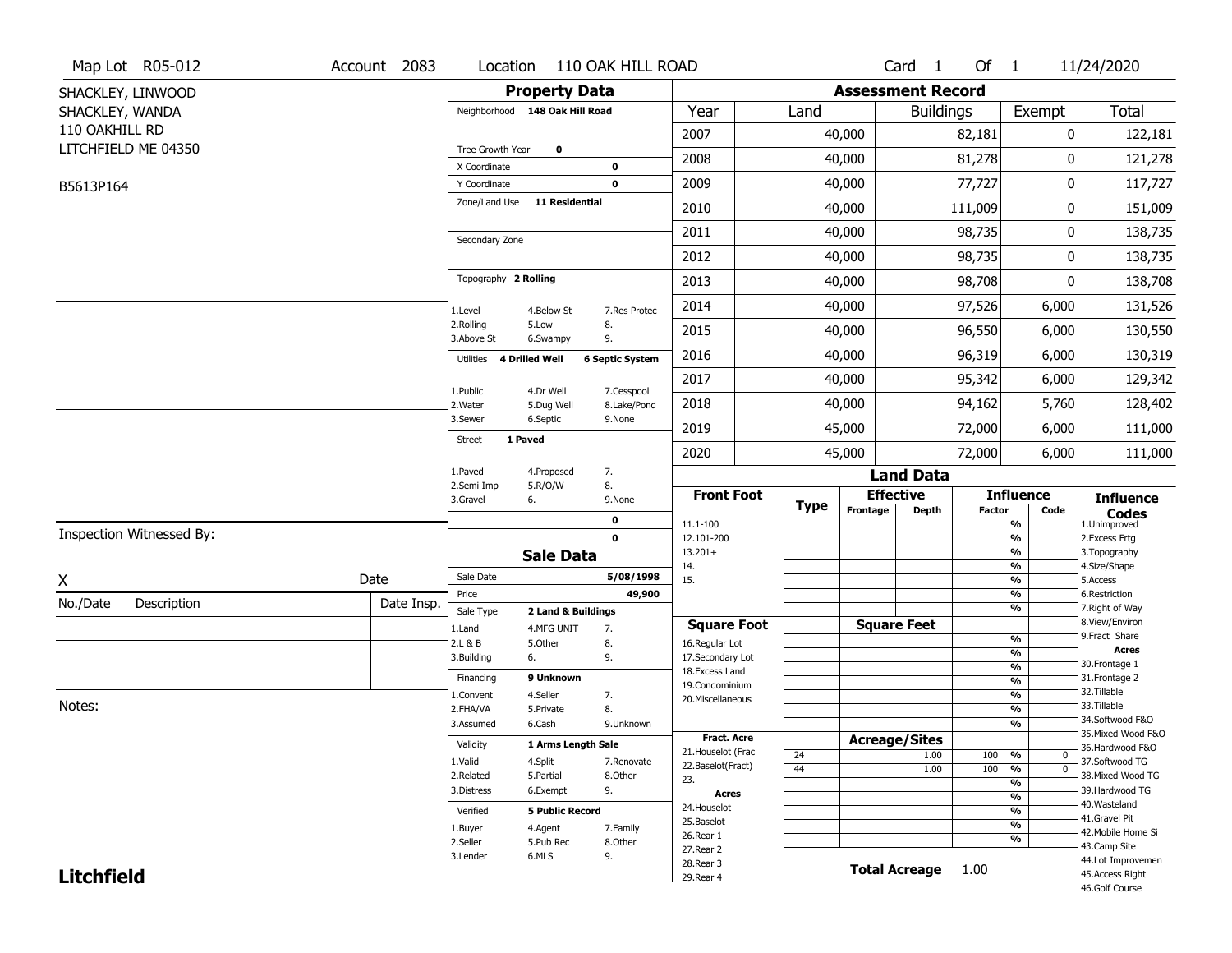|                                |                               |                                                   |                          |                  |                         |                                       |            |                         |                   |             | <b>Litchfield</b>         |       |                             |            |
|--------------------------------|-------------------------------|---------------------------------------------------|--------------------------|------------------|-------------------------|---------------------------------------|------------|-------------------------|-------------------|-------------|---------------------------|-------|-----------------------------|------------|
|                                | Map Lot R05-012               |                                                   |                          |                  |                         | Account 2083                          |            | Location                |                   |             | 110 OAK HILL ROAD         |       | Card <sub>1</sub><br>Of $1$ | 11/24/2020 |
|                                | Building Style 1 Conventional |                                                   | SF Bsmt Living           |                  | 0                       |                                       |            | Layout                  | 1 Typical         |             |                           |       |                             |            |
| 0.Uncoded                      | 4.Cape                        | 8.Log                                             | Fin Bsmt Grade           |                  | 0 <sub>0</sub>          |                                       |            | 1.Typical               | 4.                |             | 7.                        |       |                             |            |
| 1.Conv.                        | 5.Garrison                    | 9.0ther                                           |                          | OPEN-5-CUSTOMIZE | $\bf{0}$                |                                       |            | 2.Inadeq                | 5.                |             | 8.                        |       |                             |            |
| 2.Ranch                        | 6.Split                       | 10.Tri-Lev                                        | Heat Type                | 100%             |                         | 5 Forced Warm Air                     |            | 3.                      | 6.                |             | 9.                        |       |                             |            |
| 3.R Ranch                      | 7.Contemp                     | 11.Earth O                                        | 0.Uncoded                |                  | 4.Steam                 |                                       | 8.Fl/Wall  | Attic<br>9 None         |                   |             |                           |       | 30.0"                       |            |
| Dwelling Units 1               |                               |                                                   | 1.HWBB                   |                  | 5.FWA                   |                                       | 9.No Heat  | $1.1/4$ Fin             | 4.Full Fin        |             | 7.                        |       |                             |            |
| Other Units                    | 0                             |                                                   | 2.HWCI                   |                  | 6.GravWA                |                                       | 10.Radiant | 2.1/2 Fin               | 5.Fl/Stair        |             | 8.                        |       |                             |            |
| <b>Stories</b>                 | 5 One & 3/4 Story             |                                                   | 3.H Pump                 |                  | 7.Electric              |                                       | 11.Radiant | 3.3/4 Fin               | 6.                |             | 9.None                    |       | 1 3/4 s Fr/SL               |            |
| 1.1                            | 4.1.5                         | 7.1.25                                            | Cool Type                | 0%               |                         | 9 None                                |            | Insulation              | 1 Full            |             |                           |       |                             |            |
| 2.2                            | 5.1.75                        | 8.3.5                                             | 1.Refrig                 |                  | 4.W&C Air               |                                       | 7.RadHW    | 1.Full                  | 4.Minimal         |             | 7.                        |       |                             |            |
| 3.3                            | 6.2.5                         | 9.4                                               | 2.Evapor                 |                  | 5.Monitor-              | 8.                                    |            | 2.Heavy                 | 5.Partial         |             | 8.                        |       |                             |            |
| <b>Exterior Walls</b>          | 2 Vinyl                       |                                                   | 3.H Pump                 |                  | 6.Monitor-              | 9.None                                |            | 3.Capped                | 6.                |             | 9.None                    |       |                             | 8.0        |
| 0.Uncoded                      | 4.Asbestos                    | 8.Concrete                                        | Kitchen Style            |                  | 2 Typical               |                                       |            | Unfinished %            | 50%               |             |                           |       |                             |            |
| 1.Wd Clapb                     | 5.Stucco                      | 9.Other                                           | 1.Modern                 |                  | 4.Obsolete              | 7.                                    |            | Grade & Factor          |                   | 2 Fair 100% |                           |       |                             |            |
| 2.Vinyl                        | 6.Brick                       | 10.Wd shin                                        | 2.Typical                |                  | 5.                      | 8.                                    |            | 1.E Grade               |                   | 4.B Grade   | 7.AAA Grad                |       |                             |            |
| 3.Compos.                      | 7.Stone                       | 11.T1-11                                          | 3.Old Type               |                  | 6.                      | 9.None                                |            | 2.D Grade               |                   | 5.A Grade   | 8.M&S                     | 28.0" |                             |            |
| Roof Surface                   | 3 Sheet Metal                 |                                                   | Bath(s) Style            |                  |                         | 2 Typical Bath(s)                     |            | 3.C Grade               |                   | 6.AA Grade  | 9.Same                    |       |                             |            |
| 1.Asphalt                      | 4.Composit                    | 7.Rolled R                                        | 1.Modern                 |                  | 4.Obsolete              | 7.                                    |            | SQFT (Footprint) 840    |                   |             |                           |       |                             |            |
| 2.Slate                        | 5.Wood                        | 8.                                                | 2. Typical               |                  | 5.                      | 8.                                    |            | Condition               | 4 Average         |             |                           |       |                             |            |
| 3.Metal                        | 6.Other                       | 9.                                                | 3.Old Type               |                  | 6.                      | 9.None                                |            | 1.Poor                  | 4.Avg             |             | 7.V G                     |       |                             |            |
| SF Masonry Trim 0              |                               |                                                   | # Rooms                  |                  | 3                       |                                       |            | 2.Fair                  | $5.Avg+$          |             | 8.Exc                     |       |                             |            |
| OPEN-3-CUSTOM 0                |                               |                                                   | # Bedrooms               |                  | $\overline{2}$          |                                       |            | 3.Avg-                  | 6.Good            |             | 9.Same                    |       | LQ/GAR                      |            |
| OPEN-4-CUSTOM 0                |                               |                                                   | # Full Baths             |                  | 1                       |                                       |            | Phys. % Good            |                   | 0%          |                           |       |                             |            |
| Year Built                     | 1999                          |                                                   | # Half Baths             |                  | $\overline{\mathbf{0}}$ |                                       |            | Funct. % Good           |                   | 100%        |                           |       |                             |            |
| Year Remodeled 0               |                               |                                                   |                          | # Addn Fixtures  | $\bf o$                 |                                       |            | <b>Functional Code</b>  |                   | 9 None      |                           |       |                             |            |
| Foundation                     | <b>5 Concrete Slab</b>        |                                                   |                          |                  | $\mathbf 0$             |                                       |            |                         |                   |             | 7.No Power                |       |                             |            |
|                                | 4.Wood                        | 7.                                                | # Fireplaces             |                  |                         |                                       |            | 1.Incomp<br>2.O-Built   | 4.Delap<br>5.Bsmt |             |                           |       |                             |            |
| 1.Concrete<br>2.C Block        | 5.Slab                        | 8.                                                |                          |                  |                         |                                       |            | 3.Damage                |                   | 6.Common    | 8.LongTerm<br>9.None      |       |                             |            |
| 3.Br/Stone                     | 6.Piers                       | 9.                                                |                          |                  |                         |                                       |            | Econ. % Good            | 100%              |             |                           |       |                             |            |
| Basement                       | 9 No Basement                 |                                                   |                          |                  |                         |                                       |            | Economic Code None      |                   |             |                           |       |                             |            |
| $1.1/4$ Bmt                    | 4.Full Bmt                    | 7.                                                |                          |                  |                         |                                       |            | 0.None                  |                   | 3.No Power  | 9.None                    |       |                             |            |
| $2.1/2$ Bmt                    | 5.Crawl Sp                    | 8.                                                |                          |                  |                         |                                       |            | 1.Location              |                   | 4.Generate  | 8.                        |       |                             |            |
|                                | 6.                            | 9.None                                            |                          |                  |                         |                                       |            | 2.Encroach              | 5.Multi-Fa        |             | 9.                        |       |                             |            |
| 3.3/4 Bmt<br>Bsmt Gar # Cars 0 |                               |                                                   |                          |                  |                         | Software                              |            | Entrance Code           |                   |             | <b>1 Interior Inspect</b> |       |                             |            |
| Wet Basement                   | $\mathbf 0$                   |                                                   |                          |                  |                         | A Division of Harris Computer Systems |            | 1.Interior              | 4.Vacant          |             | 7.                        |       |                             |            |
| 1.Dry                          | 4.Dirt Flr                    | 7.                                                |                          |                  |                         |                                       |            | 2.Refusal               |                   | 5.Estimate  | 8.                        |       |                             |            |
|                                |                               | 8.                                                |                          |                  |                         |                                       |            | 3.Informed              |                   |             | 9.                        |       |                             |            |
| 2.Damp                         | 5.<br>6.                      |                                                   |                          |                  |                         |                                       |            |                         | 6.Existing        |             |                           |       |                             |            |
| 3.Wet                          |                               | 9.                                                |                          |                  |                         |                                       |            | <b>Information Code</b> |                   | 1 Owner     | 7.Vacant                  |       |                             |            |
|                                |                               |                                                   |                          |                  |                         |                                       |            | 1.Owner                 | 4.Agent           |             |                           |       |                             |            |
|                                |                               |                                                   | Date Inspected 9/19/2181 |                  |                         |                                       |            | 2.Relative<br>3.Tenant  | 6.Other           | 5.Estimate  | 8.<br>9.                  |       |                             |            |
|                                |                               | <b>Additions, Outbuildings &amp; Improvements</b> |                          |                  |                         |                                       |            |                         |                   |             | 1.One Story Fram          |       |                             |            |
|                                |                               | Year                                              | Units                    | Grade            | Cond                    |                                       |            | Sound Value             |                   |             | 2. Two Story Fram         |       |                             |            |
| Type                           |                               |                                                   |                          |                  |                         | Phys.                                 | Funct.     |                         |                   |             | 3. Three Story Fr         |       |                             |            |
| 68 Wood Deck/s                 |                               | $\mathbf{0}$                                      | 96                       | 3 100            | 4                       | 0                                     | % 100 %    |                         |                   |             | 4.1 & 1/2 Story           |       |                             |            |
|                                |                               |                                                   |                          |                  |                         | $\%$                                  | $\%$       |                         |                   |             | 5.1 & 3/4 Story           |       |                             |            |
|                                |                               |                                                   |                          |                  |                         | $\sqrt{6}$                            | $\sqrt{6}$ |                         |                   |             | 6.2 & 1/2 Story           |       |                             |            |
|                                |                               |                                                   |                          |                  |                         | $\frac{0}{0}$                         | $\%$       |                         |                   |             | 21.Open Frame Por         |       |                             |            |
|                                |                               |                                                   |                          |                  |                         |                                       |            |                         |                   |             | 22.Encl Frame Por         |       |                             |            |
|                                |                               |                                                   |                          |                  |                         | $\%$                                  | $\%$       |                         |                   |             | 23. Frame Garage          |       |                             |            |
|                                |                               |                                                   |                          |                  |                         | $\sqrt{20}$                           | $\%$       |                         |                   |             | 24.Frame Shed             |       |                             |            |
|                                |                               |                                                   |                          |                  |                         | $\frac{0}{0}$                         | $\%$       |                         |                   |             | 25. Frame Bay Wind        |       |                             |            |
|                                |                               |                                                   |                          |                  |                         | $\sqrt{20}$                           |            |                         |                   |             | 26.1SFr Overhang          |       |                             |            |
|                                |                               |                                                   |                          |                  |                         |                                       | $\%$       |                         |                   |             | 27.Unfin Basement         |       |                             |            |
|                                |                               |                                                   |                          |                  |                         | $\sqrt{20}$                           | $\%$       |                         |                   |             | 28. Unfinished Att        |       |                             |            |
|                                |                               |                                                   |                          |                  |                         | $\sqrt{20}$                           | $\%$       |                         |                   |             | 29. Finished Attic        |       |                             |            |
|                                |                               |                                                   |                          |                  |                         |                                       |            |                         |                   |             |                           |       |                             |            |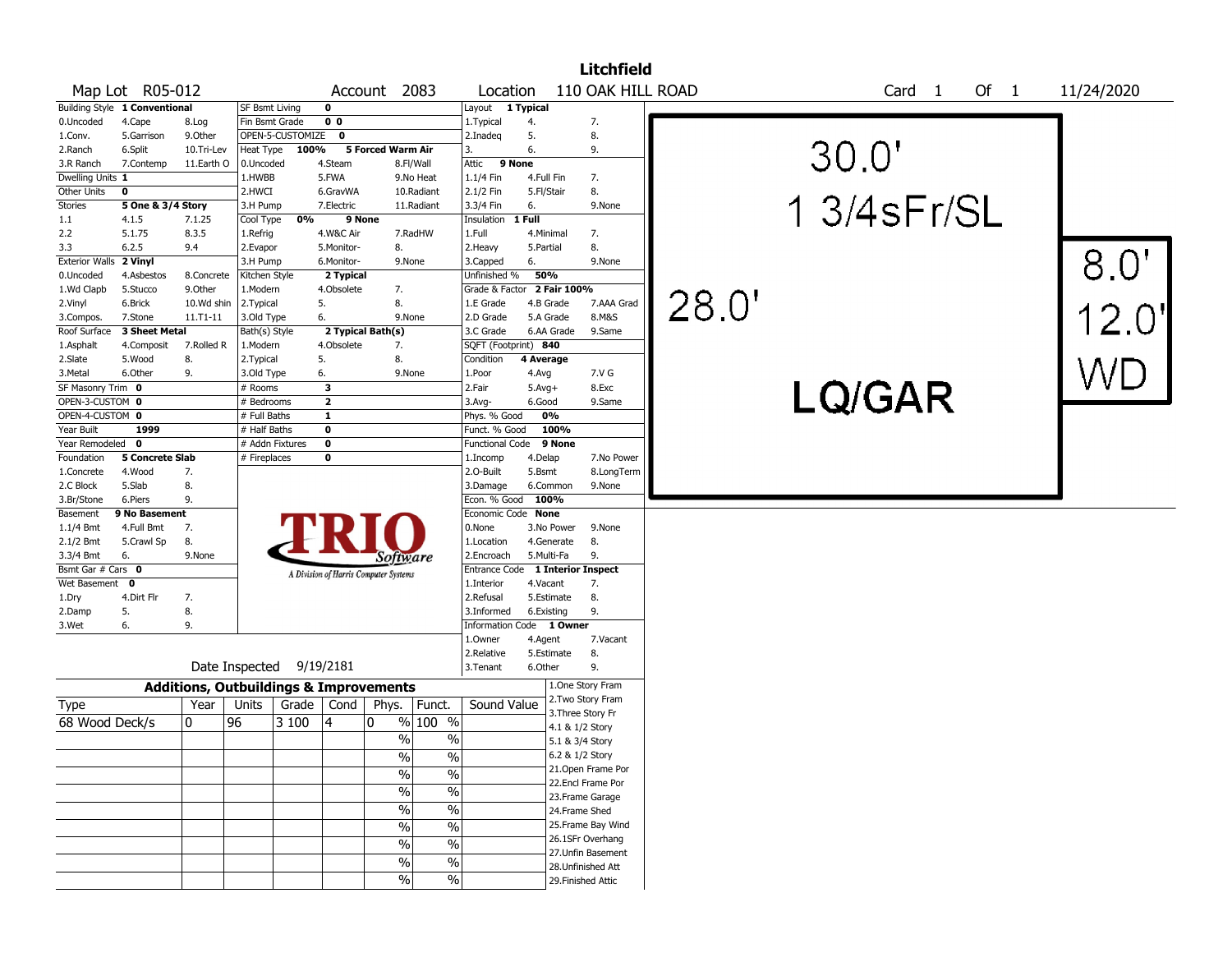|                   | Map Lot R05-013          | Account 2084 |                                |                        | Location 106 OAK HILL ROAD |                                    |             |          | Card 1                    | Of $1$                  |                                         | 11/24/2020                           |
|-------------------|--------------------------|--------------|--------------------------------|------------------------|----------------------------|------------------------------------|-------------|----------|---------------------------|-------------------------|-----------------------------------------|--------------------------------------|
|                   | SANDS, TIMOTHY S         |              |                                | <b>Property Data</b>   |                            |                                    |             |          | <b>Assessment Record</b>  |                         |                                         |                                      |
| PO BOX 667        |                          |              | Neighborhood 148 Oak Hill Road |                        |                            | Year                               | Land        |          | <b>Buildings</b>          |                         | Exempt                                  | Total                                |
|                   | SABATTUS ME 04280        |              |                                |                        |                            | 2007                               |             | 40,500   |                           | 71,218                  | 13,000                                  | 98,718                               |
|                   |                          |              | Tree Growth Year               | $\mathbf 0$            |                            | 2008                               |             | 40,500   |                           | 71,218                  | 12,350                                  | 99,368                               |
|                   |                          |              | X Coordinate<br>Y Coordinate   |                        | $\bf o$<br>0               | 2009                               |             | 40,100   |                           | 80,676                  | 9,500                                   | 111,276                              |
|                   |                          |              | Zone/Land Use                  | <b>11 Residential</b>  |                            | 2010                               |             | 40,100   |                           | 70,452                  | 10,000                                  | 100,552                              |
|                   |                          |              |                                |                        |                            | 2011                               |             | 42,500   |                           | 72,710                  | 10,000                                  | 105,210                              |
|                   |                          |              | Secondary Zone                 |                        |                            | 2012                               |             | 42,500   |                           | 72,710                  | 10,000                                  | 105,210                              |
|                   |                          |              | Topography 2 Rolling           |                        |                            |                                    |             |          |                           |                         |                                         |                                      |
|                   |                          |              |                                |                        |                            | 2013                               |             | 42,500   |                           | 72,710                  | 10,000                                  | 105,210                              |
|                   |                          |              | 1.Level<br>2.Rolling           | 4.Below St<br>5.Low    | 7.Res Protec<br>8.         | 2014                               |             | 42,500   |                           | 71,911                  | 10,000                                  | 104,411                              |
|                   |                          |              | 3.Above St                     | 6.Swampy               | 9.                         | 2015                               |             | 42,500   |                           | 71,911                  | 10,000                                  | 104,411                              |
|                   |                          |              | Utilities 5 Dug Well           |                        | <b>6 Septic System</b>     | 2016                               |             | 42,500   |                           | 71,111                  | 15,000                                  | 98,611                               |
|                   |                          |              | 1.Public                       | 4.Dr Well              | 7.Cesspool                 | 2017                               |             | 42,500   |                           | 71,111                  | 20,000                                  | 93,611                               |
|                   |                          |              | 2.Water<br>3.Sewer             | 5.Dug Well<br>6.Septic | 8.Lake/Pond<br>9.None      | 2018                               |             | 42,500   |                           | 70,313                  | 19,200                                  | 93,613                               |
|                   |                          |              | <b>Street</b><br>1 Paved       |                        |                            | 2019                               |             | 45,000   |                           | 113,000                 | 20,000                                  | 138,000                              |
|                   |                          |              |                                |                        |                            | 2020                               |             | 45,000   |                           | 113,000                 | 25,000                                  | 133,000                              |
|                   |                          |              | 1.Paved<br>2.Semi Imp          | 4.Proposed<br>5.R/O/W  | 7.<br>8.                   |                                    |             |          | <b>Land Data</b>          |                         |                                         |                                      |
|                   |                          |              | 3.Gravel<br>6.                 |                        | 9.None                     | <b>Front Foot</b>                  | <b>Type</b> | Frontage | <b>Effective</b><br>Depth | <b>Factor</b>           | <b>Influence</b><br>Code                | <b>Influence</b>                     |
|                   | Inspection Witnessed By: |              |                                |                        | 0                          | 11.1-100                           |             |          |                           |                         | $\frac{9}{6}$                           | <b>Codes</b><br>1.Unimproved         |
|                   |                          |              |                                | <b>Sale Data</b>       | $\mathbf 0$                | 12.101-200<br>$13.201+$            |             |          |                           |                         | $\frac{9}{6}$<br>$\frac{9}{6}$          | 2.Excess Frtg<br>3. Topography       |
|                   |                          |              | Sale Date                      |                        |                            | 14.                                |             |          |                           |                         | $\frac{9}{6}$                           | 4.Size/Shape                         |
| $\underline{x}$   |                          | Date         | Price                          |                        |                            | 15.                                |             |          |                           |                         | $\frac{9}{6}$<br>$\frac{9}{6}$          | 5.Access<br>6.Restriction            |
| No./Date          | Description              | Date Insp.   | Sale Type                      |                        |                            |                                    |             |          |                           |                         | $\frac{9}{6}$                           | 7. Right of Way                      |
|                   |                          |              | 1.Land                         | 4.MFG UNIT             | 7.                         | <b>Square Foot</b>                 |             |          | <b>Square Feet</b>        |                         |                                         | 8.View/Environ<br>9.Fract Share      |
|                   |                          |              | 2.L & B<br>3.Building          | 5.Other                | 8.<br>9.                   | 16.Regular Lot<br>17.Secondary Lot |             |          |                           |                         | %<br>%                                  | <b>Acres</b>                         |
|                   |                          |              | 6.                             |                        |                            | 18.Excess Land                     |             |          |                           |                         | %                                       | 30. Frontage 1                       |
|                   |                          |              | Financing                      |                        |                            | 19.Condominium                     |             |          |                           |                         | %                                       | 31. Frontage 2<br>32. Tillable       |
| Notes:            |                          |              | 1.Convent                      | 4.Seller               | 7.                         | 20.Miscellaneous                   |             |          |                           |                         | %                                       | 33.Tillable                          |
|                   |                          |              | 2.FHA/VA<br>3.Assumed          | 5.Private<br>6.Cash    | 8.<br>9.Unknown            |                                    |             |          |                           |                         | %<br>%                                  | 34.Softwood F&O                      |
|                   |                          |              |                                |                        |                            |                                    |             |          |                           |                         |                                         | 35. Mixed Wood F&O                   |
|                   |                          |              |                                |                        |                            | Fract. Acre                        |             |          |                           |                         |                                         |                                      |
|                   |                          |              | Validity                       |                        |                            | 21. Houselot (Frac                 |             |          | <b>Acreage/Sites</b>      |                         |                                         | 36.Hardwood F&O                      |
|                   |                          |              | 1.Valid                        | 4.Split                | 7.Renovate                 | 22.Baselot(Fract)                  | 24<br>26    |          | 1.00<br>1.00              | 100<br>$\overline{100}$ | %<br>0<br>$\frac{9}{6}$<br>$\mathbf{0}$ | 37.Softwood TG                       |
|                   |                          |              | 2.Related                      | 5.Partial              | 8.Other                    | 23.                                | 44          |          | 1.00                      | 85                      | $\frac{9}{6}$                           | 38. Mixed Wood TG                    |
|                   |                          |              | 3.Distress                     | 6.Exempt               | 9.                         | <b>Acres</b>                       |             |          |                           |                         | $\frac{9}{6}$                           | 39.Hardwood TG                       |
|                   |                          |              | Verified                       |                        |                            | 24. Houselot                       |             |          |                           |                         | $\frac{9}{6}$                           | 40. Wasteland<br>41.Gravel Pit       |
|                   |                          |              | 1.Buyer                        | 4.Agent                | 7.Family                   | 25.Baselot<br>26.Rear 1            |             |          |                           |                         | $\frac{9}{6}$                           | 42. Mobile Home Si                   |
|                   |                          |              | 2.Seller                       | 5.Pub Rec              | 8.Other                    | 27.Rear 2                          |             |          |                           |                         | $\frac{9}{6}$                           | 43.Camp Site                         |
| <b>Litchfield</b> |                          |              | 3.Lender                       | 6.MLS                  | 9.                         | 28. Rear 3<br>29. Rear 4           |             |          | Total Acreage 2.00        |                         |                                         | 44.Lot Improvemen<br>45.Access Right |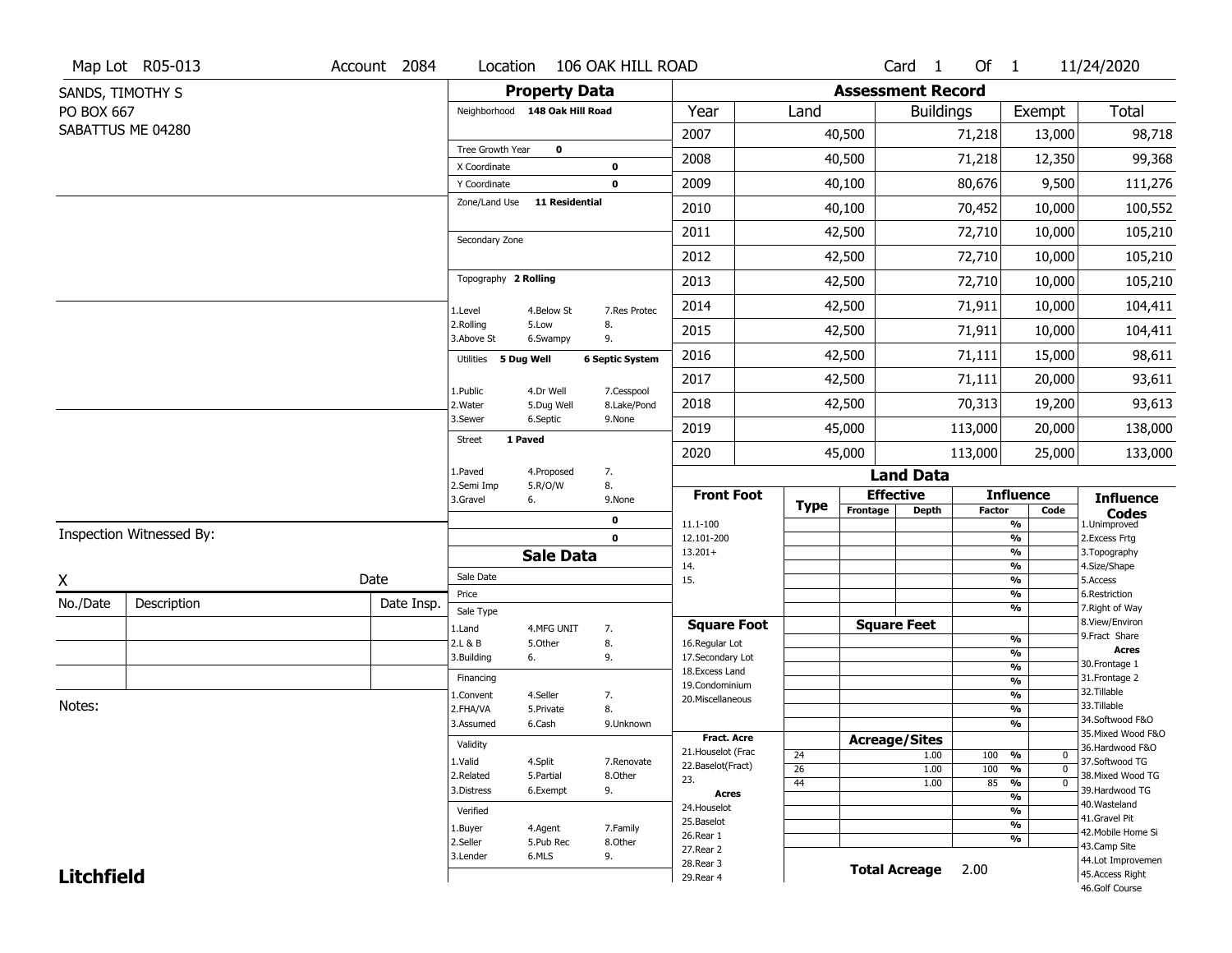|                                  |                        |                                                   |                         |                    |                         |                                       |               |                                  |            |                        | <b>Litchfield</b>   |             |      |          |                   |        |           |            |  |
|----------------------------------|------------------------|---------------------------------------------------|-------------------------|--------------------|-------------------------|---------------------------------------|---------------|----------------------------------|------------|------------------------|---------------------|-------------|------|----------|-------------------|--------|-----------|------------|--|
| Map Lot R05-013                  |                        |                                                   |                         |                    |                         | Account 2084                          |               | Location                         |            |                        | 106 OAK HILL ROAD   |             |      |          | Card <sub>1</sub> | Of $1$ |           | 11/24/2020 |  |
| Building Style 2 Ranch           |                        |                                                   | SF Bsmt Living          |                    | 0                       |                                       |               | Layout 1 Typical                 |            |                        |                     |             |      |          |                   |        |           |            |  |
| 0.Uncoded<br>4.Cape              |                        | 8.Log                                             | Fin Bsmt Grade          |                    | 0 <sub>0</sub>          |                                       |               | 1.Typical                        | 4.         |                        | 7.                  | 10.0'       | SHED |          |                   |        |           |            |  |
| 1.Conv.                          | 5.Garrison             | 9.0ther                                           |                         | OPEN-5-CUSTOMIZE 0 |                         |                                       |               | 2.Inadeq                         | 5.         |                        | 8.                  |             |      |          |                   |        |           |            |  |
| 2.Ranch<br>6.Split               |                        | 10.Tri-Lev                                        | Heat Type               | 100%               |                         | 1 Hot Water BB                        |               | 3.                               | 6.         |                        | 9.                  | $8.0^\circ$ |      |          |                   |        |           |            |  |
| 3.R Ranch                        | 7.Contemp              | 11.Earth O                                        | 0.Uncoded               |                    | 4.Steam                 |                                       | 8.Fl/Wall     | Attic<br>9 None                  |            |                        |                     |             |      | SV \$300 |                   |        |           |            |  |
| Dwelling Units 1                 |                        |                                                   | 1.HWBB                  |                    | 5.FWA                   |                                       | 9.No Heat     | 1.1/4 Fin                        | 4.Full Fin |                        | 7.                  |             |      |          |                   |        |           |            |  |
| Other Units<br>$\mathbf 0$       |                        |                                                   | 2.HWCI                  |                    | 6.GravWA                |                                       | 10.Radiant    | 2.1/2 Fin                        | 5.Fl/Stair |                        | 8.                  |             |      |          |                   |        |           |            |  |
| <b>Stories</b>                   | 1 One Story            |                                                   | 3.H Pump                |                    | 7.Electric              |                                       | 11.Radiant    | 3.3/4 Fin                        | 6.         |                        | 9.None              |             |      |          |                   |        |           |            |  |
| 1.1<br>4.1.5                     |                        | 7.1.25                                            | Cool Type               | 0%                 |                         | 9 None                                |               | Insulation                       | $1$ Full   |                        |                     |             |      |          |                   |        |           |            |  |
| 2.2<br>5.1.75                    |                        | 8.3.5                                             | 1.Refrig                |                    | 4.W&C Air               |                                       | 7.RadHW       | 1.Full                           | 4.Minimal  |                        | 7.                  |             |      |          |                   |        |           |            |  |
| 6.2.5<br>3.3                     |                        | 9.4                                               | 2.Evapor                |                    | 5.Monitor-              | 8.                                    |               | 2. Heavy                         | 5.Partial  |                        | 8.                  |             |      |          |                   |        |           |            |  |
| <b>Exterior Walls</b><br>2 Vinyl |                        |                                                   | 3.H Pump                |                    | 6.Monitor-              | 9.None                                |               | 3.Capped                         | 6.         |                        | 9.None              |             |      |          |                   |        |           |            |  |
| 0.Uncoded                        | 4.Asbestos             | 8.Concrete<br>9.Other                             | Kitchen Style           |                    | 2 Typical               |                                       |               | Unfinished %                     | 0%         |                        |                     |             |      | 40.0     |                   |        | 16.0"     |            |  |
| 1.Wd Clapb<br>5.Stucco           |                        |                                                   | 1.Modern                |                    | 4.Obsolete<br>5.        | 7.<br>8.                              |               | Grade & Factor 3 Average 100%    |            |                        |                     |             |      |          |                   |        |           |            |  |
| 2.Vinyl<br>6.Brick<br>7.Stone    |                        | 10.Wd shin<br>$11.71 - 11$                        | 2.Typical<br>3.Old Type |                    | 6.                      | 9.None                                |               | 1.E Grade<br>2.D Grade           |            | 4.B Grade<br>5.A Grade | 7.AAA Grad<br>8.M&S |             |      |          |                   |        |           |            |  |
| 3.Compos.<br>Roof Surface        | 3 Sheet Metal          |                                                   | Bath(s) Style           |                    |                         | 2 Typical Bath(s)                     |               | 3.C Grade                        |            | 6.AA Grade             | 9.Same              |             |      |          |                   |        | <b>WD</b> |            |  |
| 1.Asphalt                        | 4.Composit             | 7.Rolled R                                        | 1.Modern                |                    | 4.Obsolete              | 7.                                    |               | SQFT (Footprint) 1120            |            |                        |                     |             |      |          | 1sBFr             |        |           |            |  |
| 2.Slate<br>5.Wood                |                        | 8.                                                | 2. Typical              |                    | 5.                      | 8.                                    |               | Condition                        | 4 Average  |                        |                     |             |      |          |                   |        |           |            |  |
| 6.Other<br>3.Metal               |                        | 9.                                                | 3.Old Type              |                    | 6.                      | 9.None                                |               | 1.Poor                           | 4.Avg      |                        | 7.V G               | 28.0        |      |          |                   |        |           |            |  |
| SF Masonry Trim 0                |                        |                                                   | # Rooms                 |                    | 3                       |                                       |               | 2.Fair                           | $5.Avg+$   |                        | 8.Exc               |             |      |          |                   |        | 32.0'     |            |  |
| OPEN-3-CUSTOM 0                  |                        |                                                   | # Bedrooms              |                    | $\overline{\mathbf{2}}$ |                                       |               | 3.Avg-                           | 6.Good     |                        | 9.Same              |             |      |          |                   |        |           |            |  |
| OPEN-4-CUSTOM 0                  |                        |                                                   | $#$ Full Baths          |                    | $\overline{\mathbf{1}}$ |                                       |               | Phys. % Good                     |            | 0%                     |                     |             |      |          |                   |        |           |            |  |
| Year Built                       | 2004                   |                                                   | # Half Baths            |                    | 0                       |                                       |               | Funct. % Good                    |            | 100%                   |                     |             |      |          |                   |        |           |            |  |
| Year Remodeled 0                 |                        |                                                   | # Addn Fixtures         |                    | 0                       |                                       |               | Functional Code 9 None           |            |                        |                     |             |      |          |                   |        |           |            |  |
| Foundation                       | 1 Concrete             |                                                   | # Fireplaces            |                    | 0                       |                                       |               | 1.Incomp                         | 4.Delap    |                        | 7.No Power          |             |      |          |                   |        |           |            |  |
| 1.Concrete<br>4.Wood             |                        | 7.                                                |                         |                    |                         |                                       |               | 2.0-Built                        | 5.Bsmt     |                        | 8.LongTerm          |             |      |          |                   |        |           |            |  |
| 5.Slab<br>2.C Block              |                        | 8.                                                |                         |                    |                         |                                       |               | 3.Damage                         |            | 6.Common               | 9.None              |             |      |          |                   |        |           |            |  |
| 3.Br/Stone<br>6.Piers            |                        | 9.                                                |                         |                    |                         |                                       |               | Econ. % Good                     | 100%       |                        |                     |             |      |          |                   |        |           |            |  |
| Basement                         | <b>4 Full Basement</b> |                                                   |                         |                    |                         |                                       |               | Economic Code None               |            |                        |                     |             |      |          |                   |        |           |            |  |
| 1.1/4 Bmt                        | 4.Full Bmt             | 7.                                                |                         |                    |                         |                                       |               | 0.None                           |            | 3.No Power             | 9.None              |             |      |          |                   |        |           |            |  |
| 2.1/2 Bmt                        | 5.Crawl Sp             | 8.                                                |                         |                    |                         |                                       |               | 1.Location                       |            | 4.Generate             | 8.                  |             |      |          |                   |        |           |            |  |
| 3.3/4 Bmt<br>6.                  |                        | 9.None                                            |                         |                    |                         | Software                              |               | 2.Encroach                       |            | 5.Multi-Fa             | 9.                  |             |      |          |                   |        |           |            |  |
| Bsmt Gar # Cars 0                |                        |                                                   |                         |                    |                         | A Division of Harris Computer Systems |               | Entrance Code 1 Interior Inspect |            |                        |                     |             |      |          |                   |        |           |            |  |
| Wet Basement 1 Dry Basement      |                        |                                                   |                         |                    |                         |                                       |               | 1.Interior                       | 4.Vacant   |                        | 7.<br>8.            |             |      |          |                   |        |           |            |  |
| 1.Dry                            | 4.Dirt Flr             | 7.<br>8.                                          |                         |                    |                         |                                       |               | 2.Refusal<br>3.Informed          |            | 5.Estimate             | 9.                  |             |      |          |                   |        |           |            |  |
| 2.Damp<br>5.<br>3.Wet<br>6.      |                        | 9.                                                |                         |                    |                         |                                       |               | <b>Information Code</b>          |            | 6.Existing<br>6 Other  |                     |             |      |          |                   |        |           |            |  |
|                                  |                        |                                                   |                         |                    |                         |                                       |               | 1.Owner                          | 4.Agent    |                        | 7.Vacant            |             |      |          |                   |        |           |            |  |
|                                  |                        |                                                   |                         |                    |                         |                                       |               | 2.Relative                       |            | 5.Estimate             | 8.                  |             |      |          |                   |        |           |            |  |
|                                  |                        | Date Inspected 9/19/2018                          |                         |                    |                         |                                       |               | 3.Tenant                         | 6.Other    |                        | 9.                  |             |      |          |                   |        |           |            |  |
|                                  |                        | <b>Additions, Outbuildings &amp; Improvements</b> |                         |                    |                         |                                       |               |                                  |            |                        | 1.One Story Fram    |             |      |          |                   |        |           |            |  |
|                                  |                        | Year                                              | Units                   | Grade              | Cond                    | Phys.                                 | Funct.        | Sound Value                      |            |                        | 2. Two Story Fram   |             |      |          |                   |        |           |            |  |
| Type                             |                        |                                                   |                         |                    |                         |                                       |               |                                  |            |                        | 3. Three Story Fr   |             |      |          |                   |        |           |            |  |
| 68 Wood Deck/s                   |                        | 2018                                              | 512                     | 3 100              | 14                      | 0                                     | % 100 %       |                                  |            |                        | 4.1 & 1/2 Story     |             |      |          |                   |        |           |            |  |
| 24 Frame Shed                    |                        | 0                                                 |                         |                    |                         | %                                     |               | % 300                            |            |                        | 5.1 & 3/4 Story     |             |      |          |                   |        |           |            |  |
|                                  |                        |                                                   |                         |                    |                         | $\sqrt{6}$                            | $\sqrt{6}$    |                                  |            |                        | 6.2 & 1/2 Story     |             |      |          |                   |        |           |            |  |
|                                  |                        |                                                   |                         |                    |                         | $\frac{9}{6}$                         | $\frac{0}{0}$ |                                  |            |                        | 21. Open Frame Por  |             |      |          |                   |        |           |            |  |
|                                  |                        |                                                   |                         |                    |                         | $\sqrt{6}$                            | $\frac{0}{0}$ |                                  |            |                        | 22.Encl Frame Por   |             |      |          |                   |        |           |            |  |
|                                  |                        |                                                   |                         |                    |                         |                                       |               |                                  |            |                        | 23. Frame Garage    |             |      |          |                   |        |           |            |  |
|                                  |                        |                                                   |                         |                    |                         | $\sqrt{6}$                            | $\%$          |                                  |            |                        | 24.Frame Shed       |             |      |          |                   |        |           |            |  |
|                                  |                        |                                                   |                         |                    |                         | $\%$                                  | $\%$          |                                  |            |                        | 25. Frame Bay Wind  |             |      |          |                   |        |           |            |  |
|                                  |                        |                                                   |                         |                    |                         | $\sqrt{6}$                            | $\%$          |                                  |            |                        | 26.1SFr Overhang    |             |      |          |                   |        |           |            |  |
|                                  |                        |                                                   |                         |                    |                         | $\sqrt{6}$                            | $\%$          |                                  |            |                        | 27.Unfin Basement   |             |      |          |                   |        |           |            |  |
|                                  |                        |                                                   |                         |                    |                         |                                       |               |                                  |            |                        | 28.Unfinished Att   |             |      |          |                   |        |           |            |  |
|                                  |                        |                                                   |                         |                    |                         | %                                     | $\%$          |                                  |            |                        | 29. Finished Attic  |             |      |          |                   |        |           |            |  |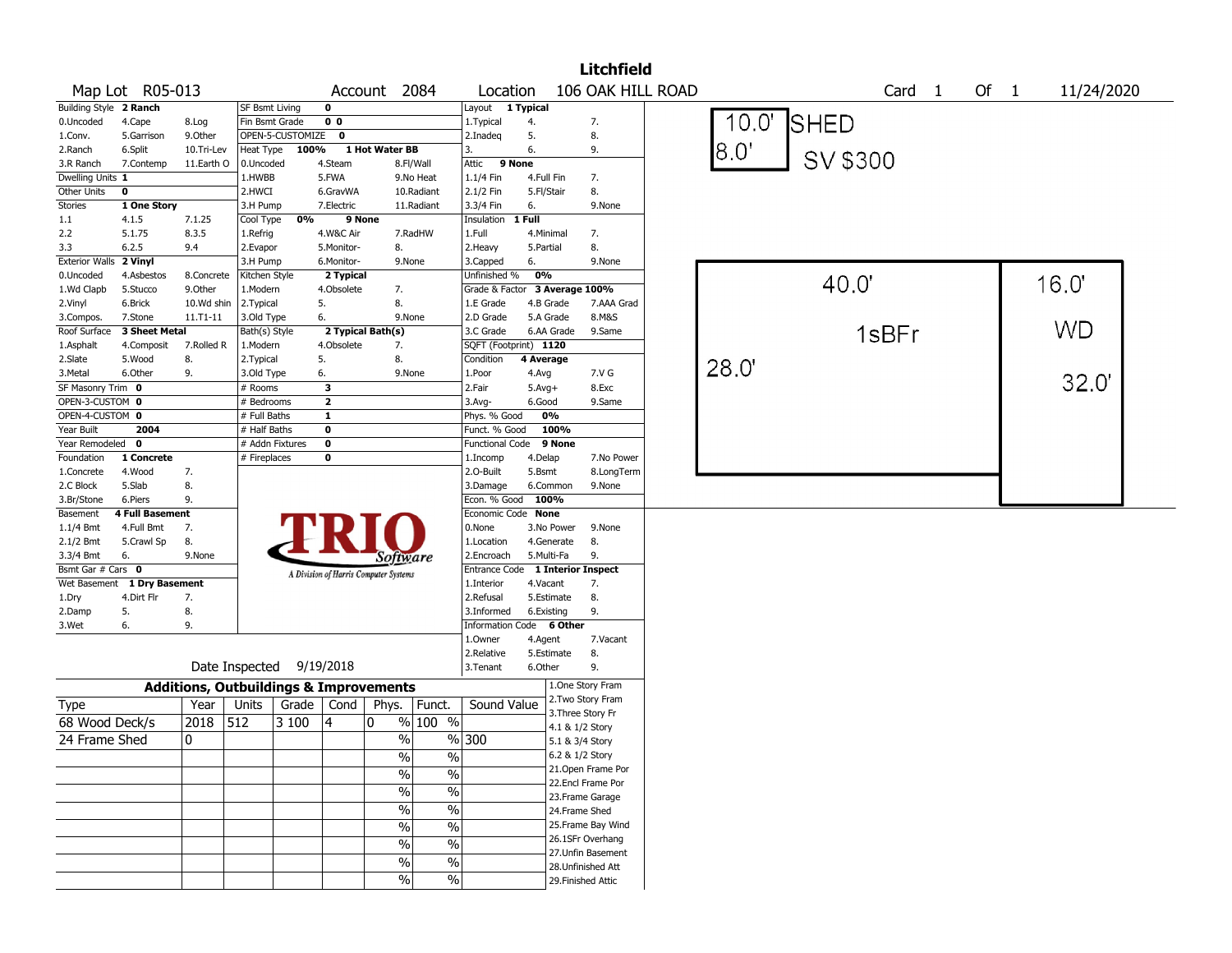|                        | Map Lot R05-015          | Account 574 | Location                       |                         | OAK HILL ROAD             |                                      |                 |                          | Card <sub>1</sub>    | Of 1          |                                           | 11/24/2020                            |
|------------------------|--------------------------|-------------|--------------------------------|-------------------------|---------------------------|--------------------------------------|-----------------|--------------------------|----------------------|---------------|-------------------------------------------|---------------------------------------|
|                        | WHEELER, ANGELA T        |             |                                | <b>Property Data</b>    |                           |                                      |                 | <b>Assessment Record</b> |                      |               |                                           |                                       |
|                        | WHEELER, REUBEN J        |             | Neighborhood 148 Oak Hill Road |                         |                           | Year                                 | Land            |                          | <b>Buildings</b>     |               | Exempt                                    | Total                                 |
| 693 WEST ROAD          |                          |             |                                |                         |                           | 2007                                 |                 | 28,000                   |                      | 0             | 0                                         | 28,000                                |
|                        | BOWDOIN ME 04287         |             | Tree Growth Year               | $\mathbf 0$             |                           | 2008                                 |                 | 28,000                   |                      | 0             | 0                                         | 28,000                                |
|                        |                          |             | X Coordinate                   |                         | 0                         |                                      |                 |                          |                      |               |                                           |                                       |
| B7974P185              |                          |             | Y Coordinate<br>Zone/Land Use  | <b>11 Residential</b>   | $\mathbf 0$               | 2009                                 |                 | 28,000                   |                      | $\mathbf 0$   | 0                                         | 28,000                                |
| Previous Owner         | WHEELER, REUBEN J        |             |                                |                         |                           | 2010                                 |                 | 28,000                   |                      | $\mathbf 0$   | 0                                         | 28,000                                |
|                        | WHEELER, ANGELA T        |             | Secondary Zone                 |                         |                           | 2011                                 |                 | 28,000                   |                      | $\mathbf 0$   | 0                                         | 28,000                                |
| 693 WEST ROAD          |                          |             |                                |                         |                           | 2012                                 |                 | 28,000                   |                      | $\mathbf 0$   | 0                                         | 28,000                                |
|                        | BOWDOIN ME 04287         |             | Topography 2 Rolling           |                         |                           | 2013                                 |                 | 28,000                   |                      | $\mathbf 0$   | 0                                         | 28,000                                |
| Previous Owner         | Sale Date: 1/25/2006     |             | 1.Level                        | 4.Below St              | 7.Res Protec              | 2014                                 |                 | 28,000                   |                      | $\mathbf 0$   | 0                                         | 28,000                                |
| <b>FARKAS, SUSAN E</b> |                          |             | 2.Rolling<br>3.Above St        | 5.Low<br>6.Swampy       | 8.<br>9.                  | 2015                                 |                 | 28,000                   |                      | 0             | 0                                         | 28,000                                |
| 693 WEST ROAD          | C/O WHEELER, RUEBEN J.   |             | Utilities 9 None               |                         | 9 None                    | 2016                                 |                 | 28,000                   |                      | $\mathbf 0$   | 0                                         | 28,000                                |
|                        | BOWDOIN ME 04287         |             |                                |                         |                           | 2017                                 |                 | 28,000                   |                      | $\mathbf 0$   | 0                                         | 28,000                                |
|                        | Sale Date: 6/04/2004     |             | 1.Public<br>2. Water           | 4.Dr Well<br>5.Dug Well | 7.Cesspool<br>8.Lake/Pond | 2018                                 |                 | 28,000                   |                      | $\mathbf 0$   | 0                                         | 28,000                                |
|                        |                          |             | 3.Sewer                        | 6.Septic                | 9.None                    | 2019                                 |                 | 22,600                   |                      | $\mathbf 0$   | 0                                         | 22,600                                |
|                        |                          |             | <b>Street</b>                  | 5 Right-Of-Way          |                           | 2020                                 |                 | 22,600                   |                      | $\mathbf{0}$  | 0                                         | 22,600                                |
|                        |                          |             | 1.Paved                        | 4.Proposed              | 7.                        |                                      |                 |                          | <b>Land Data</b>     |               |                                           |                                       |
|                        |                          |             |                                |                         |                           |                                      |                 |                          |                      |               |                                           |                                       |
|                        |                          |             | 2.Semi Imp<br>3.Gravel         | 5.R/O/W<br>6.           | 8.<br>9.None              | <b>Front Foot</b>                    |                 | <b>Effective</b>         |                      |               | <b>Influence</b>                          | <b>Influence</b>                      |
|                        |                          |             |                                |                         | 0                         |                                      | <b>Type</b>     | Frontage                 | <b>Depth</b>         | <b>Factor</b> | Code                                      | <b>Codes</b>                          |
|                        | Inspection Witnessed By: |             |                                |                         | $\mathbf 0$               | 11.1-100<br>12.101-200               |                 |                          |                      |               | $\overline{\frac{9}{6}}$<br>$\frac{9}{6}$ | 1.Unimproved<br>2.Excess Frtg         |
|                        |                          |             |                                | <b>Sale Data</b>        |                           | $13.201+$                            |                 |                          |                      |               | $\frac{9}{6}$                             | 3. Topography                         |
|                        |                          | Date        | Sale Date                      |                         | 1/25/2006                 | 14.<br>15.                           |                 |                          |                      |               | $\frac{9}{6}$<br>$\frac{9}{6}$            | 4.Size/Shape<br>5.Access              |
| Χ                      |                          |             | Price                          |                         | 10,000                    |                                      |                 |                          |                      |               | $\frac{9}{6}$                             | 6.Restriction                         |
| No./Date               | Description              | Date Insp.  | Sale Type                      | 1 Land Only             |                           |                                      |                 |                          |                      |               | $\overline{\frac{9}{6}}$                  | 7. Right of Way<br>8.View/Environ     |
|                        |                          |             | 1.Land<br>2.L & B              | 4.MFG UNIT<br>5.Other   | 7.<br>8.                  | <b>Square Foot</b><br>16.Regular Lot |                 |                          | <b>Square Feet</b>   |               | $\frac{9}{6}$                             | 9.Fract Share                         |
|                        |                          |             | 3.Building                     | 6.                      | 9.                        | 17.Secondary Lot                     |                 |                          |                      |               | %                                         | <b>Acres</b>                          |
|                        |                          |             | Financing                      | 9 Unknown               |                           | 18. Excess Land                      |                 |                          |                      |               | %<br>%                                    | 30. Frontage 1<br>31. Frontage 2      |
|                        |                          |             | 1.Convent                      | 4.Seller                | 7.                        | 19.Condominium<br>20.Miscellaneous   |                 |                          |                      |               | %                                         | 32. Tillable                          |
| Notes:                 |                          |             | 2.FHA/VA                       | 5.Private               | 8.                        |                                      |                 |                          |                      |               | %                                         | 33.Tillable                           |
|                        |                          |             | 3.Assumed                      | 6.Cash                  | 9.Unknown                 |                                      |                 |                          |                      |               | %                                         | 34.Softwood F&O<br>35. Mixed Wood F&O |
|                        |                          |             | Validity                       | 1 Arms Length Sale      |                           | <b>Fract. Acre</b>                   |                 | <b>Acreage/Sites</b>     |                      |               |                                           | 36.Hardwood F&O                       |
|                        |                          |             | 1.Valid                        | 4.Split                 | 7.Renovate                | 21. Houselot (Frac                   | 25              |                          | 1.00                 | 95 %          | 5                                         | 37.Softwood TG                        |
|                        |                          |             | 2.Related                      | 5.Partial               | 8.Other                   | 22.Baselot(Fract)<br>23.             | $\overline{99}$ |                          |                      | $95 - 9$      | $\mathbf{1}$                              | 38. Mixed Wood TG                     |
|                        |                          |             | 3.Distress                     | 6.Exempt                | 9.                        | Acres                                |                 |                          |                      |               | %<br>$\overline{\frac{9}{6}}$             | 39.Hardwood TG                        |
|                        |                          |             | Verified                       | <b>5 Public Record</b>  |                           | 24. Houselot                         |                 |                          |                      |               | %                                         | 40. Wasteland                         |
|                        |                          |             | 1.Buyer                        | 4.Agent                 | 7.Family                  | 25.Baselot                           |                 |                          |                      |               | $\overline{\frac{9}{6}}$                  | 41.Gravel Pit                         |
|                        |                          |             | 2.Seller                       | 5.Pub Rec               | 8.Other                   | 26.Rear 1                            |                 |                          |                      |               | %                                         | 42. Mobile Home Si<br>43.Camp Site    |
|                        |                          |             | 3.Lender                       | 6.MLS                   | 9.                        | 27.Rear 2<br>28. Rear 3              |                 |                          |                      |               |                                           | 44.Lot Improvemen                     |
| <b>Litchfield</b>      |                          |             |                                |                         |                           | 29. Rear 4                           |                 |                          | <b>Total Acreage</b> | 1.00          |                                           | 45.Access Right<br>46.Golf Course     |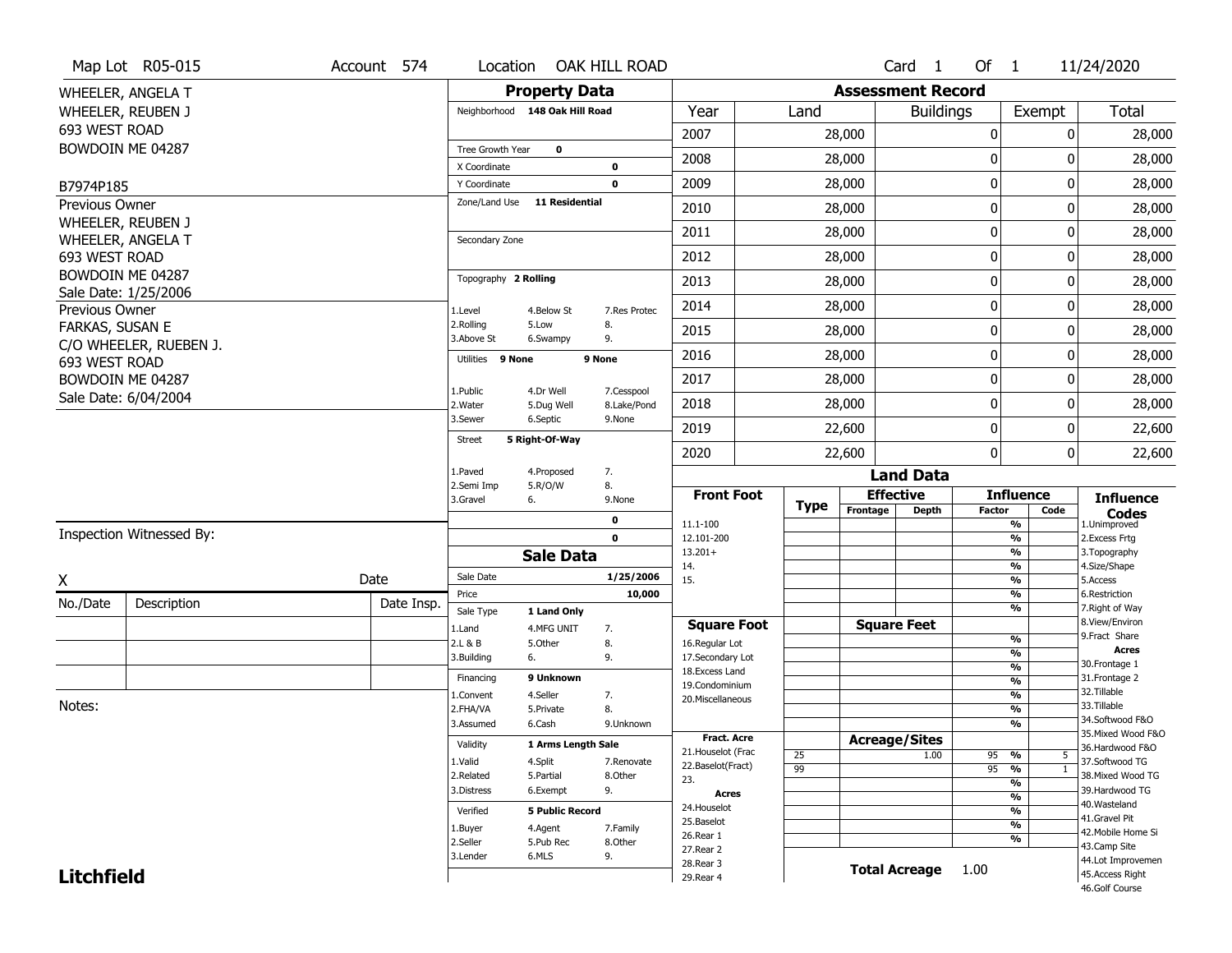|                       |                 |                                                   |                 |                  |            |                                       |               |                        |            |                 | <b>Litchfield</b>  |                   |      |            |
|-----------------------|-----------------|---------------------------------------------------|-----------------|------------------|------------|---------------------------------------|---------------|------------------------|------------|-----------------|--------------------|-------------------|------|------------|
|                       | Map Lot R05-015 |                                                   |                 |                  | Account    | 574                                   |               | Location               |            |                 | OAK HILL ROAD      | Card <sub>1</sub> | Of 1 | 11/24/2020 |
| <b>Building Style</b> |                 |                                                   | SF Bsmt Living  |                  |            |                                       |               | Layout                 |            |                 |                    |                   |      |            |
| 0.Uncoded             | 4.Cape          | 8.Log                                             | Fin Bsmt Grade  |                  |            |                                       |               | 1. Typical             | 4.         |                 | 7.                 |                   |      |            |
| 1.Conv.               | 5.Garrison      | 9.0ther                                           |                 | OPEN-5-CUSTOMIZE |            |                                       |               | 2.Inadeg               | 5.         |                 | 8.                 |                   |      |            |
| 2.Ranch               | 6.Split         | 10.Tri-Lev                                        | Heat Type       | 100%             |            |                                       |               | 3.                     | 6.         |                 | 9.                 |                   |      |            |
| 3.R Ranch             | 7.Contemp       | 11.Earth O                                        | 0.Uncoded       |                  | 4.Steam    | 8.Fl/Wall                             |               | Attic                  |            |                 |                    |                   |      |            |
| Dwelling Units        |                 |                                                   | 1.HWBB          |                  | 5.FWA      |                                       | 9.No Heat     | 1.1/4 Fin              | 4.Full Fin |                 | 7.                 |                   |      |            |
| Other Units           |                 |                                                   | 2.HWCI          |                  | 6.GravWA   |                                       | 10.Radiant    | 2.1/2 Fin              | 5.Fl/Stair |                 | 8.                 |                   |      |            |
| Stories               |                 |                                                   | 3.H Pump        |                  | 7.Electric |                                       | 11.Radiant    | 3.3/4 Fin              | 6.         |                 | 9.None             |                   |      |            |
| 1.1                   | 4.1.5           | 7.1.25                                            | Cool Type       | 0%               |            |                                       |               | Insulation             |            |                 |                    |                   |      |            |
| 2.2                   | 5.1.75          | 8.3.5                                             | 1.Refrig        |                  | 4.W&C Air  | 7.RadHW                               |               | 1.Full                 |            | 4.Minimal       | 7.                 |                   |      |            |
| 3.3                   | 6.2.5           | 9.4                                               | 2.Evapor        |                  | 5.Monitor- | 8.                                    |               | 2.Heavy                | 5.Partial  |                 | 8.                 |                   |      |            |
| <b>Exterior Walls</b> |                 |                                                   | 3.H Pump        |                  | 6.Monitor- | 9.None                                |               | 3.Capped               | 6.         |                 | 9.None             |                   |      |            |
| 0.Uncoded             | 4.Asbestos      | 8.Concrete                                        | Kitchen Style   |                  |            |                                       |               | Unfinished %           |            |                 |                    |                   |      |            |
| 1.Wd Clapb            | 5.Stucco        | 9.Other                                           | 1.Modern        |                  | 4.Obsolete | 7.                                    |               | Grade & Factor         |            |                 |                    |                   |      |            |
| 2.Vinyl               | 6.Brick         | 10.Wd shin                                        | 2.Typical       |                  | 5.         | 8.                                    |               | 1.E Grade              |            | 4.B Grade       | 7.AAA Grad         |                   |      |            |
| 3.Compos.             | 7.Stone         | 11.T1-11                                          | 3.Old Type      | 6.               |            | 9.None                                |               | 2.D Grade              |            | 5.A Grade       | 8.M&S              |                   |      |            |
| Roof Surface          |                 |                                                   | Bath(s) Style   |                  |            |                                       |               | 3.C Grade              |            | 6.AA Grade      | 9.Same             |                   |      |            |
| 1.Asphalt             | 4.Composit      | 7.Rolled R                                        | 1.Modern        |                  | 4.Obsolete | 7.                                    |               | SQFT (Footprint)       |            |                 |                    |                   |      |            |
| 2.Slate               | 5.Wood          | 8.                                                | 2. Typical      | 5.               |            | 8.                                    |               | Condition              |            |                 |                    |                   |      |            |
| 3.Metal               | 6.Other         | 9.                                                | 3.Old Type      | 6.               |            | 9.None                                |               | 1.Poor                 | 4.Avg      |                 | 7.V G              |                   |      |            |
|                       |                 |                                                   |                 |                  |            |                                       |               | 2.Fair                 |            |                 | 8.Exc              |                   |      |            |
| SF Masonry Trim       |                 |                                                   | # Rooms         |                  |            |                                       |               |                        | $5.Avg+$   |                 |                    |                   |      |            |
| OPEN-3-CUSTOM         |                 |                                                   | # Bedrooms      |                  |            |                                       |               | 3.Avg-                 | 6.Good     |                 | 9.Same             |                   |      |            |
| OPEN-4-CUSTOM         |                 |                                                   | # Full Baths    |                  |            |                                       |               | Phys. % Good           |            |                 |                    |                   |      |            |
| Year Built            |                 |                                                   | # Half Baths    |                  |            |                                       |               | Funct. % Good          |            |                 |                    |                   |      |            |
| Year Remodeled        |                 |                                                   | # Addn Fixtures |                  |            |                                       |               | <b>Functional Code</b> |            |                 |                    |                   |      |            |
| Foundation            |                 |                                                   | # Fireplaces    |                  |            |                                       |               | 1.Incomp               | 4.Delap    |                 | 7.No Power         |                   |      |            |
| 1.Concrete            | 4.Wood          | 7.                                                |                 |                  |            |                                       |               | 2.O-Built              | 5.Bsmt     |                 | 8.LongTerm         |                   |      |            |
| 2.C Block             | 5.Slab          | 8.                                                |                 |                  |            |                                       |               | 3.Damage               |            | 6.Common        | 9.None             |                   |      |            |
| 3.Br/Stone            | 6.Piers         | 9.                                                |                 |                  |            |                                       |               | Econ. % Good           |            |                 |                    |                   |      |            |
| Basement              |                 |                                                   |                 |                  |            |                                       |               | Economic Code          |            |                 |                    |                   |      |            |
| 1.1/4 Bmt             | 4.Full Bmt      | 7.                                                |                 |                  |            |                                       |               | 0.None                 |            | 3.No Power      | 9.None             |                   |      |            |
| 2.1/2 Bmt             | 5.Crawl Sp      | 8.                                                |                 |                  |            |                                       |               | 1.Location             |            | 4.Generate      | 8.                 |                   |      |            |
| 3.3/4 Bmt             | 6.              | 9.None                                            |                 |                  |            | <i>Software</i>                       |               | 2.Encroach             |            | 5.Multi-Fa      | 9.                 |                   |      |            |
| Bsmt Gar # Cars       |                 |                                                   |                 |                  |            | A Division of Harris Computer Systems |               | Entrance Code 0        |            |                 |                    |                   |      |            |
| Wet Basement          |                 |                                                   |                 |                  |            |                                       |               | 1.Interior             | 4.Vacant   |                 | 7.                 |                   |      |            |
| 1.Dry                 | 4.Dirt Flr      | 7.                                                |                 |                  |            |                                       |               | 2.Refusal              |            | 5.Estimate      | 8.                 |                   |      |            |
| 2.Damp                | 5.              | 8.                                                |                 |                  |            |                                       |               | 3.Informed             | 6.Existing |                 | 9.                 |                   |      |            |
| 3.Wet                 | 6.              | 9.                                                |                 |                  |            |                                       |               | Information Code 0     |            |                 |                    |                   |      |            |
|                       |                 |                                                   |                 |                  |            |                                       |               | 1.Owner                | 4.Agent    |                 | 7.Vacant           |                   |      |            |
|                       |                 |                                                   |                 |                  |            |                                       |               | 2.Relative             |            | 5.Estimate      | 8.                 |                   |      |            |
|                       |                 | Date Inspected                                    |                 |                  |            |                                       |               | 3.Tenant               | 6.Other    |                 | 9.                 |                   |      |            |
|                       |                 |                                                   |                 |                  |            |                                       |               |                        |            |                 |                    |                   |      |            |
|                       |                 | <b>Additions, Outbuildings &amp; Improvements</b> |                 |                  |            |                                       |               |                        |            |                 | 1.One Story Fram   |                   |      |            |
| Type                  |                 | Year                                              | Units           | Grade            | Cond       | Phys.                                 | Funct.        | Sound Value            |            |                 | 2.Two Story Fram   |                   |      |            |
|                       |                 |                                                   |                 |                  |            | $\%$                                  | $\%$          |                        |            |                 | 3. Three Story Fr  |                   |      |            |
|                       |                 |                                                   |                 |                  |            |                                       |               |                        |            | 4.1 & 1/2 Story |                    |                   |      |            |
|                       |                 |                                                   |                 |                  |            | $\frac{0}{0}$                         | $\%$          |                        |            | 5.1 & 3/4 Story |                    |                   |      |            |
|                       |                 |                                                   |                 |                  |            | $\frac{1}{2}$                         | $\frac{0}{6}$ |                        |            |                 | 6.2 & 1/2 Story    |                   |      |            |
|                       |                 |                                                   |                 |                  |            | $\%$                                  | $\frac{0}{6}$ |                        |            |                 | 21.Open Frame Por  |                   |      |            |
|                       |                 |                                                   |                 |                  |            |                                       |               |                        |            |                 | 22.Encl Frame Por  |                   |      |            |
|                       |                 |                                                   |                 |                  |            | $\frac{0}{6}$                         | $\frac{0}{6}$ |                        |            |                 | 23. Frame Garage   |                   |      |            |
|                       |                 |                                                   |                 |                  |            | $\frac{1}{2}$                         | $\frac{0}{6}$ |                        |            | 24.Frame Shed   |                    |                   |      |            |
|                       |                 |                                                   |                 |                  |            | $\frac{0}{0}$                         | $\frac{1}{2}$ |                        |            |                 | 25. Frame Bay Wind |                   |      |            |
|                       |                 |                                                   |                 |                  |            |                                       |               |                        |            |                 | 26.1SFr Overhang   |                   |      |            |
|                       |                 |                                                   |                 |                  |            | $\%$                                  | $\frac{1}{2}$ |                        |            |                 | 27.Unfin Basement  |                   |      |            |
|                       |                 |                                                   |                 |                  |            | $\frac{1}{2}$                         | $\frac{0}{6}$ |                        |            |                 | 28. Unfinished Att |                   |      |            |
|                       |                 |                                                   |                 |                  |            | $\sqrt{6}$                            | $\frac{0}{6}$ |                        |            |                 |                    |                   |      |            |
|                       |                 |                                                   |                 |                  |            |                                       |               |                        |            |                 | 29. Finished Attic |                   |      |            |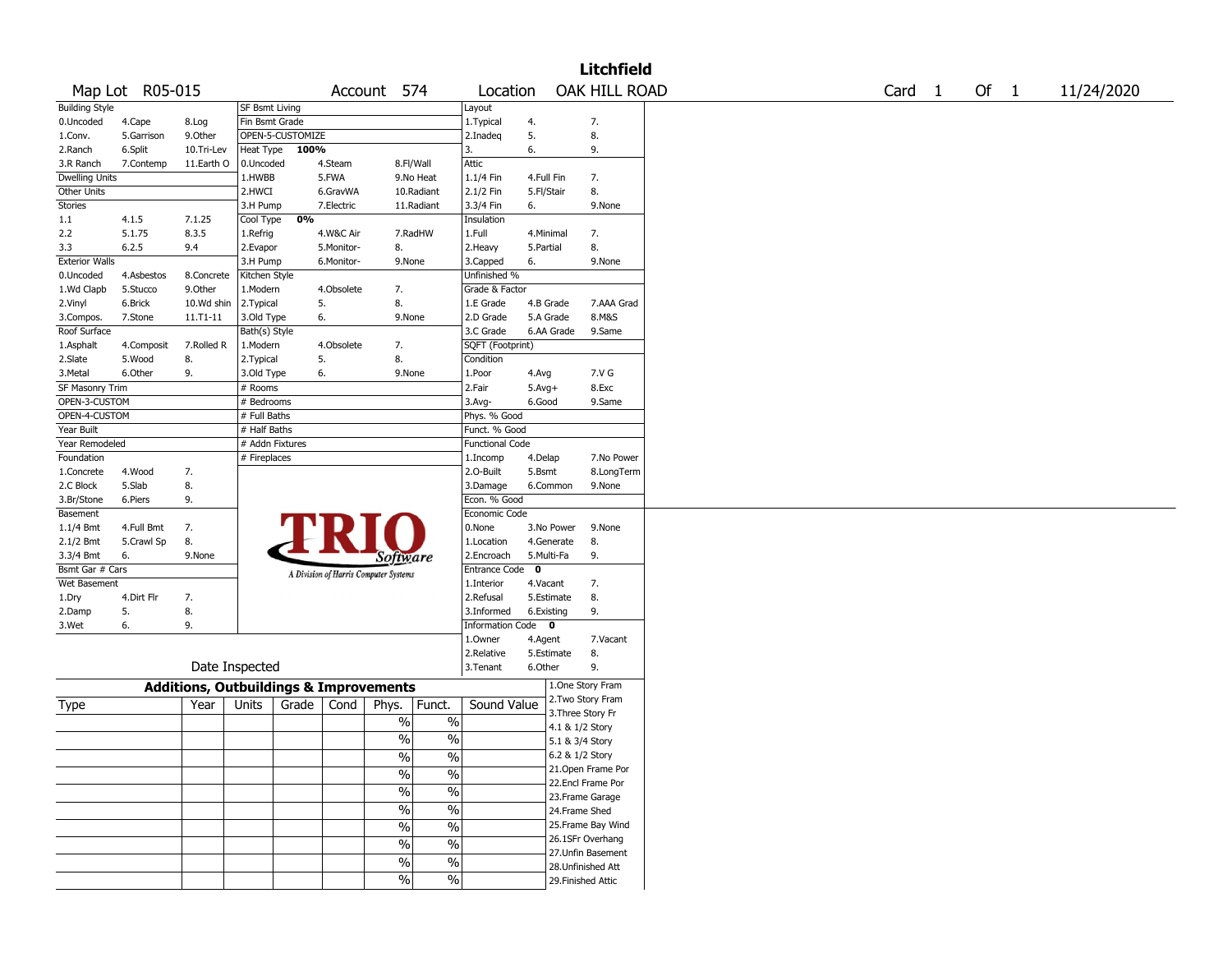|                                            | Map Lot R05-016           | Account 1061 | Location                      |                           | OAK HILL ROAD             |                                     |                 |                          | Card <sub>1</sub> | Of $1$           |                                           | 11/24/2020                         |
|--------------------------------------------|---------------------------|--------------|-------------------------------|---------------------------|---------------------------|-------------------------------------|-----------------|--------------------------|-------------------|------------------|-------------------------------------------|------------------------------------|
|                                            | WHEELER, REUBEN J         |              |                               | <b>Property Data</b>      |                           |                                     |                 | <b>Assessment Record</b> |                   |                  |                                           |                                    |
|                                            | WHEELER, GIDEON T         |              | Neighborhood 1 Rural          |                           |                           | Year                                | Land            |                          | <b>Buildings</b>  |                  | Exempt                                    | Total                              |
| 693 WEST ROAD                              |                           |              |                               |                           |                           | 2007                                |                 | 39,600                   |                   | 0                | 0                                         | 39,600                             |
|                                            | BOWDOIN ME 04287          |              | Tree Growth Year              | $\mathbf 0$               |                           | 2008                                |                 | 39,600                   |                   | 0                | ŋ                                         | 39,600                             |
|                                            |                           |              | X Coordinate                  |                           | 0                         |                                     |                 |                          |                   |                  |                                           |                                    |
| B8052P174                                  |                           |              | Y Coordinate<br>Zone/Land Use | <b>11 Residential</b>     | $\mathbf 0$               | 2009                                |                 | 38,000                   |                   | $\mathbf 0$      | 0                                         | 38,000                             |
| <b>Previous Owner</b><br>LIBBY, HERSCHEL I |                           |              |                               |                           |                           | 2010                                |                 | 38,000                   |                   | $\boldsymbol{0}$ | 0                                         | 38,000                             |
|                                            | C/O WHEELER, RUEBEN       |              | Secondary Zone                |                           |                           | 2011                                |                 | 38,000                   |                   | $\mathbf 0$      | 0                                         | 38,000                             |
| 693 WEST ROAD                              |                           |              |                               |                           |                           | 2012                                |                 | 38,000                   |                   | $\mathbf 0$      | 0                                         | 38,000                             |
|                                            | BOWDOIN ME 04287          |              | Topography 1 Level            |                           |                           | 2013                                |                 | 38,000                   |                   | $\boldsymbol{0}$ | 0                                         | 38,000                             |
|                                            | Sale Date: 7/27/2004      |              | 1.Level                       | 4.Below St                | 7.Res Protec              | 2014                                |                 | 38,000                   |                   | $\mathbf 0$      | 0                                         | 38,000                             |
|                                            |                           |              | 2.Rolling<br>3.Above St       | 5.Low<br>6.Swampy         | 8.<br>9.                  | 2015                                |                 | 38,000                   |                   | 0                | 0                                         | 38,000                             |
|                                            |                           |              | Utilities 9 None              |                           | 9 None                    | 2016                                |                 | 38,000                   |                   | $\mathbf 0$      | 0                                         | 38,000                             |
|                                            |                           |              |                               |                           |                           | 2017                                |                 | 38,000                   |                   | $\mathbf 0$      | 0                                         | 38,000                             |
|                                            |                           |              | 1.Public<br>2. Water          | 4.Dr Well<br>5.Dug Well   | 7.Cesspool<br>8.Lake/Pond | 2018                                |                 | 38,000                   |                   | $\mathbf 0$      | 0                                         | 38,000                             |
|                                            |                           |              | 3.Sewer                       | 6.Septic                  | 9.None                    | 2019                                |                 | 33,400                   |                   | $\mathbf 0$      | 0                                         | 33,400                             |
|                                            |                           |              | <b>Street</b>                 | 5 Right-Of-Way            |                           | 2020                                |                 | 33,400                   |                   | $\mathbf{0}$     | 0                                         | 33,400                             |
|                                            |                           |              | 1.Paved                       | 4.Proposed                | 7.                        |                                     |                 |                          | <b>Land Data</b>  |                  |                                           |                                    |
|                                            |                           |              | 2.Semi Imp<br>3.Gravel<br>6.  | 5.R/O/W                   | 8.<br>9.None              | <b>Front Foot</b>                   |                 | <b>Effective</b>         |                   |                  | <b>Influence</b>                          | <b>Influence</b>                   |
|                                            |                           |              |                               |                           | 0                         | 11.1-100                            | Type            | Frontage                 | <b>Depth</b>      | <b>Factor</b>    | Code<br>$\overline{\frac{9}{6}}$          | <b>Codes</b><br>1.Unimproved       |
|                                            | Inspection Witnessed By:  |              |                               |                           | 0                         | 12.101-200                          |                 |                          |                   |                  | $\frac{9}{6}$                             | 2.Excess Frtg                      |
|                                            |                           |              |                               | <b>Sale Data</b>          |                           | $13.201+$<br>14.                    |                 |                          |                   |                  | $\overline{\frac{9}{6}}$<br>$\frac{9}{6}$ | 3. Topography<br>4.Size/Shape      |
| X                                          |                           | Date         | Sale Date                     |                           | 7/27/2004                 | 15.                                 |                 |                          |                   |                  | $\frac{9}{6}$                             | 5.Access                           |
| No./Date                                   | Description               | Date Insp.   | Price                         |                           | 6,000                     |                                     |                 |                          |                   |                  | $\frac{9}{6}$<br>$\overline{\frac{9}{6}}$ | 6.Restriction<br>7. Right of Way   |
|                                            |                           |              | Sale Type<br>1.Land           | 1 Land Only<br>4.MFG UNIT | 7.                        | <b>Square Foot</b>                  |                 | <b>Square Feet</b>       |                   |                  |                                           | 8.View/Environ                     |
|                                            |                           |              | 2.L & B                       | 5.Other                   | 8.                        | 16.Regular Lot                      |                 |                          |                   |                  | $\frac{9}{6}$                             | 9.Fract Share<br><b>Acres</b>      |
|                                            |                           |              | 3.Building<br>6.              |                           | 9.                        | 17.Secondary Lot<br>18. Excess Land |                 |                          |                   |                  | %<br>$\frac{9}{6}$                        | 30. Frontage 1                     |
|                                            |                           |              | Financing                     | 9 Unknown                 |                           | 19.Condominium                      |                 |                          |                   |                  | %                                         | 31. Frontage 2                     |
| Notes:                                     |                           |              | 1.Convent                     | 4.Seller                  | 7.                        | 20.Miscellaneous                    |                 |                          |                   |                  | %                                         | 32.Tillable<br>33.Tillable         |
|                                            |                           |              | 2.FHA/VA                      | 5.Private                 | 8.                        |                                     |                 |                          |                   |                  | $\frac{9}{6}$                             | 34.Softwood F&O                    |
|                                            | RW 5/26/78 BK 2111 PG 347 |              | 3.Assumed                     | 6.Cash                    | 9.Unknown                 | <b>Fract. Acre</b>                  |                 |                          |                   |                  | $\frac{9}{6}$                             | 35. Mixed Wood F&O                 |
|                                            |                           |              | Validity                      | 1 Arms Length Sale        |                           | 21. Houselot (Frac                  |                 | <b>Acreage/Sites</b>     |                   |                  |                                           | 36.Hardwood F&O                    |
|                                            |                           |              | 1.Valid                       | 4.Split                   | 7.Renovate                | 22.Baselot(Fract)                   | 25<br>99        |                          | 1.00              | 95<br>90         | %<br>5<br>%<br>$\mathbf{1}$               | 37.Softwood TG                     |
|                                            |                           |              | 2.Related                     | 5.Partial                 | 8.Other                   | 23.                                 | $\overline{26}$ |                          | 4.00              | 100              | $\frac{1}{\sqrt{6}}$<br>$\overline{0}$    | 38. Mixed Wood TG                  |
|                                            |                           |              |                               | 6.Exempt                  | 9.                        |                                     |                 |                          |                   |                  |                                           | 39.Hardwood TG                     |
|                                            |                           |              | 3.Distress                    |                           |                           | Acres                               |                 |                          |                   |                  | $\overline{\frac{9}{6}}$                  |                                    |
|                                            |                           |              | Verified                      | <b>5 Public Record</b>    |                           | 24. Houselot                        |                 |                          |                   |                  | %                                         | 40. Wasteland                      |
|                                            |                           |              | 1.Buyer                       | 4.Agent                   | 7.Family                  | 25.Baselot                          |                 |                          |                   |                  | $\overline{\frac{9}{6}}$                  | 41.Gravel Pit                      |
|                                            |                           |              | 2.Seller                      | 5.Pub Rec                 | 8.Other                   | 26.Rear 1                           |                 |                          |                   |                  | %                                         | 42. Mobile Home Si<br>43.Camp Site |
|                                            |                           |              | 3.Lender                      | 6.MLS                     | 9.                        | 27. Rear 2<br>28. Rear 3            |                 |                          |                   |                  |                                           | 44.Lot Improvemen                  |
| <b>Litchfield</b>                          |                           |              |                               |                           |                           | 29. Rear 4                          |                 | <b>Total Acreage</b>     |                   | 5.00             |                                           | 45.Access Right<br>46.Golf Course  |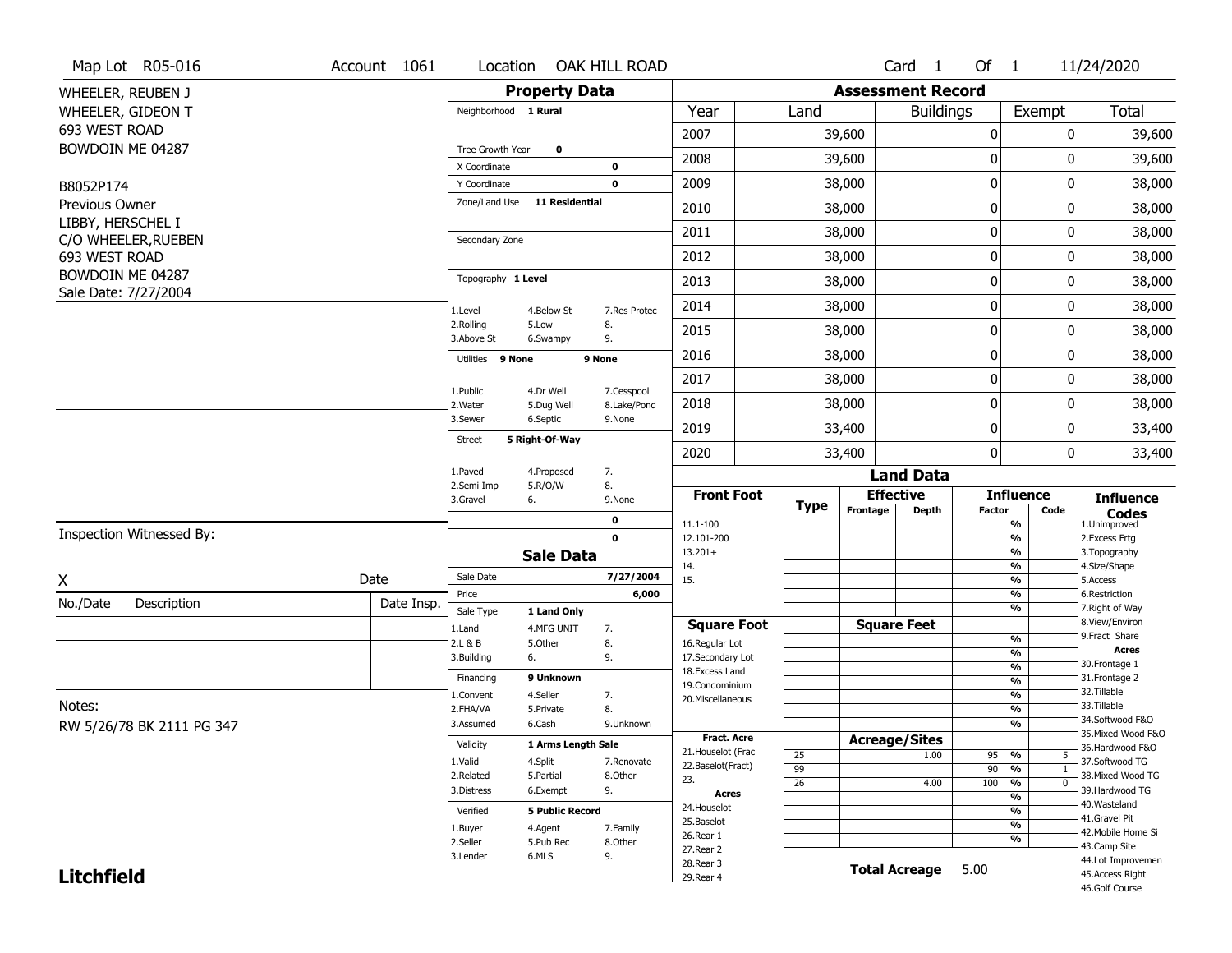|                       |                 |                                                   |                 |                  |            |                                       |               |                        |             |            | <b>Litchfield</b>                      |        |      |            |
|-----------------------|-----------------|---------------------------------------------------|-----------------|------------------|------------|---------------------------------------|---------------|------------------------|-------------|------------|----------------------------------------|--------|------|------------|
|                       | Map Lot R05-016 |                                                   |                 |                  |            | Account 1061                          |               | Location               |             |            | OAK HILL ROAD                          | Card 1 | Of 1 | 11/24/2020 |
| <b>Building Style</b> |                 |                                                   | SF Bsmt Living  |                  |            |                                       |               | Layout                 |             |            |                                        |        |      |            |
| 0.Uncoded             | 4.Cape          | 8.Log                                             | Fin Bsmt Grade  |                  |            |                                       |               | 1.Typical              | 4.          |            | 7.                                     |        |      |            |
| 1.Conv.               | 5.Garrison      | 9.0ther                                           |                 | OPEN-5-CUSTOMIZE |            |                                       |               | 2.Inadeq               | 5.          |            | 8.                                     |        |      |            |
| 2.Ranch               | 6.Split         | 10.Tri-Lev                                        | Heat Type       | 100%             |            |                                       |               | 3.                     | 6.          |            | 9.                                     |        |      |            |
| 3.R Ranch             | 7.Contemp       | 11.Earth O                                        | 0.Uncoded       |                  | 4.Steam    | 8.Fl/Wall                             |               | Attic                  |             |            |                                        |        |      |            |
| <b>Dwelling Units</b> |                 |                                                   | 1.HWBB          |                  | 5.FWA      | 9.No Heat                             |               | 1.1/4 Fin              | 4.Full Fin  |            | 7.                                     |        |      |            |
| Other Units           |                 |                                                   | 2.HWCI          |                  | 6.GravWA   | 10.Radiant                            |               | 2.1/2 Fin              | 5.Fl/Stair  |            | 8.                                     |        |      |            |
| <b>Stories</b>        |                 |                                                   | 3.H Pump        |                  | 7.Electric | 11.Radiant                            |               | 3.3/4 Fin              | 6.          |            | 9.None                                 |        |      |            |
| 1.1                   | 4.1.5           | 7.1.25                                            | Cool Type       | 0%               |            |                                       |               | Insulation             |             |            |                                        |        |      |            |
| 2.2                   | 5.1.75          | 8.3.5                                             | 1.Refrig        |                  | 4.W&C Air  | 7.RadHW                               |               | 1.Full                 | 4.Minimal   |            | 7.                                     |        |      |            |
| 3.3                   | 6.2.5           | 9.4                                               | 2.Evapor        |                  | 5.Monitor- | 8.                                    |               | 2. Heavy               | 5.Partial   |            | 8.                                     |        |      |            |
| <b>Exterior Walls</b> |                 |                                                   | 3.H Pump        |                  | 6.Monitor- | 9.None                                |               | 3.Capped               | 6.          |            | 9.None                                 |        |      |            |
| 0.Uncoded             | 4.Asbestos      | 8.Concrete                                        | Kitchen Style   |                  |            |                                       |               | Unfinished %           |             |            |                                        |        |      |            |
| 1.Wd Clapb            | 5.Stucco        | 9.0ther                                           | 1.Modern        |                  | 4.Obsolete | 7.                                    |               | Grade & Factor         |             |            |                                        |        |      |            |
| 2.Vinyl               | 6.Brick         | 10.Wd shin                                        | 2. Typical      | 5.               |            | 8.                                    |               | 1.E Grade              | 4.B Grade   |            | 7.AAA Grad                             |        |      |            |
| 3.Compos.             | 7.Stone         | $11.71 - 11$                                      | 3.Old Type      | 6.               |            | 9.None                                |               | 2.D Grade              |             | 5.A Grade  | 8.M&S                                  |        |      |            |
| Roof Surface          |                 |                                                   | Bath(s) Style   |                  |            |                                       |               | 3.C Grade              |             | 6.AA Grade | 9.Same                                 |        |      |            |
| 1.Asphalt             | 4.Composit      | 7.Rolled R                                        | 1.Modern        |                  | 4.Obsolete | 7.                                    |               | SQFT (Footprint)       |             |            |                                        |        |      |            |
| 2.Slate               | 5.Wood          | 8.                                                | 2. Typical      | 5.               |            | 8.                                    |               | Condition              |             |            |                                        |        |      |            |
| 3.Metal               | 6.Other         | 9.                                                | 3.Old Type      | 6.               |            | 9.None                                |               | 1.Poor                 | 4.Avg       |            | 7.V G                                  |        |      |            |
| SF Masonry Trim       |                 |                                                   | # Rooms         |                  |            |                                       |               | 2.Fair                 | $5.Avg+$    |            | 8.Exc                                  |        |      |            |
| OPEN-3-CUSTOM         |                 |                                                   | # Bedrooms      |                  |            |                                       |               | 3.Avg-                 | 6.Good      |            | 9.Same                                 |        |      |            |
| OPEN-4-CUSTOM         |                 |                                                   | # Full Baths    |                  |            |                                       |               | Phys. % Good           |             |            |                                        |        |      |            |
| Year Built            |                 |                                                   | # Half Baths    |                  |            |                                       |               | Funct. % Good          |             |            |                                        |        |      |            |
| Year Remodeled        |                 |                                                   | # Addn Fixtures |                  |            |                                       |               | <b>Functional Code</b> |             |            |                                        |        |      |            |
| Foundation            |                 |                                                   | # Fireplaces    |                  |            |                                       |               | 1.Incomp               | 4.Delap     |            | 7.No Power                             |        |      |            |
| 1.Concrete            | 4.Wood          | 7.                                                |                 |                  |            |                                       |               | 2.0-Built              | 5.Bsmt      |            | 8.LongTerm                             |        |      |            |
| 2.C Block             | 5.Slab          | 8.                                                |                 |                  |            |                                       |               | 3.Damage               |             | 6.Common   | 9.None                                 |        |      |            |
| 3.Br/Stone            | 6.Piers         | 9.                                                |                 |                  |            |                                       |               | Econ. % Good           |             |            |                                        |        |      |            |
| Basement              |                 |                                                   |                 |                  |            |                                       |               | Economic Code          |             |            |                                        |        |      |            |
| 1.1/4 Bmt             | 4.Full Bmt      | 7.                                                |                 |                  |            |                                       |               | 0.None                 |             | 3.No Power | 9.None                                 |        |      |            |
| 2.1/2 Bmt             | 5.Crawl Sp      | 8.                                                |                 |                  |            |                                       |               | 1.Location             |             | 4.Generate | 8.                                     |        |      |            |
| 3.3/4 Bmt             | 6.              | 9.None                                            |                 |                  |            |                                       |               | 2.Encroach             | 5.Multi-Fa  |            | 9.                                     |        |      |            |
| Bsmt Gar # Cars       |                 |                                                   |                 |                  |            | <i>Software</i>                       |               | <b>Entrance Code</b>   | $\mathbf 0$ |            |                                        |        |      |            |
| Wet Basement          |                 |                                                   |                 |                  |            | A Division of Harris Computer Systems |               | 1.Interior             | 4.Vacant    |            | 7.                                     |        |      |            |
| 1.Dry                 | 4.Dirt Flr      | 7.                                                |                 |                  |            |                                       |               | 2.Refusal              |             | 5.Estimate | 8.                                     |        |      |            |
|                       | 5.              | 8.                                                |                 |                  |            |                                       |               | 3.Informed             | 6.Existing  |            | 9.                                     |        |      |            |
| 2.Damp<br>3.Wet       | 6.              | 9.                                                |                 |                  |            |                                       |               | Information Code 0     |             |            |                                        |        |      |            |
|                       |                 |                                                   |                 |                  |            |                                       |               | 1.0wner                | 4.Agent     |            | 7.Vacant                               |        |      |            |
|                       |                 |                                                   |                 |                  |            |                                       |               | 2.Relative             |             | 5.Estimate | 8.                                     |        |      |            |
|                       |                 | Date Inspected                                    |                 |                  |            |                                       |               | 3.Tenant               | 6.Other     |            | 9.                                     |        |      |            |
|                       |                 |                                                   |                 |                  |            |                                       |               |                        |             |            |                                        |        |      |            |
|                       |                 | <b>Additions, Outbuildings &amp; Improvements</b> |                 |                  |            |                                       |               |                        |             |            | 1.One Story Fram<br>2. Two Story Fram  |        |      |            |
| Type                  |                 | Year                                              | Units           | Grade            | Cond       | Phys.                                 | Funct.        | Sound Value            |             |            | 3. Three Story Fr                      |        |      |            |
|                       |                 |                                                   |                 |                  |            | $\%$                                  | $\%$          |                        |             |            | 4.1 & 1/2 Story                        |        |      |            |
|                       |                 |                                                   |                 |                  |            | $\frac{0}{0}$                         | $\%$          |                        |             |            | 5.1 & 3/4 Story                        |        |      |            |
|                       |                 |                                                   |                 |                  |            |                                       |               |                        |             |            | 6.2 & 1/2 Story                        |        |      |            |
|                       |                 |                                                   |                 |                  |            | $\frac{9}{6}$                         | $\frac{1}{2}$ |                        |             |            |                                        |        |      |            |
|                       |                 |                                                   |                 |                  |            | %                                     | $\%$          |                        |             |            | 21.Open Frame Por<br>22.Encl Frame Por |        |      |            |
|                       |                 |                                                   |                 |                  |            | $\sqrt{6}$                            | $\%$          |                        |             |            |                                        |        |      |            |
|                       |                 |                                                   |                 |                  |            |                                       |               |                        |             |            | 23. Frame Garage                       |        |      |            |
|                       |                 |                                                   |                 |                  |            | $\sqrt{6}$                            | $\%$          |                        |             |            | 24.Frame Shed                          |        |      |            |
|                       |                 |                                                   |                 |                  |            | $\frac{0}{0}$                         | $\%$          |                        |             |            | 25. Frame Bay Wind                     |        |      |            |
|                       |                 |                                                   |                 |                  |            | $\%$                                  | $\%$          |                        |             |            | 26.1SFr Overhang                       |        |      |            |
|                       |                 |                                                   |                 |                  |            | $\sqrt{6}$                            | $\frac{1}{2}$ |                        |             |            | 27.Unfin Basement                      |        |      |            |
|                       |                 |                                                   |                 |                  |            |                                       |               |                        |             |            | 28.Unfinished Att                      |        |      |            |
|                       |                 |                                                   |                 |                  |            | $\sqrt{6}$                            | $\sqrt{6}$    |                        |             |            | 29. Finished Attic                     |        |      |            |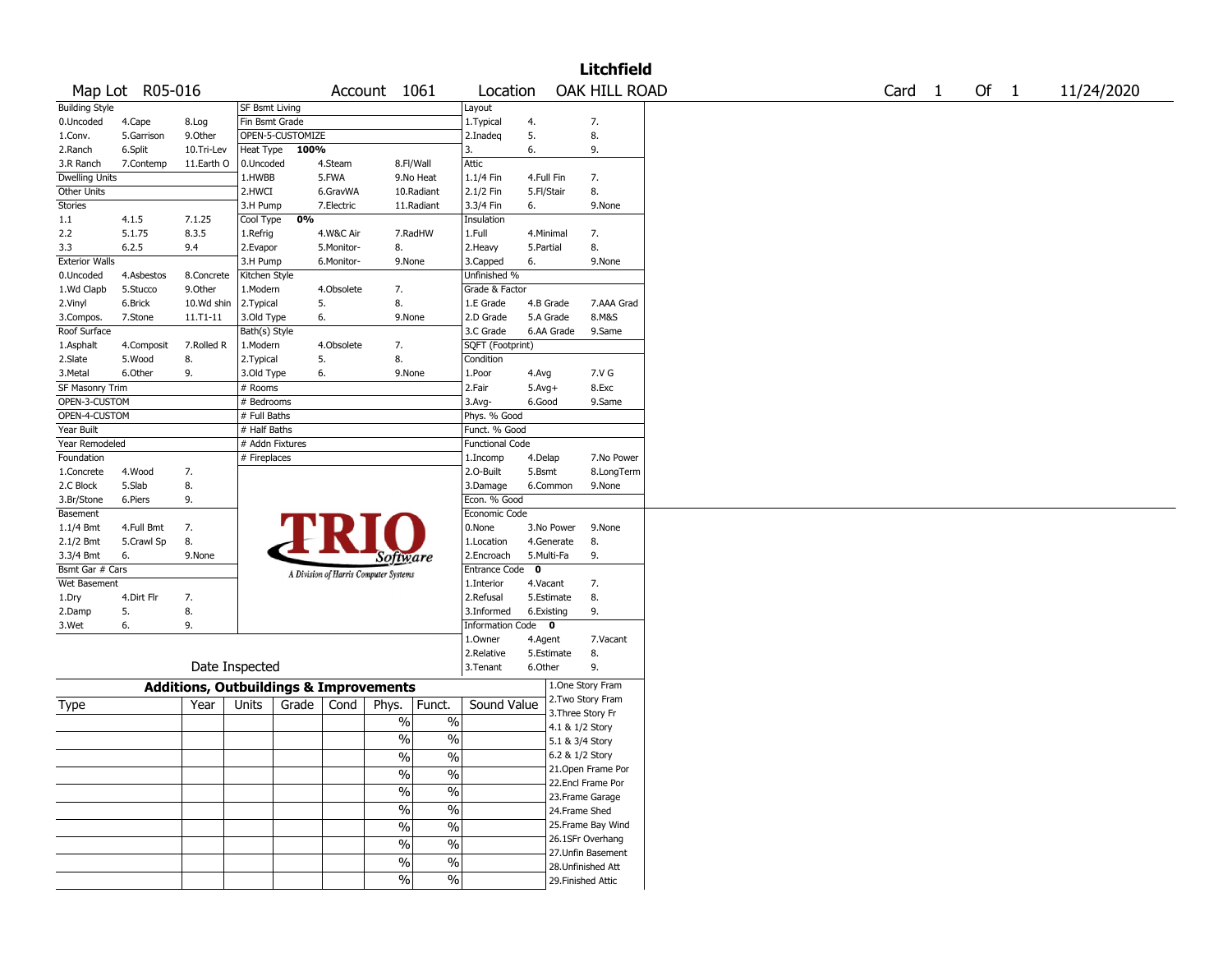|                   | Map Lot R05-018          | Account 575 | Location                      |                         | OAK HILL ROAD             |                                      |             |                          | Card 1           | Of $1$       |                                                      | 11/24/2020                        |
|-------------------|--------------------------|-------------|-------------------------------|-------------------------|---------------------------|--------------------------------------|-------------|--------------------------|------------------|--------------|------------------------------------------------------|-----------------------------------|
| WHEELER, ANGELA   |                          |             |                               | <b>Property Data</b>    |                           |                                      |             | <b>Assessment Record</b> |                  |              |                                                      |                                   |
|                   | C/O WHEELER, REUBEN J.   |             | Neighborhood 1 Rural          |                         |                           | Year                                 | Land        |                          | <b>Buildings</b> |              | Exempt                                               | Total                             |
| 693 WEST ROAD     |                          |             |                               |                         |                           | 2007                                 |             | 28,000                   |                  | 0            | 0                                                    | 28,000                            |
|                   | BOWDOIN ME 04287         |             | Tree Growth Year              | 0                       |                           | 2008                                 |             | 28,000                   |                  | 0            | ŋ                                                    | 28,000                            |
|                   |                          |             | X Coordinate                  |                         | 0                         |                                      |             |                          |                  |              |                                                      |                                   |
| B7974P185         |                          |             | Y Coordinate<br>Zone/Land Use | <b>11 Residential</b>   | $\mathbf 0$               | 2009                                 |             | 28,000                   |                  | 0            | 0                                                    | 28,000                            |
| Previous Owner    | WHEELER, REUBEN J        |             |                               |                         |                           | 2010                                 |             | 28,000                   |                  | 0            | 0                                                    | 28,000                            |
|                   | C/O WHEELER, REUBEN J.   |             | Secondary Zone                |                         |                           | 2011                                 |             | 28,000                   |                  | $\mathbf 0$  | 0                                                    | 28,000                            |
|                   |                          |             |                               |                         |                           | 2012                                 |             | 28,000                   |                  | 0            | 0                                                    | 28,000                            |
|                   | BOWDOIN ME 04287         |             | Topography 2 Rolling          |                         |                           | 2013                                 |             | 28,000                   |                  | 0            | 0                                                    | 28,000                            |
| Previous Owner    | Sale Date: 1/25/2006     |             | 1.Level                       | 4.Below St              | 7.Res Protec              | 2014                                 |             | 28,000                   |                  | 0            | 0                                                    | 28,000                            |
| FARKAS, SUSAN     |                          |             | 2.Rolling<br>3.Above St       | 5.Low<br>6.Swampy       | 8.<br>9.                  | 2015                                 |             | 28,000                   |                  | 0            | 0                                                    | 28,000                            |
|                   | C/O WHEELER, REUBEN J.   |             | Utilities 9 None              |                         | 9 None                    | 2016                                 |             | 28,000                   |                  | 0            | 0                                                    | 28,000                            |
|                   | BOWDOIN ME 04287         |             |                               |                         |                           | 2017                                 |             | 28,000                   |                  | 0            | 0                                                    | 28,000                            |
|                   | Sale Date: 6/04/2004     |             | 1.Public<br>2. Water          | 4.Dr Well<br>5.Dug Well | 7.Cesspool<br>8.Lake/Pond | 2018                                 |             | 28,000                   |                  | 0            | 0                                                    | 28,000                            |
|                   |                          |             | 3.Sewer                       | 6.Septic                | 9.None                    | 2019                                 |             | 22,600                   |                  | $\mathbf 0$  | 0                                                    | 22,600                            |
|                   |                          |             | <b>Street</b>                 | 5 Right-Of-Way          |                           | 2020                                 |             | 22,600                   |                  | $\mathbf{0}$ | 0                                                    | 22,600                            |
|                   |                          |             | 1.Paved                       | 4.Proposed              | 7.                        |                                      |             |                          | <b>Land Data</b> |              |                                                      |                                   |
|                   |                          |             | 2.Semi Imp<br>3.Gravel        | 5.R/O/W<br>6.           | 8.<br>9.None              | <b>Front Foot</b>                    |             | <b>Effective</b>         |                  |              | <b>Influence</b>                                     | <b>Influence</b>                  |
|                   |                          |             |                               |                         | 0                         |                                      | <b>Type</b> | Frontage                 | <b>Depth</b>     | Factor       | Code                                                 | <b>Codes</b>                      |
|                   | Inspection Witnessed By: |             |                               |                         | $\mathbf 0$               | 11.1-100<br>12.101-200               |             |                          |                  |              | %<br>$\frac{9}{6}$                                   | 1.Unimproved<br>2.Excess Frtg     |
|                   |                          |             |                               | <b>Sale Data</b>        |                           | $13.201+$                            |             |                          |                  |              | $\overline{\frac{9}{6}}$                             | 3. Topography                     |
| Χ                 |                          | Date        | Sale Date                     |                         | 1/25/2006                 | 14.<br>15.                           |             |                          |                  |              | %<br>$\overline{\frac{9}{6}}$                        | 4.Size/Shape<br>5.Access          |
| No./Date          | Description              | Date Insp.  | Price                         |                         | 10,000                    |                                      |             |                          |                  |              | %                                                    | 6.Restriction                     |
|                   |                          |             | Sale Type                     | 1 Land Only             |                           |                                      |             | <b>Square Feet</b>       |                  |              | %                                                    | 7. Right of Way<br>8.View/Environ |
|                   |                          |             | 1.Land<br>2.L & B             | 4.MFG UNIT<br>5.0ther   | 7.<br>8.                  | <b>Square Foot</b><br>16.Regular Lot |             |                          |                  |              | %                                                    | 9. Fract Share                    |
|                   |                          |             | 3.Building                    | 6.                      | 9.                        | 17.Secondary Lot                     |             |                          |                  |              | %                                                    | <b>Acres</b>                      |
|                   |                          |             | Financing                     | 9 Unknown               |                           | 18. Excess Land                      |             |                          |                  |              | %                                                    | 30. Frontage 1<br>31. Frontage 2  |
|                   |                          |             | 1.Convent                     | 4.Seller                | 7.                        | 19.Condominium                       |             |                          |                  |              | %<br>%                                               | 32.Tillable                       |
| Notes:            |                          |             | 2.FHA/VA                      | 5.Private               | 8.                        | 20. Miscellaneous                    |             |                          |                  |              | %                                                    | 33.Tillable                       |
|                   | RW 5/26/78 BK2111 PG 347 |             | 3.Assumed                     | 6.Cash                  | 9.Unknown                 |                                      |             |                          |                  |              | %                                                    | 34.Softwood F&O                   |
|                   |                          |             | Validity                      | 1 Arms Length Sale      |                           | <b>Fract. Acre</b>                   |             | <b>Acreage/Sites</b>     |                  |              |                                                      | 35. Mixed Wood F&O                |
|                   |                          |             | 1.Valid                       |                         | 7.Renovate                | 21. Houselot (Frac                   | 25          |                          | 1.00             | 95           | %<br>5                                               | 36.Hardwood F&O<br>37.Softwood TG |
|                   |                          |             | 2.Related                     | 4.Split<br>5.Partial    | 8.Other                   | 22.Baselot(Fract)                    | 99          |                          |                  | $95 - 9/6$   | $\overline{1}$                                       | 38. Mixed Wood TG                 |
|                   |                          |             | 3.Distress                    | 6.Exempt                | 9.                        | 23.                                  |             |                          |                  |              | $\overline{\frac{9}{6}}$                             | 39.Hardwood TG                    |
|                   |                          |             |                               |                         |                           | Acres<br>24. Houselot                |             |                          |                  |              | $\overline{\frac{9}{6}}$                             | 40. Wasteland                     |
|                   |                          |             | Verified                      | <b>5 Public Record</b>  |                           | 25.Baselot                           |             |                          |                  |              | $\overline{\frac{9}{6}}$<br>$\overline{\frac{9}{6}}$ | 41.Gravel Pit                     |
|                   |                          |             | 1.Buyer                       | 4.Agent                 | 7.Family                  | 26.Rear 1                            |             |                          |                  |              | %                                                    | 42. Mobile Home Si                |
|                   |                          |             | 2.Seller<br>3.Lender          | 5.Pub Rec<br>6.MLS      | 8.Other<br>9.             | 27.Rear 2                            |             |                          |                  |              |                                                      | 43.Camp Site                      |
| <b>Litchfield</b> |                          |             |                               |                         |                           |                                      |             |                          |                  |              |                                                      | 44.Lot Improvemen                 |
|                   |                          |             |                               |                         |                           | 28. Rear 3<br>29. Rear 4             |             | <b>Total Acreage</b>     |                  | 1.00         |                                                      | 45.Access Right                   |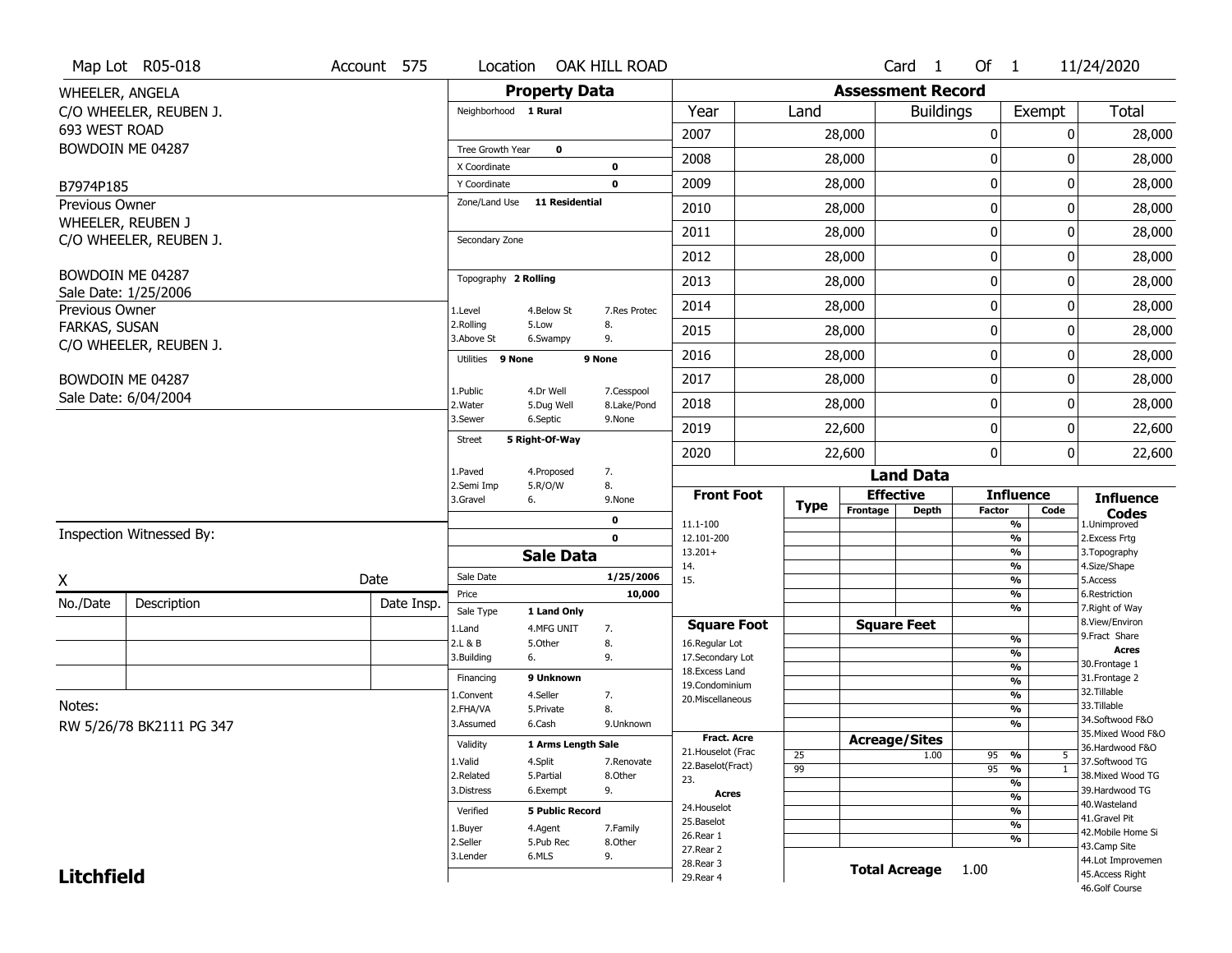|                       |                 |                                                   |                 |                  |            |                                       |               |                        |            |                 | <b>Litchfield</b>                    |                   |      |            |
|-----------------------|-----------------|---------------------------------------------------|-----------------|------------------|------------|---------------------------------------|---------------|------------------------|------------|-----------------|--------------------------------------|-------------------|------|------------|
|                       | Map Lot R05-018 |                                                   |                 |                  | Account    |                                       | 575           | Location               |            |                 | OAK HILL ROAD                        | Card <sub>1</sub> | Of 1 | 11/24/2020 |
| <b>Building Style</b> |                 |                                                   | SF Bsmt Living  |                  |            |                                       |               | Layout                 |            |                 |                                      |                   |      |            |
| 0.Uncoded             | 4.Cape          | 8.Log                                             | Fin Bsmt Grade  |                  |            |                                       |               | 1. Typical             | 4.         |                 | 7.                                   |                   |      |            |
| 1.Conv.               | 5.Garrison      | 9.0ther                                           |                 | OPEN-5-CUSTOMIZE |            |                                       |               | 2.Inadeg               | 5.         |                 | 8.                                   |                   |      |            |
| 2.Ranch               | 6.Split         | 10.Tri-Lev                                        | Heat Type       | 100%             |            |                                       |               | 3.                     | 6.         |                 | 9.                                   |                   |      |            |
| 3.R Ranch             | 7.Contemp       | 11.Earth O                                        | 0.Uncoded       |                  | 4.Steam    | 8.Fl/Wall                             |               | Attic                  |            |                 |                                      |                   |      |            |
| <b>Dwelling Units</b> |                 |                                                   | 1.HWBB          |                  | 5.FWA      |                                       | 9.No Heat     | 1.1/4 Fin              | 4.Full Fin |                 | 7.                                   |                   |      |            |
| Other Units           |                 |                                                   | 2.HWCI          |                  | 6.GravWA   |                                       | 10.Radiant    | 2.1/2 Fin              | 5.Fl/Stair |                 | 8.                                   |                   |      |            |
| Stories               |                 |                                                   | 3.H Pump        |                  | 7.Electric |                                       | 11.Radiant    | 3.3/4 Fin              | 6.         |                 | 9.None                               |                   |      |            |
| 1.1                   | 4.1.5           | 7.1.25                                            | Cool Type       | 0%               |            |                                       |               | Insulation             |            |                 |                                      |                   |      |            |
| 2.2                   | 5.1.75          | 8.3.5                                             | 1.Refrig        |                  | 4.W&C Air  | 7.RadHW                               |               | 1.Full                 |            | 4.Minimal       | 7.                                   |                   |      |            |
| 3.3                   | 6.2.5           | 9.4                                               | 2.Evapor        |                  | 5.Monitor- | 8.                                    |               | 2.Heavy                | 5.Partial  |                 | 8.                                   |                   |      |            |
| <b>Exterior Walls</b> |                 |                                                   | 3.H Pump        |                  | 6.Monitor- | 9.None                                |               | 3.Capped               | 6.         |                 | 9.None                               |                   |      |            |
| 0.Uncoded             | 4.Asbestos      | 8.Concrete                                        | Kitchen Style   |                  |            |                                       |               | Unfinished %           |            |                 |                                      |                   |      |            |
| 1.Wd Clapb            | 5.Stucco        | 9.Other                                           | 1.Modern        |                  | 4.Obsolete | 7.                                    |               | Grade & Factor         |            |                 |                                      |                   |      |            |
| 2.Vinyl               | 6.Brick         | 10.Wd shin                                        | 2.Typical       |                  | 5.         | 8.                                    |               | 1.E Grade              |            | 4.B Grade       | 7.AAA Grad                           |                   |      |            |
| 3.Compos.             | 7.Stone         | 11.T1-11                                          | 3.Old Type      |                  | 6.         | 9.None                                |               | 2.D Grade              |            | 5.A Grade       | 8.M&S                                |                   |      |            |
| Roof Surface          |                 |                                                   | Bath(s) Style   |                  |            |                                       |               | 3.C Grade              |            | 6.AA Grade      | 9.Same                               |                   |      |            |
| 1.Asphalt             | 4.Composit      | 7.Rolled R                                        | 1.Modern        |                  | 4.Obsolete | 7.                                    |               | SQFT (Footprint)       |            |                 |                                      |                   |      |            |
| 2.Slate               | 5.Wood          | 8.                                                | 2. Typical      | 5.               |            | 8.                                    |               | Condition              |            |                 |                                      |                   |      |            |
| 3. Metal              | 6.Other         | 9.                                                | 3.Old Type      |                  | 6.         | 9.None                                |               | 1.Poor                 | 4.Avg      |                 | 7.V G                                |                   |      |            |
| SF Masonry Trim       |                 |                                                   | # Rooms         |                  |            |                                       |               | 2.Fair                 | $5.Avg+$   |                 | 8.Exc                                |                   |      |            |
| OPEN-3-CUSTOM         |                 |                                                   | # Bedrooms      |                  |            |                                       |               | 3.Avg-                 | 6.Good     |                 | 9.Same                               |                   |      |            |
|                       |                 |                                                   |                 |                  |            |                                       |               |                        |            |                 |                                      |                   |      |            |
| OPEN-4-CUSTOM         |                 |                                                   | # Full Baths    |                  |            |                                       |               | Phys. % Good           |            |                 |                                      |                   |      |            |
| Year Built            |                 |                                                   | # Half Baths    |                  |            |                                       |               | Funct. % Good          |            |                 |                                      |                   |      |            |
| Year Remodeled        |                 |                                                   | # Addn Fixtures |                  |            |                                       |               | <b>Functional Code</b> |            |                 |                                      |                   |      |            |
| Foundation            |                 |                                                   | # Fireplaces    |                  |            |                                       |               | 1.Incomp               | 4.Delap    |                 | 7.No Power                           |                   |      |            |
| 1.Concrete            | 4.Wood          | 7.                                                |                 |                  |            |                                       |               | 2.O-Built              | 5.Bsmt     |                 | 8.LongTerm                           |                   |      |            |
| 2.C Block             | 5.Slab          | 8.                                                |                 |                  |            |                                       |               | 3.Damage               |            | 6.Common        | 9.None                               |                   |      |            |
| 3.Br/Stone            | 6.Piers         | 9.                                                |                 |                  |            |                                       |               | Econ. % Good           |            |                 |                                      |                   |      |            |
| Basement              |                 |                                                   |                 |                  |            |                                       |               | Economic Code          |            |                 |                                      |                   |      |            |
| 1.1/4 Bmt             | 4.Full Bmt      | 7.                                                |                 |                  |            |                                       |               | 0.None                 |            | 3.No Power      | 9.None                               |                   |      |            |
| 2.1/2 Bmt             | 5.Crawl Sp      | 8.                                                |                 |                  |            |                                       |               | 1.Location             |            | 4.Generate      | 8.                                   |                   |      |            |
| 3.3/4 Bmt             | 6.              | 9.None                                            |                 |                  |            | <i>Software</i>                       |               | 2.Encroach             |            | 5.Multi-Fa      | 9.                                   |                   |      |            |
| Bsmt Gar # Cars       |                 |                                                   |                 |                  |            | A Division of Harris Computer Systems |               | Entrance Code 0        |            |                 |                                      |                   |      |            |
| Wet Basement          |                 |                                                   |                 |                  |            |                                       |               | 1.Interior             | 4.Vacant   |                 | 7.                                   |                   |      |            |
| 1.Dry                 | 4.Dirt Flr      | 7.                                                |                 |                  |            |                                       |               | 2.Refusal              |            | 5.Estimate      | 8.                                   |                   |      |            |
| 2.Damp                | 5.              | 8.                                                |                 |                  |            |                                       |               | 3.Informed             | 6.Existing |                 | 9.                                   |                   |      |            |
| 3.Wet                 | 6.              | 9.                                                |                 |                  |            |                                       |               | Information Code 0     |            |                 |                                      |                   |      |            |
|                       |                 |                                                   |                 |                  |            |                                       |               | 1.Owner                | 4.Agent    |                 | 7.Vacant                             |                   |      |            |
|                       |                 |                                                   |                 |                  |            |                                       |               | 2.Relative             |            | 5.Estimate      | 8.                                   |                   |      |            |
|                       |                 | Date Inspected                                    |                 |                  |            |                                       |               | 3.Tenant               | 6.Other    |                 | 9.                                   |                   |      |            |
|                       |                 |                                                   |                 |                  |            |                                       |               |                        |            |                 |                                      |                   |      |            |
|                       |                 | <b>Additions, Outbuildings &amp; Improvements</b> |                 |                  |            |                                       |               |                        |            |                 | 1.One Story Fram<br>2.Two Story Fram |                   |      |            |
| Type                  |                 | Year                                              | Units           | Grade            | Cond       | Phys.                                 | Funct.        | Sound Value            |            |                 | 3. Three Story Fr                    |                   |      |            |
|                       |                 |                                                   |                 |                  |            | $\%$                                  | $\%$          |                        |            | 4.1 & 1/2 Story |                                      |                   |      |            |
|                       |                 |                                                   |                 |                  |            | $\frac{0}{0}$                         | $\%$          |                        |            |                 |                                      |                   |      |            |
|                       |                 |                                                   |                 |                  |            |                                       |               |                        |            | 5.1 & 3/4 Story |                                      |                   |      |            |
|                       |                 |                                                   |                 |                  |            | $\frac{1}{2}$                         | $\frac{0}{6}$ |                        |            |                 | 6.2 & 1/2 Story                      |                   |      |            |
|                       |                 |                                                   |                 |                  |            | $\%$                                  | $\frac{0}{6}$ |                        |            |                 | 21.Open Frame Por                    |                   |      |            |
|                       |                 |                                                   |                 |                  |            | $\frac{0}{6}$                         | $\frac{0}{6}$ |                        |            |                 | 22.Encl Frame Por                    |                   |      |            |
|                       |                 |                                                   |                 |                  |            |                                       |               |                        |            |                 | 23. Frame Garage                     |                   |      |            |
|                       |                 |                                                   |                 |                  |            | $\frac{1}{2}$                         | $\frac{0}{6}$ |                        |            | 24.Frame Shed   |                                      |                   |      |            |
|                       |                 |                                                   |                 |                  |            | $\frac{0}{0}$                         | $\frac{1}{2}$ |                        |            |                 | 25. Frame Bay Wind                   |                   |      |            |
|                       |                 |                                                   |                 |                  |            | $\%$                                  | $\frac{1}{2}$ |                        |            |                 | 26.1SFr Overhang                     |                   |      |            |
|                       |                 |                                                   |                 |                  |            |                                       |               |                        |            |                 | 27.Unfin Basement                    |                   |      |            |
|                       |                 |                                                   |                 |                  |            | $\frac{1}{2}$                         | $\frac{0}{6}$ |                        |            |                 | 28. Unfinished Att                   |                   |      |            |
|                       |                 |                                                   |                 |                  |            | $\sqrt{6}$                            | $\frac{0}{6}$ |                        |            |                 | 29. Finished Attic                   |                   |      |            |
|                       |                 |                                                   |                 |                  |            |                                       |               |                        |            |                 |                                      |                   |      |            |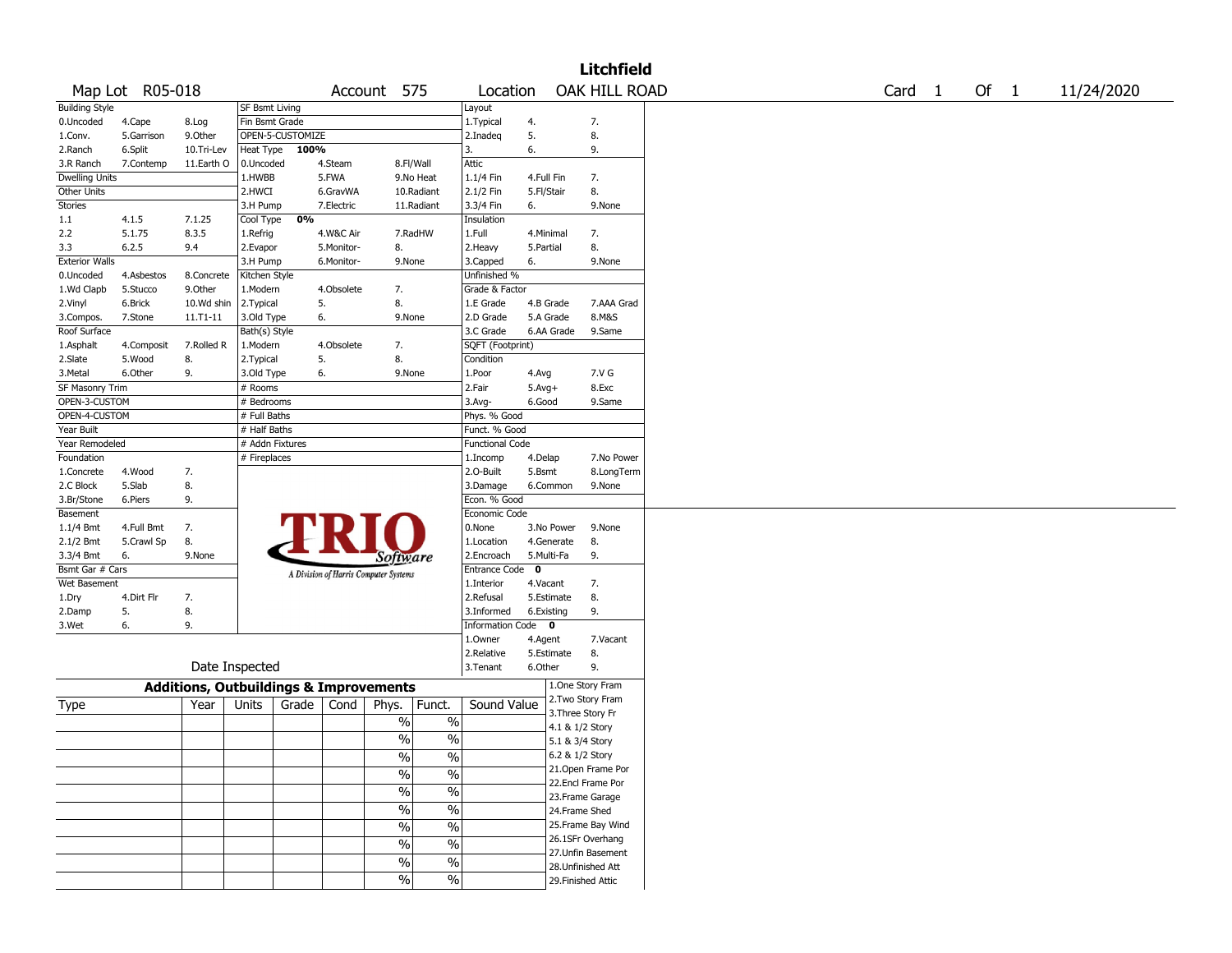|                      | Map Lot R05-019             | Account 576 | Location                      |                         | OAK HILL ROAD             |                                    |                 |                          | Card <sub>1</sub>    | Of 1             |                                           | 11/24/2020                           |
|----------------------|-----------------------------|-------------|-------------------------------|-------------------------|---------------------------|------------------------------------|-----------------|--------------------------|----------------------|------------------|-------------------------------------------|--------------------------------------|
| WHEELER, ANGELA      |                             |             |                               | <b>Property Data</b>    |                           |                                    |                 | <b>Assessment Record</b> |                      |                  |                                           |                                      |
|                      | WHEELER, REUBEN J           |             | Neighborhood 1 Rural          |                         |                           | Year                               | Land            |                          | <b>Buildings</b>     |                  | Exempt                                    | Total                                |
| 693 WEST ROAD        |                             |             |                               |                         |                           | 2007                               |                 | 28,000                   |                      | 0                | 0                                         | 28,000                               |
|                      | BOWDOIN ME 04287            |             | Tree Growth Year              | $\mathbf 0$             |                           | 2008                               |                 | 28,000                   |                      | 0                | ŋ                                         | 28,000                               |
|                      |                             |             | X Coordinate                  |                         | 0                         |                                    |                 |                          |                      |                  |                                           |                                      |
| B7974P185            |                             |             | Y Coordinate<br>Zone/Land Use | <b>11 Residential</b>   | $\mathbf 0$               | 2009                               |                 | 28,000                   |                      | $\mathbf 0$      | 0                                         | 28,000                               |
| Previous Owner       | WHEELER, REUBEN J           |             |                               |                         |                           | 2010                               |                 | 28,000                   |                      | $\boldsymbol{0}$ | 0                                         | 28,000                               |
| 693 WEST ROAD        |                             |             | Secondary Zone                |                         |                           | 2011                               |                 | 28,000                   |                      | $\mathbf 0$      | 0                                         | 28,000                               |
|                      |                             |             |                               |                         |                           | 2012                               |                 | 28,000                   |                      | 0                | 0                                         | 28,000                               |
|                      | BOWDOIN ME 04287            |             | Topography 2 Rolling          |                         |                           | 2013                               |                 | 28,000                   |                      | $\mathbf 0$      | 0                                         | 28,000                               |
| Previous Owner       | Sale Date: 1/25/2006        |             | 1.Level                       | 4.Below St              | 7.Res Protec              | 2014                               |                 | 28,000                   |                      | $\boldsymbol{0}$ | 0                                         | 28,000                               |
| <b>FARKAS, SUSAN</b> |                             |             | 2.Rolling<br>3.Above St       | 5.Low<br>6.Swampy       | 8.<br>9.                  | 2015                               |                 | 28,000                   |                      | 0                | 0                                         | 28,000                               |
| 693 WEST ROAD        | C/O WHEELER RUEBEN J        |             | Utilities 9 None              |                         | 9 None                    | 2016                               |                 | 28,000                   |                      | $\mathbf 0$      | 0                                         | 28,000                               |
|                      | BOWDOIN ME 04287            |             |                               |                         |                           | 2017                               |                 | 28,000                   |                      | $\mathbf 0$      | 0                                         | 28,000                               |
|                      | Sale Date: 6/04/2004        |             | 1.Public<br>2. Water          | 4.Dr Well<br>5.Dug Well | 7.Cesspool<br>8.Lake/Pond | 2018                               |                 | 28,000                   |                      | $\boldsymbol{0}$ | 0                                         | 28,000                               |
|                      |                             |             | 3.Sewer                       | 6.Septic                | 9.None                    | 2019                               |                 | 22,600                   |                      | $\mathbf 0$      | 0                                         | 22,600                               |
|                      |                             |             | <b>Street</b>                 | 5 Right-Of-Way          |                           | 2020                               |                 | 22,600                   |                      | $\mathbf 0$      | 0                                         | 22,600                               |
|                      |                             |             | 1.Paved                       | 4.Proposed              | 7.                        |                                    |                 |                          | <b>Land Data</b>     |                  |                                           |                                      |
|                      |                             |             |                               |                         |                           |                                    |                 |                          |                      |                  |                                           |                                      |
|                      |                             |             | 2.Semi Imp                    | 5.R/O/W                 | 8.                        | <b>Front Foot</b>                  |                 | <b>Effective</b>         |                      |                  | <b>Influence</b>                          |                                      |
|                      |                             |             | 3.Gravel                      | 6.                      | 9.None                    |                                    | <b>Type</b>     | Frontage                 | <b>Depth</b>         | <b>Factor</b>    | Code                                      | <b>Influence</b><br><b>Codes</b>     |
|                      | Inspection Witnessed By:    |             |                               |                         | 0<br>$\mathbf 0$          | 11.1-100<br>12.101-200             |                 |                          |                      |                  | $\overline{\frac{9}{6}}$<br>$\frac{9}{6}$ | 1.Unimproved<br>2.Excess Frtg        |
|                      |                             |             |                               | <b>Sale Data</b>        |                           | $13.201+$                          |                 |                          |                      |                  | $\overline{\frac{9}{6}}$                  | 3. Topography                        |
|                      |                             |             | Sale Date                     |                         | 6/04/2004                 | 14.<br>15.                         |                 |                          |                      |                  | $\frac{9}{6}$<br>$\frac{9}{6}$            | 4.Size/Shape<br>5.Access             |
| Χ                    |                             | Date        | Price                         |                         | 10,000                    |                                    |                 |                          |                      |                  | $\frac{9}{6}$                             | 6.Restriction                        |
| No./Date             | Description                 | Date Insp.  | Sale Type                     | 1 Land Only             |                           |                                    |                 |                          |                      |                  | $\overline{\frac{9}{6}}$                  | 7. Right of Way                      |
|                      |                             |             | 1.Land                        | 4.MFG UNIT              | 7.                        | <b>Square Foot</b>                 |                 |                          | <b>Square Feet</b>   |                  | $\frac{9}{6}$                             | 8.View/Environ<br>9.Fract Share      |
|                      |                             |             | 2.L & B<br>3.Building         | 5.Other<br>6.           | 8.<br>9.                  | 16.Regular Lot<br>17.Secondary Lot |                 |                          |                      |                  | %                                         | <b>Acres</b>                         |
|                      |                             |             |                               | 9 Unknown               |                           | 18. Excess Land                    |                 |                          |                      |                  | %                                         | 30. Frontage 1                       |
|                      |                             |             | Financing                     |                         |                           | 19.Condominium                     |                 |                          |                      |                  | %                                         | 31. Frontage 2<br>32. Tillable       |
| Notes:               |                             |             | 1.Convent<br>2.FHA/VA         | 4.Seller<br>5.Private   | 7.<br>8.                  | 20.Miscellaneous                   |                 |                          |                      |                  | %<br>%                                    | 33.Tillable                          |
|                      |                             |             | 3.Assumed                     | 6.Cash                  | 9.Unknown                 |                                    |                 |                          |                      |                  | %                                         | 34.Softwood F&O                      |
|                      | RW 5/26/78 BK 2111 PAGE 347 |             |                               |                         |                           | <b>Fract. Acre</b>                 |                 | <b>Acreage/Sites</b>     |                      |                  |                                           | 35. Mixed Wood F&O                   |
|                      |                             |             | Validity                      | 1 Arms Length Sale      |                           | 21. Houselot (Frac                 | 25              |                          | 1.00                 | 95 %             | 5                                         | 36.Hardwood F&O                      |
|                      |                             |             | 1.Valid                       | 4.Split                 | 7.Renovate                | 22.Baselot(Fract)                  | $\overline{99}$ |                          |                      | $95 - 9$         | $\mathbf{1}$                              | 37.Softwood TG                       |
|                      |                             |             | 2.Related<br>3.Distress       | 5.Partial<br>6.Exempt   | 8.Other<br>9.             | 23.                                |                 |                          |                      |                  | %                                         | 38. Mixed Wood TG<br>39.Hardwood TG  |
|                      |                             |             |                               |                         |                           | Acres<br>24. Houselot              |                 |                          |                      |                  | $\overline{\frac{9}{6}}$                  | 40. Wasteland                        |
|                      |                             |             | Verified                      | <b>5 Public Record</b>  |                           | 25.Baselot                         |                 |                          |                      |                  | %                                         | 41.Gravel Pit                        |
|                      |                             |             | 1.Buyer                       | 4.Agent                 | 7.Family                  | 26.Rear 1                          |                 |                          |                      |                  | $\overline{\frac{9}{6}}$<br>%             | 42. Mobile Home Si                   |
|                      |                             |             | 2.Seller<br>3.Lender          | 5.Pub Rec<br>6.MLS      | 8.Other                   | 27.Rear 2                          |                 |                          |                      |                  |                                           | 43.Camp Site                         |
| <b>Litchfield</b>    |                             |             |                               |                         | 9.                        | 28. Rear 3<br>29. Rear 4           |                 |                          | <b>Total Acreage</b> | 1.00             |                                           | 44.Lot Improvemen<br>45.Access Right |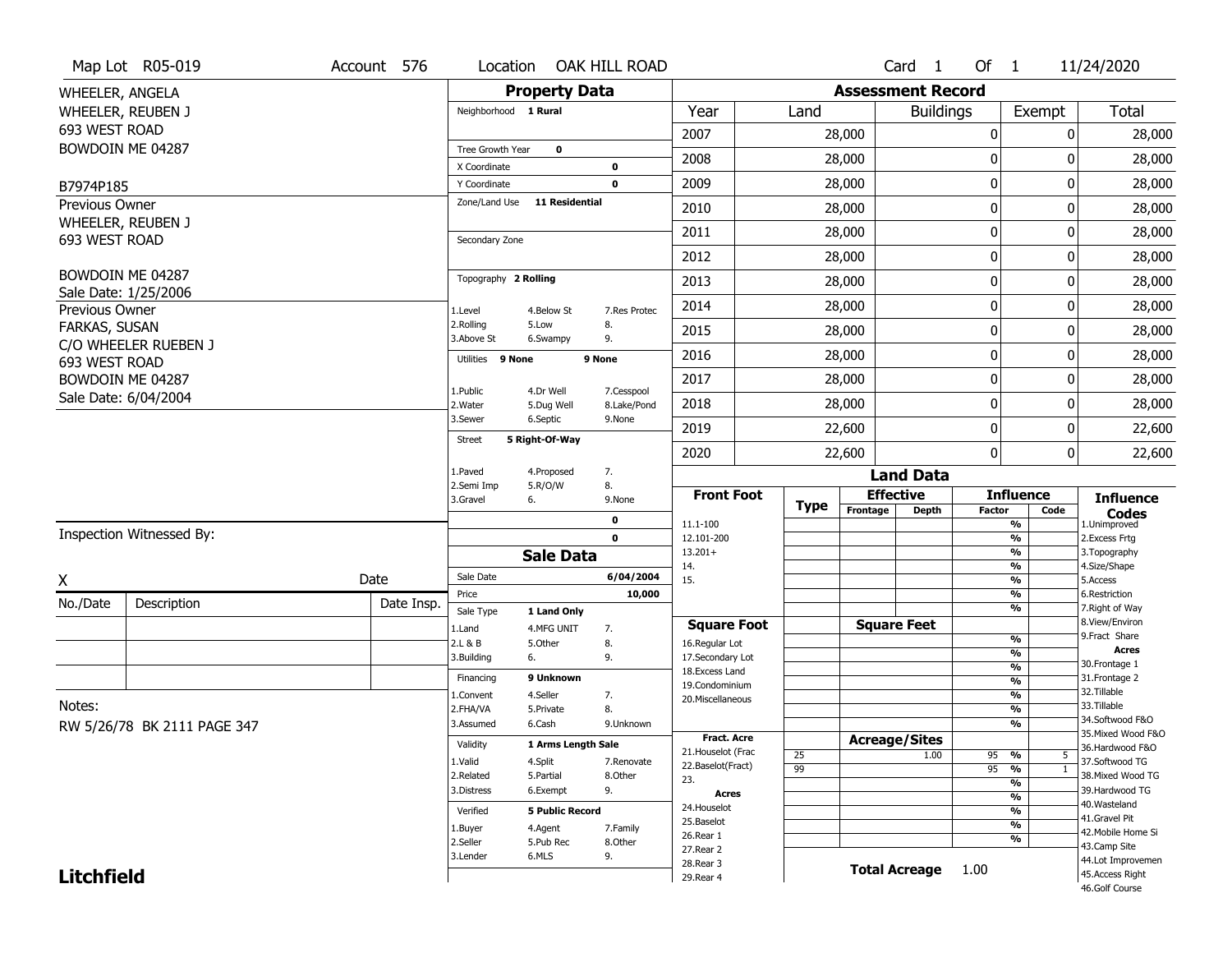|                       |                 |                                                   |                 |                  |            |                                       |               |                        |           |            | <b>Litchfield</b>                    |                   |      |            |
|-----------------------|-----------------|---------------------------------------------------|-----------------|------------------|------------|---------------------------------------|---------------|------------------------|-----------|------------|--------------------------------------|-------------------|------|------------|
|                       | Map Lot R05-019 |                                                   |                 |                  | Account    |                                       | 576           | Location               |           |            | OAK HILL ROAD                        | Card <sub>1</sub> | Of 1 | 11/24/2020 |
| <b>Building Style</b> |                 |                                                   | SF Bsmt Living  |                  |            |                                       |               | Layout                 |           |            |                                      |                   |      |            |
| 0.Uncoded             | 4.Cape          | 8.Log                                             | Fin Bsmt Grade  |                  |            |                                       |               | 1. Typical             | 4.        |            | 7.                                   |                   |      |            |
| 1.Conv.               | 5.Garrison      | 9.0ther                                           |                 | OPEN-5-CUSTOMIZE |            |                                       |               | 2.Inadeg               | 5.        |            | 8.                                   |                   |      |            |
| 2.Ranch               | 6.Split         | 10.Tri-Lev                                        | Heat Type       | 100%             |            |                                       |               | 3.                     | 6.        |            | 9.                                   |                   |      |            |
| 3.R Ranch             | 7.Contemp       | 11.Earth O                                        | 0.Uncoded       |                  | 4.Steam    | 8.Fl/Wall                             |               | Attic                  |           |            |                                      |                   |      |            |
| <b>Dwelling Units</b> |                 |                                                   | 1.HWBB          |                  | 5.FWA      |                                       | 9.No Heat     | 1.1/4 Fin              |           | 4.Full Fin | 7.                                   |                   |      |            |
| Other Units           |                 |                                                   | 2.HWCI          |                  | 6.GravWA   |                                       | 10.Radiant    | 2.1/2 Fin              |           | 5.Fl/Stair | 8.                                   |                   |      |            |
| Stories               |                 |                                                   | 3.H Pump        |                  | 7.Electric |                                       | 11.Radiant    | 3.3/4 Fin              | 6.        |            | 9.None                               |                   |      |            |
| 1.1                   | 4.1.5           | 7.1.25                                            | Cool Type       | 0%               |            |                                       |               | Insulation             |           |            |                                      |                   |      |            |
| 2.2                   | 5.1.75          | 8.3.5                                             | 1.Refrig        |                  | 4.W&C Air  | 7.RadHW                               |               | 1.Full                 |           | 4.Minimal  | 7.                                   |                   |      |            |
| 3.3                   | 6.2.5           | 9.4                                               | 2.Evapor        |                  | 5.Monitor- | 8.                                    |               | 2.Heavy                | 5.Partial |            | 8.                                   |                   |      |            |
| <b>Exterior Walls</b> |                 |                                                   | 3.H Pump        |                  | 6.Monitor- | 9.None                                |               | 3.Capped               | 6.        |            | 9.None                               |                   |      |            |
| 0.Uncoded             | 4.Asbestos      | 8.Concrete                                        | Kitchen Style   |                  |            |                                       |               | Unfinished %           |           |            |                                      |                   |      |            |
| 1.Wd Clapb            | 5.Stucco        | 9.Other                                           | 1.Modern        |                  | 4.Obsolete | 7.                                    |               | Grade & Factor         |           |            |                                      |                   |      |            |
| 2.Vinyl               | 6.Brick         | 10.Wd shin                                        | 2.Typical       |                  | 5.         | 8.                                    |               | 1.E Grade              |           | 4.B Grade  | 7.AAA Grad                           |                   |      |            |
| 3.Compos.             | 7.Stone         | 11.T1-11                                          | 3.Old Type      |                  | 6.         | 9.None                                |               | 2.D Grade              |           | 5.A Grade  | 8.M&S                                |                   |      |            |
| Roof Surface          |                 |                                                   | Bath(s) Style   |                  |            |                                       |               | 3.C Grade              |           | 6.AA Grade | 9.Same                               |                   |      |            |
| 1.Asphalt             | 4.Composit      | 7.Rolled R                                        | 1.Modern        |                  | 4.Obsolete | 7.                                    |               | SQFT (Footprint)       |           |            |                                      |                   |      |            |
|                       |                 |                                                   |                 |                  |            | 8.                                    |               |                        |           |            |                                      |                   |      |            |
| 2.Slate               | 5.Wood          | 8.                                                | 2. Typical      |                  | 5.         |                                       |               | Condition              |           |            |                                      |                   |      |            |
| 3. Metal              | 6.Other         | 9.                                                | 3.Old Type      |                  | 6.         | 9.None                                |               | 1.Poor                 | 4.Avg     |            | 7.V G                                |                   |      |            |
| SF Masonry Trim       |                 |                                                   | # Rooms         |                  |            |                                       |               | 2.Fair                 | $5.Avg+$  |            | 8.Exc                                |                   |      |            |
| OPEN-3-CUSTOM         |                 |                                                   | # Bedrooms      |                  |            |                                       |               | 3.Avg-                 | 6.Good    |            | 9.Same                               |                   |      |            |
| OPEN-4-CUSTOM         |                 |                                                   | # Full Baths    |                  |            |                                       |               | Phys. % Good           |           |            |                                      |                   |      |            |
| Year Built            |                 |                                                   | # Half Baths    |                  |            |                                       |               | Funct. % Good          |           |            |                                      |                   |      |            |
| Year Remodeled        |                 |                                                   | # Addn Fixtures |                  |            |                                       |               | <b>Functional Code</b> |           |            |                                      |                   |      |            |
| Foundation            |                 |                                                   | # Fireplaces    |                  |            |                                       |               | 1.Incomp               | 4.Delap   |            | 7.No Power                           |                   |      |            |
| 1.Concrete            | 4.Wood          | 7.                                                |                 |                  |            |                                       |               | 2.O-Built              | 5.Bsmt    |            | 8.LongTerm                           |                   |      |            |
| 2.C Block             | 5.Slab          | 8.                                                |                 |                  |            |                                       |               | 3.Damage               |           | 6.Common   | 9.None                               |                   |      |            |
| 3.Br/Stone            | 6.Piers         | 9.                                                |                 |                  |            |                                       |               | Econ. % Good           |           |            |                                      |                   |      |            |
| Basement              |                 |                                                   |                 |                  |            |                                       |               | Economic Code          |           |            |                                      |                   |      |            |
| 1.1/4 Bmt             | 4.Full Bmt      | 7.                                                |                 |                  |            |                                       |               | 0.None                 |           | 3.No Power | 9.None                               |                   |      |            |
| 2.1/2 Bmt             | 5.Crawl Sp      | 8.                                                |                 |                  |            |                                       |               | 1.Location             |           | 4.Generate | 8.                                   |                   |      |            |
| 3.3/4 Bmt             | 6.              | 9.None                                            |                 |                  |            | <i>Software</i>                       |               | 2.Encroach             |           | 5.Multi-Fa | 9.                                   |                   |      |            |
| Bsmt Gar # Cars       |                 |                                                   |                 |                  |            | A Division of Harris Computer Systems |               | Entrance Code 0        |           |            |                                      |                   |      |            |
| Wet Basement          |                 |                                                   |                 |                  |            |                                       |               | 1.Interior             |           | 4.Vacant   | 7.                                   |                   |      |            |
| 1.Dry                 | 4.Dirt Flr      | 7.                                                |                 |                  |            |                                       |               | 2.Refusal              |           | 5.Estimate | 8.                                   |                   |      |            |
| 2.Damp                | 5.              | 8.                                                |                 |                  |            |                                       |               | 3.Informed             |           | 6.Existing | 9.                                   |                   |      |            |
| 3.Wet                 | 6.              | 9.                                                |                 |                  |            |                                       |               | Information Code 0     |           |            |                                      |                   |      |            |
|                       |                 |                                                   |                 |                  |            |                                       |               | 1.Owner                | 4.Agent   |            | 7.Vacant                             |                   |      |            |
|                       |                 |                                                   |                 |                  |            |                                       |               | 2.Relative             |           | 5.Estimate | 8.                                   |                   |      |            |
|                       |                 | Date Inspected                                    |                 |                  |            |                                       |               | 3.Tenant               | 6.Other   |            | 9.                                   |                   |      |            |
|                       |                 |                                                   |                 |                  |            |                                       |               |                        |           |            |                                      |                   |      |            |
|                       |                 | <b>Additions, Outbuildings &amp; Improvements</b> |                 |                  |            |                                       |               |                        |           |            | 1.One Story Fram<br>2.Two Story Fram |                   |      |            |
| Type                  |                 | Year                                              | Units           | Grade            | Cond       | Phys.                                 | Funct.        | Sound Value            |           |            | 3. Three Story Fr                    |                   |      |            |
|                       |                 |                                                   |                 |                  |            | $\%$                                  | $\%$          |                        |           |            | 4.1 & 1/2 Story                      |                   |      |            |
|                       |                 |                                                   |                 |                  |            | $\frac{0}{0}$                         | $\%$          |                        |           |            | 5.1 & 3/4 Story                      |                   |      |            |
|                       |                 |                                                   |                 |                  |            |                                       |               |                        |           |            | 6.2 & 1/2 Story                      |                   |      |            |
|                       |                 |                                                   |                 |                  |            | $\frac{1}{2}$                         | $\frac{0}{6}$ |                        |           |            | 21.Open Frame Por                    |                   |      |            |
|                       |                 |                                                   |                 |                  |            | $\%$                                  | $\frac{0}{6}$ |                        |           |            | 22.Encl Frame Por                    |                   |      |            |
|                       |                 |                                                   |                 |                  |            | $\frac{0}{6}$                         | $\frac{0}{6}$ |                        |           |            |                                      |                   |      |            |
|                       |                 |                                                   |                 |                  |            |                                       | $\frac{0}{6}$ |                        |           |            | 23. Frame Garage                     |                   |      |            |
|                       |                 |                                                   |                 |                  |            | $\frac{1}{2}$                         |               |                        |           |            | 24.Frame Shed                        |                   |      |            |
|                       |                 |                                                   |                 |                  |            | $\frac{0}{0}$                         | $\frac{0}{6}$ |                        |           |            | 25. Frame Bay Wind                   |                   |      |            |
|                       |                 |                                                   |                 |                  |            | $\%$                                  | $\frac{1}{2}$ |                        |           |            | 26.1SFr Overhang                     |                   |      |            |
|                       |                 |                                                   |                 |                  |            | $\frac{0}{6}$                         | $\frac{0}{6}$ |                        |           |            | 27.Unfin Basement                    |                   |      |            |
|                       |                 |                                                   |                 |                  |            |                                       |               |                        |           |            | 28. Unfinished Att                   |                   |      |            |
|                       |                 |                                                   |                 |                  |            | $\sqrt{6}$                            | $\frac{0}{6}$ |                        |           |            | 29. Finished Attic                   |                   |      |            |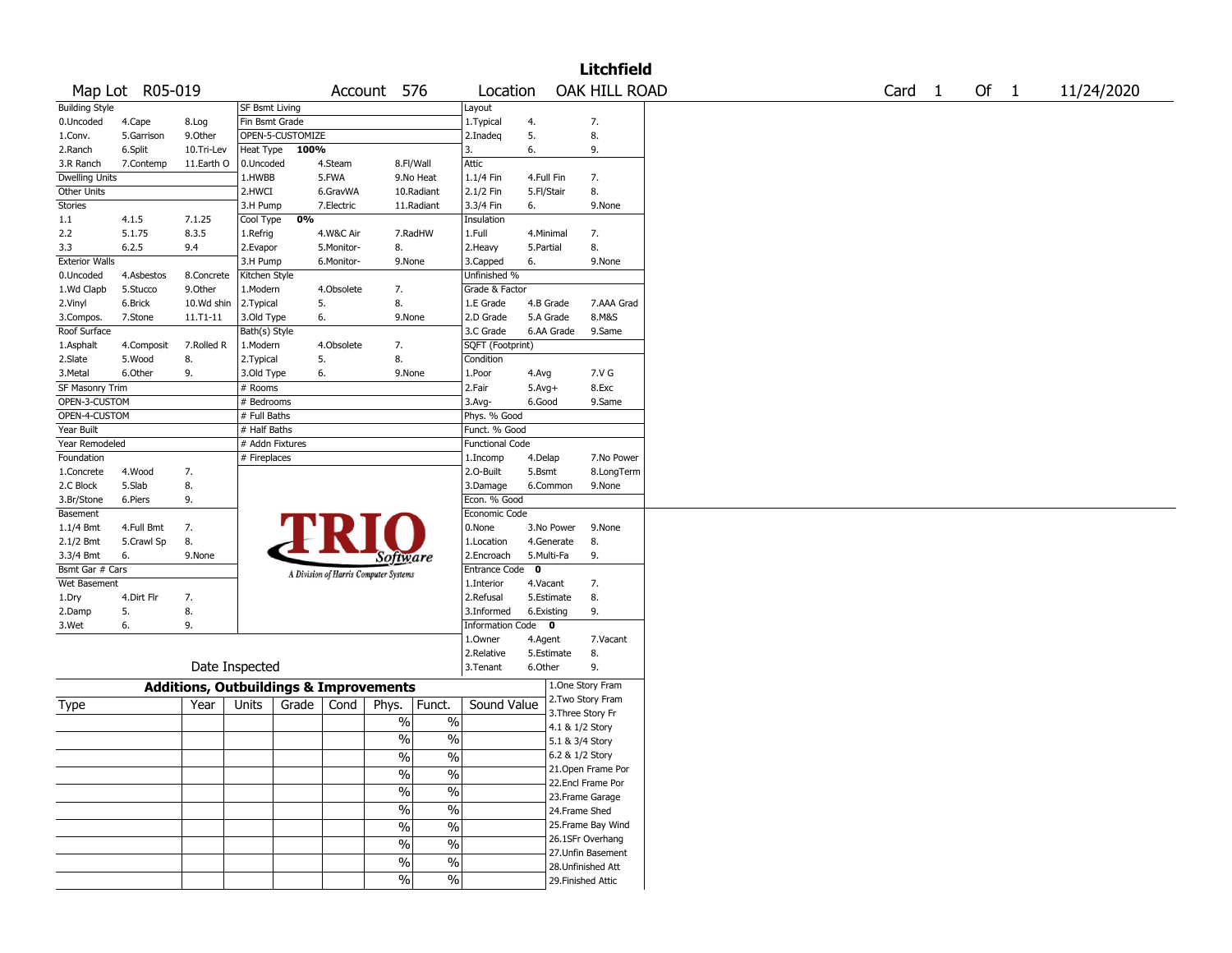|                    | Map Lot R05-020                | Account 350 | Location                       |                          | 118 OAK HILL ROAD      |                                     |                 |                          | Card <sub>1</sub>            | Of $1$        |                                | 11/24/2020                           |
|--------------------|--------------------------------|-------------|--------------------------------|--------------------------|------------------------|-------------------------------------|-----------------|--------------------------|------------------------------|---------------|--------------------------------|--------------------------------------|
| <b>COMEAU RUTH</b> |                                |             |                                | <b>Property Data</b>     |                        |                                     |                 | <b>Assessment Record</b> |                              |               |                                |                                      |
|                    | <b>COMEAU NORMAND</b>          |             | Neighborhood 148 Oak Hill Road |                          |                        | Year                                | Land            |                          | <b>Buildings</b>             |               | Exempt                         | <b>Total</b>                         |
|                    | 118 OAKHILL ROAD               |             |                                |                          |                        | 2007                                |                 | 40,500                   |                              | 244,272       | 13,000                         | 271,772                              |
|                    | LITCHFIELD ME 04350            |             | Tree Growth Year               | $\mathbf 0$              |                        | 2008                                |                 | 40,500                   |                              | 241,889       | 12,350                         | 270,039                              |
|                    |                                |             | X Coordinate                   |                          | 0                      |                                     |                 |                          |                              |               |                                |                                      |
|                    | B3509P230 B9535P230            |             | Y Coordinate<br>Zone/Land Use  | 11 Residential           | $\mathbf 0$            | 2009                                |                 | 40,100                   |                              | 296,544       | 9,500                          | 327,144                              |
|                    |                                |             |                                |                          |                        | 2010                                |                 | 40,100                   |                              | 243,601       | 10,000                         | 273,701                              |
|                    |                                |             | Secondary Zone                 |                          |                        | 2011                                |                 | 42,500                   |                              | 242,094       | 10,000                         | 274,594                              |
|                    |                                |             |                                |                          |                        | 2012                                |                 | 42,500                   |                              | 242,094       | 10,000                         | 274,594                              |
|                    |                                |             | Topography 2 Rolling           |                          |                        | 2013                                |                 | 42,500                   |                              | 240,040       | 10,000                         | 272,540                              |
|                    |                                |             | 1.Level                        | 4.Below St               | 7.Res Protec           | 2014                                |                 | 42,500                   |                              | 239,712       | 10,000                         | 272,212                              |
|                    |                                |             | 2.Rolling<br>3.Above St        | 5.Low<br>6.Swampy        | 8.<br>9.               | 2015                                |                 | 42,500                   |                              | 239,323       | 10,000                         | 271,823                              |
|                    |                                |             | Utilities 5 Dug Well           |                          | <b>6 Septic System</b> | 2016                                |                 | 42,500                   |                              | 237,609       | 15,000                         | 265,109                              |
|                    |                                |             | 1.Public                       | 4.Dr Well                | 7.Cesspool             | 2017                                |                 | 42,500                   |                              | 236,961       | 20,000                         | 259,461                              |
|                    |                                |             | 2. Water                       | 5.Dug Well               | 8.Lake/Pond            | 2018                                |                 | 42,500                   |                              | 236,630       | 19,200                         | 259,930                              |
|                    |                                |             | 3.Sewer                        | 6.Septic                 | 9.None                 | 2019                                |                 | 48,000                   |                              | 227,100       | 20,000                         | 255,100                              |
|                    |                                |             | 1 Paved<br>Street              |                          |                        | 2020                                |                 | 48,000                   |                              | 227,100       | 25,000                         | 250,100                              |
|                    |                                |             | 1.Paved                        | 4.Proposed<br>5.R/O/W    | 7.<br>8.               |                                     |                 |                          | <b>Land Data</b>             |               |                                |                                      |
|                    |                                |             | 2.Semi Imp<br>3.Gravel         | 6.                       | 9.None                 | <b>Front Foot</b>                   | <b>Type</b>     |                          | <b>Effective</b>             |               | <b>Influence</b>               | <b>Influence</b>                     |
|                    |                                |             |                                |                          | 0                      | 11.1-100                            |                 | Frontage                 | <b>Depth</b>                 | <b>Factor</b> | Code<br>%                      | <b>Codes</b><br>1.Unimproved         |
|                    | Inspection Witnessed By:       |             |                                |                          | $\mathbf 0$            | 12.101-200                          |                 |                          |                              |               | $\frac{9}{6}$                  | 2. Excess Frtg                       |
|                    |                                |             |                                | <b>Sale Data</b>         |                        | $13.201+$<br>14.                    |                 |                          |                              |               | %<br>%                         | 3. Topography<br>4.Size/Shape        |
| X                  |                                | Date        | Sale Date                      |                          | 10/16/2007             | 15.                                 |                 |                          |                              |               | %                              | 5.Access                             |
| No./Date           | Description                    | Date Insp.  | Price<br>Sale Type             | 2 Land & Buildings       |                        |                                     |                 |                          |                              |               | $\frac{9}{6}$<br>%             | 6.Restriction<br>7. Right of Way     |
|                    |                                |             | 1.Land                         | 4.MFG UNIT               | 7.                     | <b>Square Foot</b>                  |                 |                          | <b>Square Feet</b>           |               |                                | 8.View/Environ                       |
|                    |                                |             | 2.L & B                        | 5.Other                  | 8.                     | 16.Regular Lot                      |                 |                          |                              |               | $\frac{9}{6}$                  | 9. Fract Share<br><b>Acres</b>       |
|                    |                                |             | 3.Building                     | 6.                       | 9.                     | 17.Secondary Lot<br>18. Excess Land |                 |                          |                              |               | $\frac{9}{6}$<br>$\frac{9}{6}$ | 30. Frontage 1                       |
|                    |                                |             | Financing                      | 9 Unknown                |                        | 19.Condominium                      |                 |                          |                              |               | $\overline{\frac{9}{6}}$       | 31. Frontage 2                       |
|                    |                                |             | 1.Convent                      | 4.Seller                 | 7.                     | 20.Miscellaneous                    |                 |                          |                              |               | $\frac{9}{6}$                  | 32. Tillable<br>33.Tillable          |
| Notes:             |                                |             | 2.FHA/VA                       | 5.Private                | 8.                     |                                     |                 |                          |                              |               | $\frac{9}{6}$                  | 34.Softwood F&O                      |
|                    | rw BK 2111 PG 347 DATE 5-26-78 |             | 3.Assumed                      | 6.Cash                   | 9.Unknown              | <b>Fract. Acre</b>                  |                 |                          |                              |               | %                              | 35. Mixed Wood F&O                   |
|                    |                                |             | Validity                       | <b>2 Related Parties</b> |                        | 21. Houselot (Frac                  | 24              |                          | <b>Acreage/Sites</b><br>1.00 | 100           | %<br>0                         | 36.Hardwood F&O                      |
|                    |                                |             | 1.Valid                        | 4.Split                  | 7.Renovate             | 22.Baselot(Fract)                   | $\overline{26}$ |                          | 1.00                         | 100           | $\overline{0}$<br>%            | 37.Softwood TG                       |
|                    |                                |             | 2.Related                      | 5.Partial                | 8.Other                | 23.                                 | 44              |                          | 1.00                         | 100           | $\overline{0}$<br>%            | 38. Mixed Wood TG                    |
|                    |                                |             | 3.Distress                     | 6.Exempt                 | 9.                     | <b>Acres</b>                        |                 |                          |                              |               | %                              | 39.Hardwood TG<br>40. Wasteland      |
|                    |                                |             | Verified                       | <b>5 Public Record</b>   |                        | 24. Houselot<br>25.Baselot          |                 |                          |                              |               | %                              | 41.Gravel Pit                        |
|                    |                                |             |                                |                          |                        |                                     |                 |                          |                              |               | %                              | 42. Mobile Home Si                   |
|                    |                                |             | 1.Buyer                        | 4.Agent                  | 7.Family               |                                     |                 |                          |                              |               |                                |                                      |
|                    |                                |             | 2.Seller                       | 5.Pub Rec                | 8.0ther                | 26.Rear 1<br>27.Rear 2              |                 |                          |                              |               | %                              | 43.Camp Site                         |
| <b>Litchfield</b>  |                                |             | 3.Lender                       | 6.MLS                    | 9.                     | 28. Rear 3<br>29. Rear 4            |                 |                          | <b>Total Acreage</b>         | 2.00          |                                | 44.Lot Improvemen<br>45.Access Right |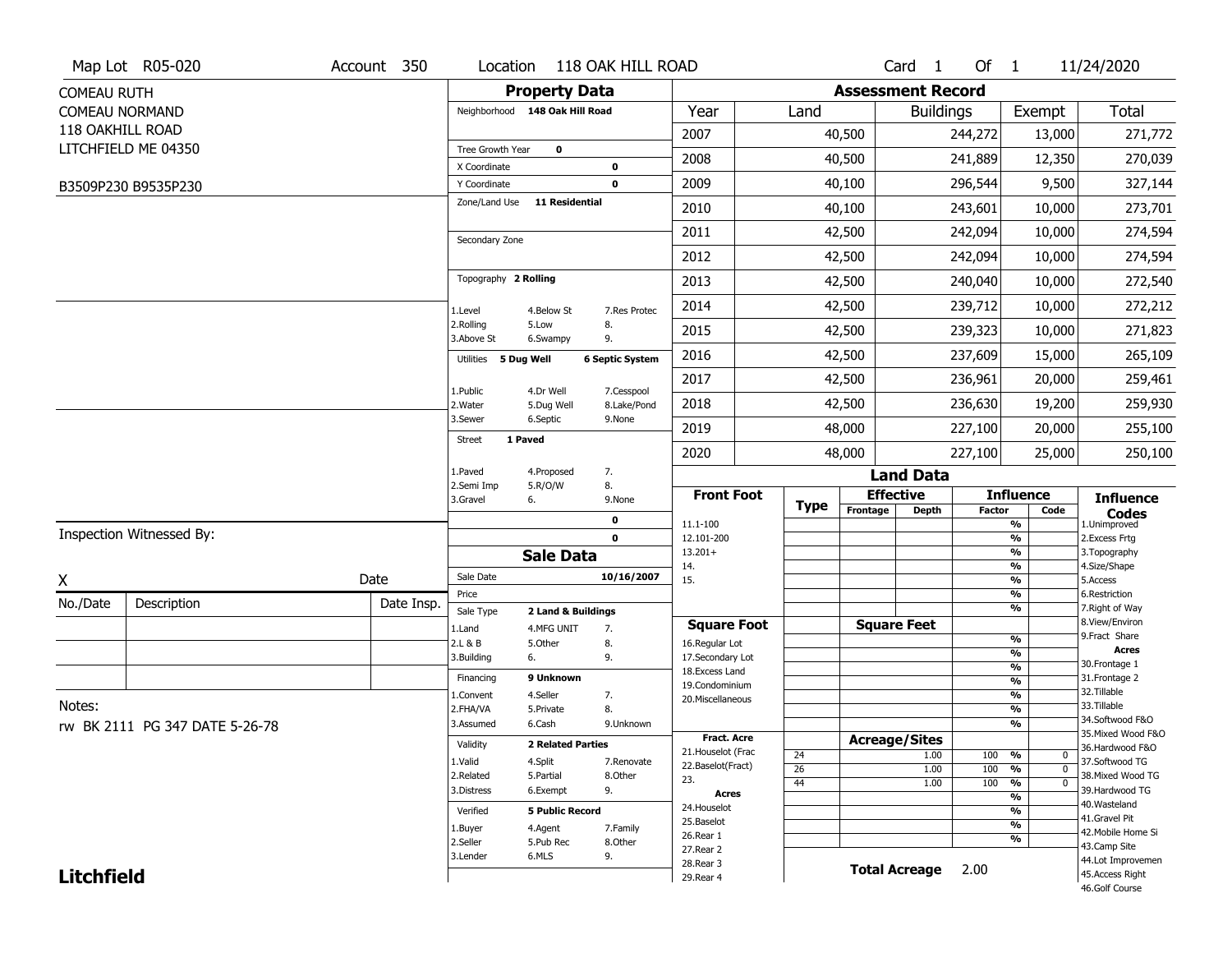|                       |                    |              |                |                                                   |                         |                                       |                                           |                         |            |                    | Litchfield         |                   |       |      |           |       |                   |       |          |            |        |
|-----------------------|--------------------|--------------|----------------|---------------------------------------------------|-------------------------|---------------------------------------|-------------------------------------------|-------------------------|------------|--------------------|--------------------|-------------------|-------|------|-----------|-------|-------------------|-------|----------|------------|--------|
|                       | Map Lot R05-020    |              |                |                                                   |                         | Account 350                           |                                           | Location                |            |                    |                    | 118 OAK HILL ROAD |       |      |           |       | Card <sub>1</sub> | Of 1  |          | 11/24/2020 |        |
| <b>Building Style</b> | 4 Cape             |              | SF Bsmt Living |                                                   | $\mathbf 0$             |                                       |                                           | Layout                  | 1 Typical  |                    |                    |                   |       |      |           |       |                   |       |          |            |        |
| 0.Uncoded             | 4.Cape             | 8.Log        | Fin Bsmt Grade |                                                   | 0 <sub>0</sub>          |                                       |                                           | 1. Typical              | 4.         |                    | 7.                 |                   |       |      |           |       |                   |       |          |            |        |
| 1.Conv.               | 5.Garrison         | 9.0ther      |                | OPEN-5-CUSTOMIZE                                  | $\mathbf 0$             |                                       |                                           | 2.Inadeq                | 5.         |                    | 8.                 |                   |       |      |           |       |                   |       |          |            |        |
| 2.Ranch               | 6.Split            | 10.Tri-Lev   | Heat Type      | 100%                                              |                         | 1 Hot Water BB                        |                                           | 3.                      | 6.         |                    | 9.                 |                   |       |      |           |       |                   |       |          |            |        |
| 3.R Ranch             | 7.Contemp          | 11.Earth O   | 0.Uncoded      |                                                   | 4.Steam                 |                                       | 8.Fl/Wall                                 | Attic                   | 9 None     |                    |                    |                   |       |      |           |       |                   |       |          |            |        |
| Dwelling Units 1      |                    |              | 1.HWBB         |                                                   | 5.FWA                   |                                       | 9.No Heat                                 | 1.1/4 Fin               | 4.Full Fin |                    | 7.                 |                   |       |      |           |       |                   |       |          |            |        |
| Other Units           | $\bf{0}$           |              | 2.HWCI         |                                                   | 6.GravWA                |                                       | 10.Radiant                                | 2.1/2 Fin               | 5.Fl/Stair |                    | 8.                 |                   |       |      |           |       |                   |       | 24.0     |            |        |
| Stories               | 4 One & 1/2 Story  |              | 3.H Pump       |                                                   | 7.Electric              |                                       | 11.Radiant                                | 3.3/4 Fin               | 6.         |                    | 9.None             |                   |       |      |           |       |                   |       |          |            |        |
| 1.1                   | 4.1.5              | 7.1.25       | Cool Type      | 0%                                                |                         | 9 None                                |                                           | Insulation              | 1 Full     |                    |                    |                   |       |      |           |       |                   |       | GAR      |            |        |
| 2.2                   | 5.1.75             | 8.3.5        | 1.Refrig       |                                                   | 4.W&C Air               |                                       | 7.RadHW                                   | 1.Full                  | 4.Minimal  |                    | 7.                 |                   | 2.0'  |      |           |       |                   | 24.0  |          |            |        |
| 3.3                   | 6.2.5              | 9.4          | 2.Evapor       |                                                   | 5.Monitor-              | 8.                                    |                                           | 2.Heavy                 | 5.Partial  |                    | 8.                 |                   |       |      | 20.0'     |       |                   |       |          |            |        |
| <b>Exterior Walls</b> | 1 Clapboard        |              | 3.H Pump       |                                                   | 6.Monitor-              |                                       | 9.None                                    | 3.Capped                | 6.         |                    | 9.None             |                   |       |      |           |       |                   |       |          |            |        |
| 0.Uncoded             | 4.Asbestos         | 8.Concrete   | Kitchen Style  |                                                   | 2 Typical               |                                       |                                           | Unfinished %            | 0%         |                    |                    |                   |       | WD   | 10.5      |       |                   |       |          |            | CANOPY |
| 1.Wd Clapb            | 5.Stucco           | 9.0ther      | L.Modern       |                                                   | 4.Obsolete              | 7.                                    |                                           | Grade & Factor          |            | 3 Average 110%     |                    |                   |       |      |           |       |                   |       |          |            |        |
| 2.Vinyl               | 6.Brick            | 10.Wd shin   | 2.Typical      |                                                   | 5.                      | 8.                                    |                                           | 1.E Grade               | 4.B Grade  |                    | 7.AAA Grad         | 20.0'             |       | 32.0 |           |       |                   |       | 28.0     | 12.0'      |        |
| 3.Compos.             | 7.Stone            | $11.71 - 11$ | 3.Old Type     |                                                   | 6.                      |                                       | 9.None                                    | 2.D Grade               | 5.A Grade  |                    | 8.M&S              |                   |       |      |           |       |                   |       |          |            |        |
| Roof Surface          | 1 Asphalt Shingles |              | Bath(s) Style  |                                                   |                         | 2 Typical Bath(s)                     |                                           | 3.C Grade               | 6.AA Grade |                    | 9.Same             | 20.0              |       |      |           |       |                   |       | 11/2sGAR |            |        |
| 1.Asphalt             | 4.Composit         | 7.Rolled R   | 1.Modern       |                                                   | 4.Obsolete              | 7.                                    |                                           | SQFT (Footprint) 960    |            |                    |                    |                   |       |      | 1 1/2sBFr |       |                   |       |          | 28.0       |        |
| 2.Slate               | 5.Wood             | 8.           | 2. Typical     |                                                   | 5.                      | 8.                                    |                                           | Condition               | 4 Average  |                    |                    | 1sBFr             | 30.0" |      |           |       | 26.0              | 32.0' |          |            |        |
| 3.Metal               | 6.Other            | 9.           | 3.Old Type     |                                                   | 6.                      |                                       | 9.None                                    | 1.Poor                  | 4.Avg      |                    | 7.V G              |                   |       |      |           | 14.0' |                   |       |          |            |        |
| SF Masonry Trim 0     |                    |              | # Rooms        |                                                   | 6                       |                                       |                                           | 2.Fair                  | $5.Avg+$   |                    | 8.Exc              |                   |       |      |           |       | 1sFr              |       |          |            |        |
| OPEN-3-CUSTOM 0       |                    |              | # Bedrooms     |                                                   | $\overline{\mathbf{3}}$ |                                       |                                           | 3.Avg-                  | 6.Good     |                    | 9.Same             |                   |       |      |           |       |                   |       |          |            |        |
| OPEN-4-CUSTOM 0       |                    |              | # Full Baths   |                                                   | $\overline{2}$          |                                       |                                           | Phys. % Good            | 0%         |                    |                    |                   |       |      |           | 5.0'  | $26.0'$ OP        |       |          |            |        |
| Year Built            | 1990               |              | # Half Baths   |                                                   | $\bf o$                 |                                       |                                           | Funct. % Good           |            | 100%               |                    |                   |       |      |           |       |                   |       |          |            |        |
| Year Remodeled        | $\mathbf 0$        |              |                | # Addn Fixtures                                   | $\overline{\mathbf{0}}$ |                                       |                                           | Functional Code         |            | 9 None             |                    |                   |       |      |           |       |                   |       |          |            |        |
| Foundation            | 1 Concrete         |              | # Fireplaces   |                                                   | 0                       |                                       |                                           | 1.Incomp                | 4.Delap    |                    | 7.No Power         |                   |       |      |           |       |                   |       |          |            |        |
| 1.Concrete            | 4.Wood             | 7.           |                |                                                   |                         |                                       |                                           | 2.0-Built               | 5.Bsmt     |                    | 8.LongTerm         |                   |       |      |           |       |                   |       |          |            |        |
| 2.C Block             | 5.Slab             | 8.           |                |                                                   |                         |                                       |                                           | 3.Damage                | 6.Common   |                    | 9.None             |                   |       |      |           |       |                   |       |          |            |        |
| 3.Br/Stone            | 6.Piers            | 9.           |                |                                                   |                         |                                       |                                           | Econ. % Good 100%       |            |                    |                    |                   |       |      |           |       |                   |       |          |            |        |
| Basement              | 4 Full Basement    |              |                |                                                   |                         |                                       |                                           | Economic Code None      |            |                    |                    |                   |       |      |           |       |                   |       |          |            |        |
| 1.1/4 Bmt             | 4.Full Bmt         | 7.           |                |                                                   |                         |                                       |                                           | 0.None                  | 3.No Power |                    | 9.None             |                   |       |      |           |       |                   |       |          |            |        |
| 2.1/2 Bmt             | 5.Crawl Sp         | 8.           |                |                                                   |                         |                                       |                                           | 1.Location              | 4.Generate |                    | 8.                 |                   |       |      |           |       |                   |       |          |            |        |
| 3.3/4 Bmt             | 6.                 | 9.None       |                |                                                   |                         | Software                              |                                           | 2.Encroach              | 5.Multi-Fa |                    | 9.                 |                   |       |      |           |       |                   |       |          |            |        |
| Bsmt Gar # Cars 0     |                    |              |                |                                                   |                         | A Division of Harris Computer Systems |                                           | <b>Entrance Code</b>    |            | <b>5 Estimated</b> |                    |                   |       |      |           |       |                   |       |          |            |        |
| Wet Basement          | 1 Dry Basement     |              |                |                                                   |                         |                                       |                                           | 1.Interior              | 4.Vacant   |                    | 7.                 |                   |       |      |           |       |                   |       |          |            |        |
| 1.Dry                 | 4.Dirt Flr         | 7.           |                |                                                   |                         |                                       |                                           | 2.Refusal               | 5.Estimate |                    | 8.                 |                   |       |      |           |       |                   |       |          |            |        |
| 2.Damp                | 5.                 | 8.           |                |                                                   |                         |                                       |                                           | 3.Informed              | 6.Existing |                    | 9.                 |                   |       |      |           |       |                   |       |          |            |        |
| 3.Wet                 | 6.                 | 9.           |                |                                                   |                         |                                       |                                           | <b>Information Code</b> |            | 5 Estimate         |                    |                   |       |      |           |       |                   |       |          |            |        |
|                       |                    |              |                |                                                   |                         |                                       |                                           | 1.Owner                 | 4.Agent    |                    | 7.Vacant           |                   |       |      |           |       |                   |       |          |            |        |
|                       |                    |              | Date Inspected |                                                   | 9/19/2018               |                                       |                                           | 2.Relative              | 5.Estimate |                    | 8.                 |                   |       |      |           |       |                   |       |          |            |        |
|                       |                    |              |                |                                                   |                         |                                       |                                           | 3.Tenant                | 6.Other    |                    | 9.                 |                   |       |      |           |       |                   |       |          |            |        |
|                       |                    |              |                | <b>Additions, Outbuildings &amp; Improvements</b> |                         |                                       |                                           |                         |            |                    | 1.One Story Fram   |                   |       |      |           |       |                   |       |          |            |        |
| <b>Type</b>           |                    | Year         | Units          | Grade                                             | Cond                    | Phys.                                 | Funct.                                    | Sound Value             |            |                    | 2. Two Story Fram  |                   |       |      |           |       |                   |       |          |            |        |
| 38 1 Story Bsmt       |                    | 2008         | 400            | 9100                                              | 4                       | 0                                     | % 100 %                                   |                         |            | 3. Three Story Fr  |                    |                   |       |      |           |       |                   |       |          |            |        |
|                       |                    |              |                |                                                   |                         |                                       |                                           |                         |            | 4.1 & 1/2 Story    |                    |                   |       |      |           |       |                   |       |          |            |        |
|                       | 1 One Story Frame  | 0            | 364            | 0 <sub>0</sub>                                    | 0                       | 0                                     | $\%$<br>% 0                               |                         |            | 5.1 & 3/4 Story    |                    |                   |       |      |           |       |                   |       |          |            |        |
| 21 Open Frame         |                    | 0            | 130            | 00                                                | 0                       | $\Omega$                              | $\frac{9}{0}$<br>$\%$                     |                         |            | 6.2 & 1/2 Story    |                    |                   |       |      |           |       |                   |       |          |            |        |
| 68 Wood Deck/s        |                    | 10           | 274            | 00                                                | 0                       | 0                                     | $\sqrt[6]{0}$<br>$\%$                     |                         |            |                    | 21.Open Frame Por  |                   |       |      |           |       |                   |       |          |            |        |
| 73 1 1/2s Garage      |                    | 10           | 896            | 00                                                | 0                       | 0                                     | $\sqrt[9]{0}$<br>$\%$                     |                         |            |                    | 22.Encl Frame Por  |                   |       |      |           |       |                   |       |          |            |        |
|                       |                    |              |                |                                                   |                         |                                       |                                           |                         |            |                    | 23. Frame Garage   |                   |       |      |           |       |                   |       |          |            |        |
| 23 Frame Garage       |                    | 10           | 576            | 00                                                | 0                       | 0                                     | $\sqrt{8}$ 75<br>$\overline{\frac{0}{0}}$ |                         |            | 24.Frame Shed      |                    |                   |       |      |           |       |                   |       |          |            |        |
| 61 Canopy/s           |                    | 2006         | 336            | 2 100                                             | 4                       | 0                                     | $\sqrt{96}$ 75<br>$\%$                    |                         |            |                    | 25. Frame Bay Wind |                   |       |      |           |       |                   |       |          |            |        |
|                       |                    |              |                |                                                   |                         | $\sqrt{6}$                            | $\%$                                      |                         |            |                    | 26.1SFr Overhang   |                   |       |      |           |       |                   |       |          |            |        |
|                       |                    |              |                |                                                   |                         | $\%$                                  | $\%$                                      |                         |            |                    | 27.Unfin Basement  |                   |       |      |           |       |                   |       |          |            |        |
|                       |                    |              |                |                                                   |                         |                                       |                                           |                         |            |                    | 28. Unfinished Att |                   |       |      |           |       |                   |       |          |            |        |
|                       |                    |              |                |                                                   |                         | $\sqrt{6}$                            | $\%$                                      |                         |            | 29. Finished Attic |                    |                   |       |      |           |       |                   |       |          |            |        |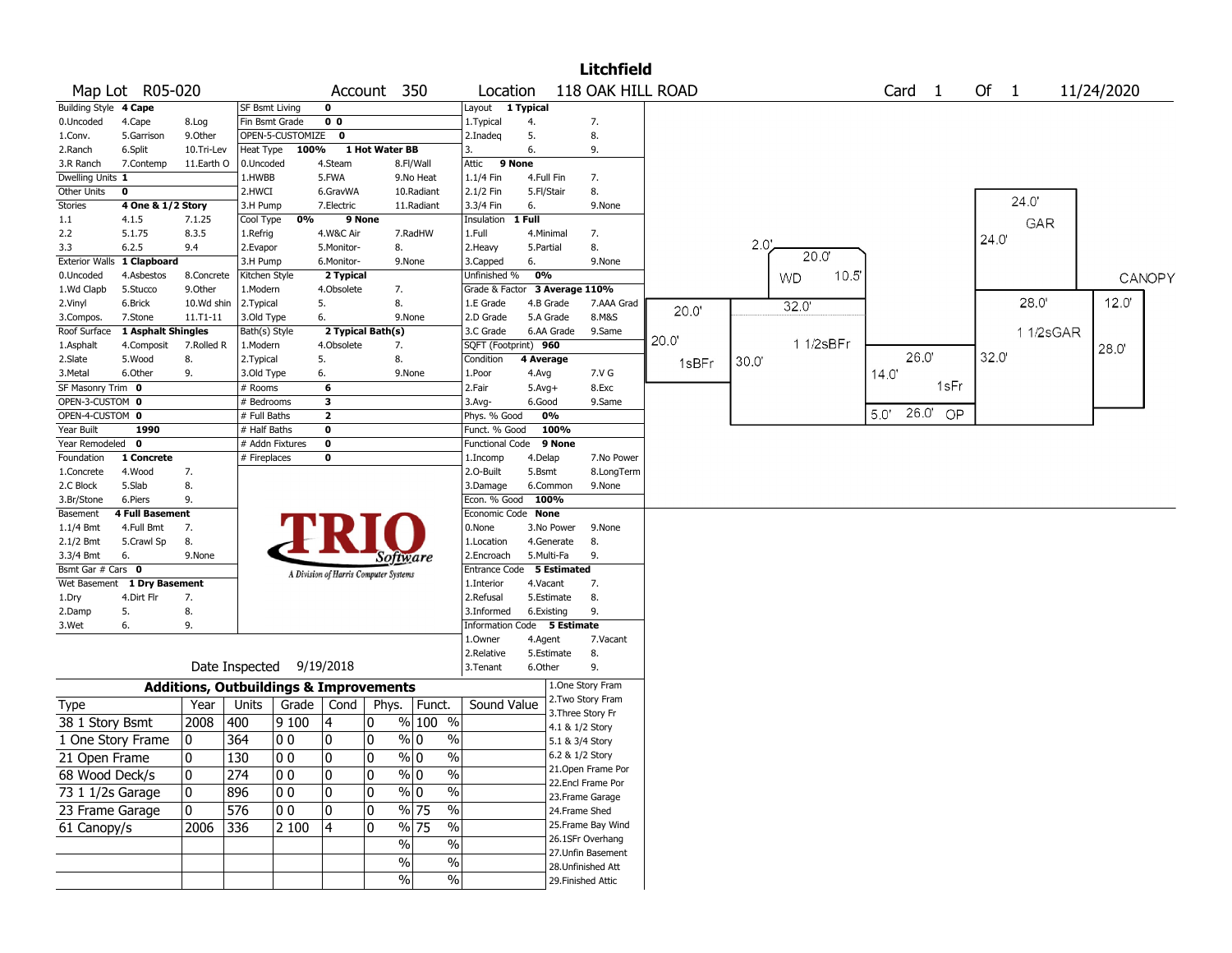|                   | Map Lot R05-021          | Account 1650 | Location                       |                       | OAK HILL ROAD    |                                     |                 |                          | Card <sub>1</sub>    | Of $1$           |                                            | 11/24/2020                           |
|-------------------|--------------------------|--------------|--------------------------------|-----------------------|------------------|-------------------------------------|-----------------|--------------------------|----------------------|------------------|--------------------------------------------|--------------------------------------|
|                   | SPICER, RICHARD D        |              |                                | <b>Property Data</b>  |                  |                                     |                 | <b>Assessment Record</b> |                      |                  |                                            |                                      |
| 217 BUKER ROAD    |                          |              | Neighborhood 148 Oak Hill Road |                       |                  | Year                                | Land            |                          | <b>Buildings</b>     |                  | Exempt                                     | Total                                |
|                   | LITCHFIELD ME 04350      |              |                                |                       |                  | 2007                                |                 | 57,500                   |                      | $\boldsymbol{0}$ | 0                                          | 57,500                               |
|                   |                          |              | Tree Growth Year               | 0                     |                  | 2008                                |                 | 57,500                   |                      | 0                | ŋ                                          | 57,500                               |
|                   |                          |              | X Coordinate<br>Y Coordinate   |                       | 0<br>$\mathbf 0$ | 2009                                |                 | 50,000                   |                      | $\boldsymbol{0}$ | 0                                          | 50,000                               |
| B2687P239         |                          |              | Zone/Land Use                  | 11 Residential        |                  | 2010                                |                 | 50,000                   |                      | $\mathbf 0$      | 0                                          | 50,000                               |
|                   |                          |              |                                |                       |                  | 2011                                |                 | 50,000                   |                      | $\mathbf 0$      | 0                                          | 50,000                               |
|                   |                          |              | Secondary Zone                 |                       |                  |                                     |                 |                          |                      | $\mathbf 0$      | 0                                          |                                      |
|                   |                          |              |                                |                       |                  | 2012                                |                 | 50,000                   |                      |                  |                                            | 50,000                               |
|                   |                          |              | Topography 2 Rolling           |                       |                  | 2013                                |                 | 50,000                   |                      | $\boldsymbol{0}$ | 0                                          | 50,000                               |
|                   |                          |              | 1.Level<br>2.Rolling           | 4.Below St            | 7.Res Protec     | 2014                                |                 | 50,000                   |                      | $\mathbf 0$      | 0                                          | 50,000                               |
|                   |                          |              | 3.Above St                     | 5.Low<br>6.Swampy     | 8.<br>9.         | 2015                                |                 | 50,000                   |                      | 0                | 0                                          | 50,000                               |
|                   |                          |              | Utilities 9 None               |                       | 9 None           | 2016                                |                 | 50,000                   |                      | $\mathbf 0$      | 0                                          | 50,000                               |
|                   |                          |              | 1.Public                       | 4.Dr Well             | 7.Cesspool       | 2017                                |                 | 50,000                   |                      | $\boldsymbol{0}$ | 0                                          | 50,000                               |
|                   |                          |              | 2. Water                       | 5.Dug Well            | 8.Lake/Pond      | 2018                                |                 | 50,000                   |                      | $\boldsymbol{0}$ | 0                                          | 50,000                               |
|                   |                          |              | 3.Sewer                        | 6.Septic              | 9.None           | 2019                                |                 | 48,000                   |                      | $\mathbf 0$      | 0                                          | 48,000                               |
|                   |                          |              | 3 Gravel<br>Street             |                       |                  | 2020                                |                 | 48,000                   |                      | $\mathbf 0$      | 0                                          | 48,000                               |
|                   |                          |              | 1.Paved<br>2.Semi Imp          | 4.Proposed<br>5.R/O/W | 7.<br>8.         |                                     |                 |                          | <b>Land Data</b>     |                  |                                            |                                      |
|                   |                          |              | 3.Gravel                       | 6.                    | 9.None           | <b>Front Foot</b>                   | Type            |                          | <b>Effective</b>     |                  | <b>Influence</b>                           | <b>Influence</b>                     |
|                   |                          |              |                                |                       | 0                | 11.1-100                            |                 | Frontage                 | <b>Depth</b>         | Factor           | Code<br>$\overline{\frac{9}{6}}$           | <b>Codes</b><br>1.Unimproved         |
|                   | Inspection Witnessed By: |              |                                |                       | $\mathbf 0$      | 12.101-200<br>$13.201+$             |                 |                          |                      |                  | $\frac{9}{6}$<br>$\overline{\frac{9}{6}}$  | 2.Excess Frtg<br>3. Topography       |
|                   |                          |              |                                | <b>Sale Data</b>      |                  | 14.                                 |                 |                          |                      |                  | $\frac{9}{6}$                              | 4.Size/Shape                         |
| X                 |                          | Date         | Sale Date<br>Price             |                       |                  | 15.                                 |                 |                          |                      |                  | $\frac{9}{6}$<br>$\frac{9}{6}$             | 5.Access<br>6.Restriction            |
| No./Date          | Description              | Date Insp.   | Sale Type                      |                       |                  |                                     |                 |                          |                      |                  | $\overline{\frac{9}{6}}$                   | 7. Right of Way                      |
|                   |                          |              | 1.Land                         | 4.MFG UNIT            | 7.               | <b>Square Foot</b>                  |                 |                          | <b>Square Feet</b>   |                  |                                            | 8.View/Environ<br>9.Fract Share      |
|                   |                          |              | 2.L & B                        | 5.Other               | 8.               | 16.Regular Lot                      |                 |                          |                      |                  | $\frac{9}{6}$<br>$\frac{9}{6}$             | <b>Acres</b>                         |
|                   |                          |              | 3.Building                     | 6.                    | 9.               | 17.Secondary Lot<br>18. Excess Land |                 |                          |                      |                  | $\frac{9}{6}$                              | 30. Frontage 1                       |
|                   |                          |              | Financing                      |                       |                  | 19.Condominium                      |                 |                          |                      |                  | $\frac{9}{6}$                              | 31. Frontage 2<br>32.Tillable        |
| Notes:            |                          |              | 1.Convent                      | 4.Seller              | 7.               | 20.Miscellaneous                    |                 |                          |                      |                  | %                                          | 33.Tillable                          |
|                   |                          |              | 2.FHA/VA<br>3.Assumed          | 5.Private<br>6.Cash   | 8.<br>9.Unknown  |                                     |                 |                          |                      |                  | $\overline{\frac{9}{6}}$<br>$\frac{9}{6}$  | 34.Softwood F&O                      |
|                   |                          |              |                                |                       |                  | <b>Fract. Acre</b>                  |                 |                          | <b>Acreage/Sites</b> |                  |                                            | 35. Mixed Wood F&O                   |
|                   |                          |              | Validity                       |                       |                  | 21. Houselot (Frac                  | 25              |                          | 1.00                 | 100              | %<br>$\mathbf{0}$                          | 36.Hardwood F&O                      |
|                   |                          |              | 1.Valid                        | 4.Split               | 7.Renovate       | 22.Baselot(Fract)                   | $\overline{26}$ |                          | 5.00                 | 100              | $\overline{0}$<br>%                        | 37.Softwood TG<br>38. Mixed Wood TG  |
|                   |                          |              | 2.Related<br>3.Distress        | 5.Partial<br>6.Exempt | 8.Other<br>9.    | 23.                                 | $\overline{27}$ |                          | 10.00                | 100              | $\frac{9}{6}$<br>$\overline{0}$            | 39.Hardwood TG                       |
|                   |                          |              |                                |                       |                  | Acres<br>24. Houselot               | $\overline{28}$ |                          | 1.00                 | 100              | $\overline{\mathfrak{o}}$<br>$\frac{9}{6}$ | 40.Wasteland                         |
|                   |                          |              | Verified                       |                       |                  | 25.Baselot                          |                 |                          |                      |                  | %<br>$\overline{\frac{9}{6}}$              | 41.Gravel Pit                        |
|                   |                          |              | 1.Buyer                        | 4.Agent               | 7.Family         | 26.Rear 1                           |                 |                          |                      |                  | %                                          | 42. Mobile Home Si                   |
|                   |                          |              | 2.Seller                       | 5.Pub Rec             | 8.Other          |                                     |                 |                          |                      |                  |                                            | 43.Camp Site                         |
|                   |                          |              |                                |                       |                  | 27. Rear 2                          |                 |                          |                      |                  |                                            |                                      |
| <b>Litchfield</b> |                          |              | 3.Lender                       | 6.MLS                 | 9.               | 28. Rear 3<br>29. Rear 4            |                 |                          | <b>Total Acreage</b> | 17.00            |                                            | 44.Lot Improvemen<br>45.Access Right |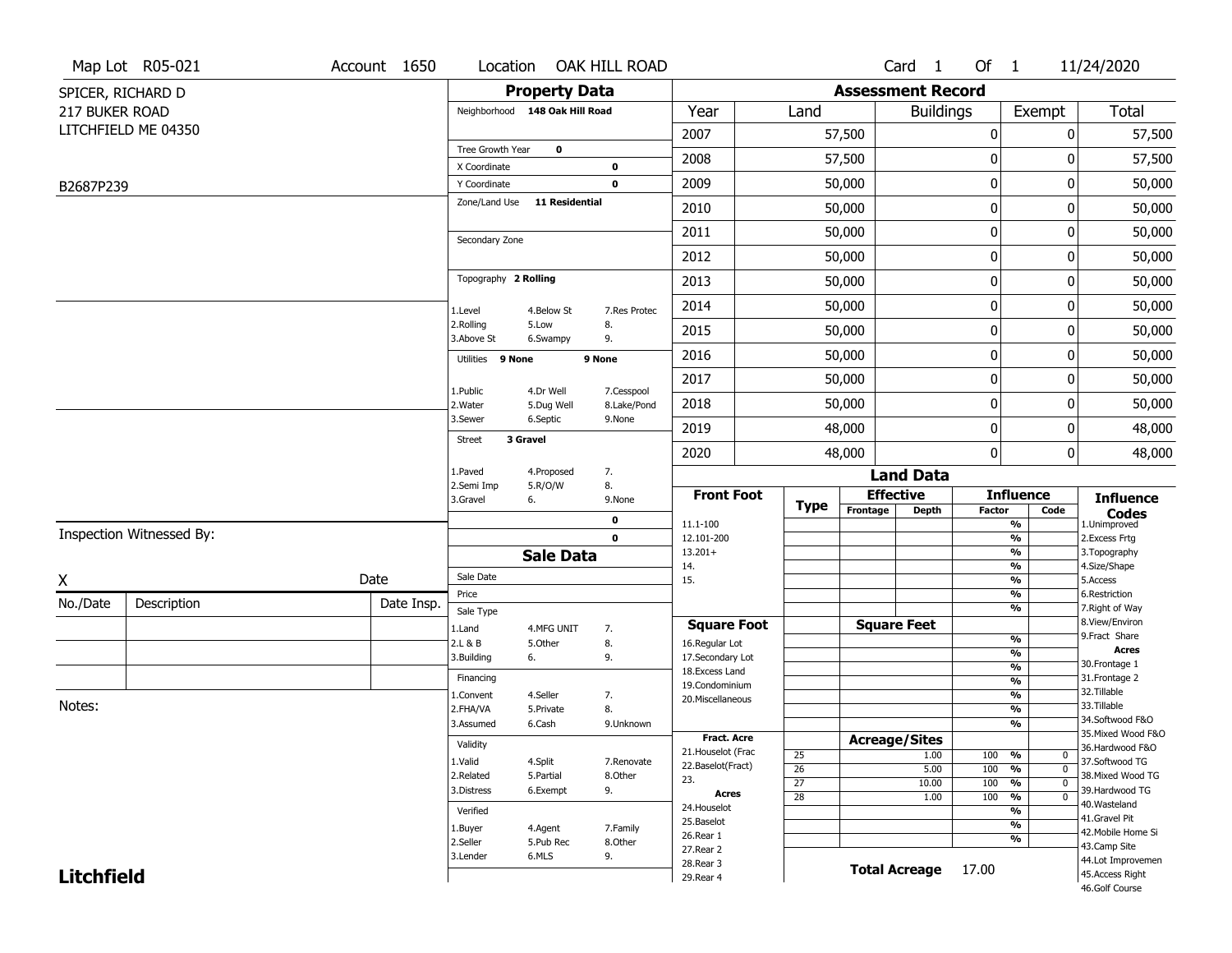|                                   |                 |                                                   |                       |                        |               |                                       |               |                      |             |            | <b>Litchfield</b>  |  |  |  |                   |      |            |
|-----------------------------------|-----------------|---------------------------------------------------|-----------------------|------------------------|---------------|---------------------------------------|---------------|----------------------|-------------|------------|--------------------|--|--|--|-------------------|------|------------|
|                                   | Map Lot R05-021 |                                                   |                       |                        |               | Account 1650                          |               | Location             |             |            | OAK HILL ROAD      |  |  |  | Card <sub>1</sub> | Of 1 | 11/24/2020 |
| <b>Building Style</b>             |                 |                                                   | <b>SF Bsmt Living</b> |                        |               |                                       |               | Layout               |             |            |                    |  |  |  |                   |      |            |
| 0.Uncoded                         | 4.Cape          | 8.Log                                             | Fin Bsmt Grade        |                        |               |                                       |               | 1.Typical            | 4.          |            | 7.                 |  |  |  |                   |      |            |
| 1.Conv.                           | 5.Garrison      | 9.0ther                                           |                       | OPEN-5-CUSTOMIZE       |               |                                       |               | 2.Inadeg             | 5.          |            | 8.                 |  |  |  |                   |      |            |
| 2.Ranch                           | 6.Split         | 10.Tri-Lev                                        | Heat Type             | 100%                   |               |                                       |               | 3.                   | 6.          |            | 9.                 |  |  |  |                   |      |            |
| 3.R Ranch                         | 7.Contemp       | 11.Earth O                                        | 0.Uncoded             |                        | 4.Steam       |                                       | 8.Fl/Wall     | Attic                |             |            |                    |  |  |  |                   |      |            |
| <b>Dwelling Units</b>             |                 |                                                   | 1.HWBB                |                        | 5.FWA         |                                       | 9.No Heat     | 1.1/4 Fin            | 4.Full Fin  |            | 7.                 |  |  |  |                   |      |            |
| Other Units                       |                 |                                                   | 2.HWCI                |                        | 6.GravWA      |                                       | 10.Radiant    | 2.1/2 Fin            | 5.Fl/Stair  |            | 8.                 |  |  |  |                   |      |            |
| <b>Stories</b>                    |                 |                                                   | 3.H Pump              |                        | 7.Electric    |                                       | 11.Radiant    | 3.3/4 Fin            | 6.          |            | 9.None             |  |  |  |                   |      |            |
| 1.1                               | 4.1.5           | 7.1.25                                            | Cool Type             | 0%                     |               |                                       |               | Insulation           |             |            |                    |  |  |  |                   |      |            |
| 2.2                               | 5.1.75          | 8.3.5                                             | 1.Refrig              |                        | 4.W&C Air     |                                       | 7.RadHW       | 1.Full               |             | 4.Minimal  | 7.                 |  |  |  |                   |      |            |
| 3.3                               | 6.2.5           | 9.4                                               | 2.Evapor              |                        | 5.Monitor-    | 8.                                    |               | 2.Heavy              | 5.Partial   |            | 8.                 |  |  |  |                   |      |            |
| <b>Exterior Walls</b>             |                 |                                                   | 3.H Pump              |                        | 6.Monitor-    | 9.None                                |               | 3.Capped             | 6.          |            | 9.None             |  |  |  |                   |      |            |
| 0.Uncoded                         | 4.Asbestos      | 8.Concrete                                        | Kitchen Style         |                        |               |                                       |               | Unfinished %         |             |            |                    |  |  |  |                   |      |            |
| 1.Wd Clapb                        | 5.Stucco        | 9.Other                                           | 1.Modern              |                        | 4.Obsolete    | 7.                                    |               | Grade & Factor       |             |            |                    |  |  |  |                   |      |            |
| 2.Vinyl                           | 6.Brick         | 10.Wd shin                                        | 2.Typical             |                        | 5.            | 8.                                    |               | 1.E Grade            |             | 4.B Grade  | 7.AAA Grad         |  |  |  |                   |      |            |
| 3.Compos.                         | 7.Stone         | 11.T1-11                                          | 3.Old Type            |                        | 6.            | 9.None                                |               | 2.D Grade            |             | 5.A Grade  | 8.M&S              |  |  |  |                   |      |            |
| Roof Surface                      |                 |                                                   | Bath(s) Style         |                        |               |                                       |               | 3.C Grade            |             | 6.AA Grade | 9.Same             |  |  |  |                   |      |            |
|                                   |                 |                                                   |                       |                        |               | 7.                                    |               |                      |             |            |                    |  |  |  |                   |      |            |
| 1.Asphalt                         | 4.Composit      | 7.Rolled R                                        | 1.Modern              |                        | 4.Obsolete    |                                       |               | SQFT (Footprint)     |             |            |                    |  |  |  |                   |      |            |
| 2.Slate                           | 5.Wood          | 8.                                                | 2. Typical            |                        | 5.            | 8.                                    |               | Condition            |             |            |                    |  |  |  |                   |      |            |
| 3.Metal                           | 6.Other         | 9.                                                | 3.Old Type            |                        | 6.            | 9.None                                |               | 1.Poor               | 4.Avg       |            | 7.V G              |  |  |  |                   |      |            |
| SF Masonry Trim                   |                 |                                                   | # Rooms               |                        |               |                                       |               | 2.Fair               | $5.Avg+$    |            | 8.Exc              |  |  |  |                   |      |            |
| OPEN-3-CUSTOM                     |                 |                                                   | # Bedrooms            |                        |               |                                       |               | 3.Avg-               | 6.Good      |            | 9.Same             |  |  |  |                   |      |            |
| OPEN-4-CUSTOM<br># Full Baths     |                 |                                                   |                       |                        |               | Phys. % Good                          |               |                      |             |            |                    |  |  |  |                   |      |            |
| Year Built<br># Half Baths        |                 |                                                   |                       |                        | Funct. % Good |                                       |               |                      |             |            |                    |  |  |  |                   |      |            |
| Year Remodeled<br># Addn Fixtures |                 |                                                   |                       | <b>Functional Code</b> |               |                                       |               |                      |             |            |                    |  |  |  |                   |      |            |
| Foundation                        |                 |                                                   | # Fireplaces          |                        |               |                                       |               | 1.Incomp             | 4.Delap     |            | 7.No Power         |  |  |  |                   |      |            |
| 1.Concrete                        | 4.Wood          | 7.                                                |                       |                        |               |                                       |               | 2.O-Built            | 5.Bsmt      |            | 8.LongTerm         |  |  |  |                   |      |            |
| 2.C Block                         | 5.Slab          | 8.                                                |                       |                        |               |                                       |               | 3.Damage             |             | 6.Common   | 9.None             |  |  |  |                   |      |            |
| 3.Br/Stone                        | 6.Piers         | 9.                                                |                       |                        |               |                                       |               | Econ. % Good         |             |            |                    |  |  |  |                   |      |            |
| Basement                          |                 |                                                   |                       |                        |               |                                       |               | Economic Code        |             |            |                    |  |  |  |                   |      |            |
| $1.1/4$ Bmt                       | 4.Full Bmt      | 7.                                                |                       |                        |               |                                       |               | 0.None               |             | 3.No Power | 9.None             |  |  |  |                   |      |            |
| 2.1/2 Bmt                         | 5.Crawl Sp      | 8.                                                |                       |                        |               |                                       |               | 1.Location           |             | 4.Generate | 8.                 |  |  |  |                   |      |            |
| 3.3/4 Bmt                         | 6.              | 9.None                                            |                       |                        |               | <i>Software</i>                       |               | 2.Encroach           |             | 5.Multi-Fa | 9.                 |  |  |  |                   |      |            |
| Bsmt Gar # Cars                   |                 |                                                   |                       |                        |               |                                       |               | <b>Entrance Code</b> | $\mathbf 0$ |            |                    |  |  |  |                   |      |            |
| Wet Basement                      |                 |                                                   |                       |                        |               | A Division of Harris Computer Systems |               | 1.Interior           | 4.Vacant    |            | 7.                 |  |  |  |                   |      |            |
|                                   | 4.Dirt Flr      | 7.                                                |                       |                        |               |                                       |               | 2.Refusal            |             | 5.Estimate | 8.                 |  |  |  |                   |      |            |
| 1.Dry                             |                 |                                                   |                       |                        |               |                                       |               | 3.Informed           |             |            | 9.                 |  |  |  |                   |      |            |
| 2.Damp                            | 5.              | 8.                                                |                       |                        |               |                                       |               |                      |             | 6.Existing |                    |  |  |  |                   |      |            |
| 3.Wet                             | 6.              | 9.                                                |                       |                        |               |                                       |               | Information Code 0   |             |            |                    |  |  |  |                   |      |            |
|                                   |                 |                                                   |                       |                        |               |                                       |               | 1.Owner              | 4.Agent     |            | 7.Vacant           |  |  |  |                   |      |            |
|                                   |                 |                                                   |                       |                        |               |                                       |               | 2.Relative           |             | 5.Estimate | 8.                 |  |  |  |                   |      |            |
|                                   |                 | Date Inspected                                    |                       |                        |               |                                       |               | 3.Tenant             | 6.Other     |            | 9.                 |  |  |  |                   |      |            |
|                                   |                 | <b>Additions, Outbuildings &amp; Improvements</b> |                       |                        |               |                                       |               |                      |             |            | 1.One Story Fram   |  |  |  |                   |      |            |
| Type                              |                 | Year                                              | Units                 | Grade                  | Cond          | Phys.                                 | Funct.        | Sound Value          |             |            | 2. Two Story Fram  |  |  |  |                   |      |            |
|                                   |                 |                                                   |                       |                        |               |                                       |               |                      |             |            | 3. Three Story Fr  |  |  |  |                   |      |            |
|                                   |                 |                                                   |                       |                        |               | $\%$                                  | $\%$          |                      |             |            | 4.1 & 1/2 Story    |  |  |  |                   |      |            |
|                                   |                 |                                                   |                       |                        |               | %                                     | $\%$          |                      |             |            | 5.1 & 3/4 Story    |  |  |  |                   |      |            |
|                                   |                 |                                                   |                       |                        |               | $\frac{1}{2}$                         | $\frac{0}{6}$ |                      |             |            | 6.2 & 1/2 Story    |  |  |  |                   |      |            |
|                                   |                 |                                                   |                       |                        |               |                                       |               |                      |             |            | 21. Open Frame Por |  |  |  |                   |      |            |
|                                   |                 |                                                   |                       |                        |               | $\%$                                  | $\%$          |                      |             |            | 22.Encl Frame Por  |  |  |  |                   |      |            |
|                                   |                 |                                                   |                       |                        |               | $\sqrt{6}$                            | $\%$          |                      |             |            | 23. Frame Garage   |  |  |  |                   |      |            |
|                                   |                 |                                                   |                       |                        |               | $\frac{1}{2}$                         | $\%$          |                      |             |            | 24.Frame Shed      |  |  |  |                   |      |            |
|                                   |                 |                                                   |                       |                        |               |                                       |               |                      |             |            | 25. Frame Bay Wind |  |  |  |                   |      |            |
|                                   |                 |                                                   |                       |                        |               | $\sqrt{6}$                            | $\%$          |                      |             |            |                    |  |  |  |                   |      |            |
|                                   |                 |                                                   |                       |                        |               | $\%$                                  | $\%$          |                      |             |            | 26.1SFr Overhang   |  |  |  |                   |      |            |
|                                   |                 |                                                   |                       |                        |               | $\sqrt{6}$                            | $\%$          |                      |             |            | 27.Unfin Basement  |  |  |  |                   |      |            |
|                                   |                 |                                                   |                       |                        |               |                                       |               |                      |             |            | 28. Unfinished Att |  |  |  |                   |      |            |
|                                   |                 |                                                   |                       |                        |               | $\sqrt{6}$                            | $\%$          |                      |             |            | 29. Finished Attic |  |  |  |                   |      |            |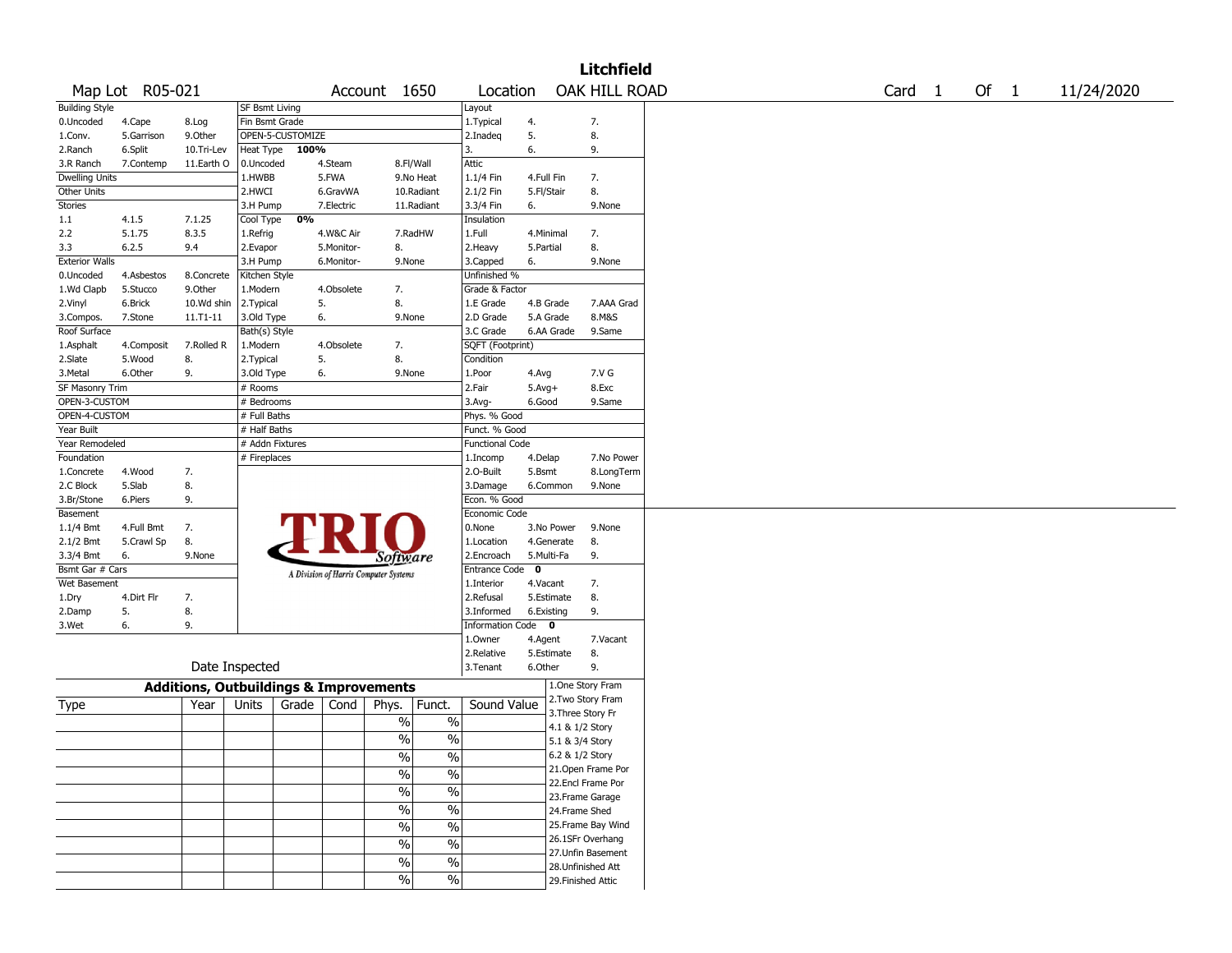|                         | Map Lot R05-022          | Account 1690 | Location                      |                                | 162 OAK HILL ROAD      |                                         |                       |                          | Card <sub>1</sub>    | Of $1$        |                                                    | 11/24/2020                            |
|-------------------------|--------------------------|--------------|-------------------------------|--------------------------------|------------------------|-----------------------------------------|-----------------------|--------------------------|----------------------|---------------|----------------------------------------------------|---------------------------------------|
|                         | STUFFLEBEAM, MARK        |              |                               | <b>Property Data</b>           |                        |                                         |                       | <b>Assessment Record</b> |                      |               |                                                    |                                       |
| <b>162 OAKHILL ROAD</b> |                          |              |                               | Neighborhood 148 Oak Hill Road |                        | Year                                    | Land                  |                          | <b>Buildings</b>     |               | Exempt                                             | <b>Total</b>                          |
|                         | LITCHFIELD ME 04350      |              |                               |                                |                        | 2007                                    |                       | 51,600                   |                      | 64,660        | 13,000                                             | 103,260                               |
|                         |                          |              | Tree Growth Year              | $\mathbf 0$                    |                        | 2008                                    |                       | 51,600                   |                      | 64,653        | 12,350                                             | 103,903                               |
|                         |                          |              | X Coordinate                  |                                | $\mathbf 0$            |                                         |                       |                          |                      |               |                                                    |                                       |
| B2658P61                |                          |              | Y Coordinate<br>Zone/Land Use | <b>11 Residential</b>          | $\mathbf 0$            | 2009                                    |                       | 50,000                   |                      | 73,950        | 9,500                                              | 114,450                               |
|                         |                          |              |                               |                                |                        | 2010                                    |                       | 50,000                   |                      | 63,890        | 10,000                                             | 103,890                               |
|                         |                          |              | Secondary Zone                |                                |                        | 2011                                    |                       | 50,000                   |                      | 68,136        | 10,000                                             | 108,136                               |
|                         |                          |              |                               |                                |                        | 2012                                    |                       | 50,000                   |                      | 68,136        | 10,000                                             | 108,136                               |
|                         |                          |              | Topography 2 Rolling          |                                |                        | 2013                                    |                       | 50,000                   |                      | 68,106        | 10,000                                             | 108,106                               |
|                         |                          |              | 1.Level                       | 4.Below St                     | 7.Res Protec           | 2014                                    |                       | 50,000                   |                      | 67,315        | 10,000                                             | 107,315                               |
|                         |                          |              | 2.Rolling<br>3.Above St       | 5.Low<br>6.Swampy              | 8.<br>9.               | 2015                                    |                       | 50,000                   |                      | 67,299        | 10,000                                             | 107,299                               |
|                         |                          |              | Utilities                     | 4 Drilled Well                 | <b>6 Septic System</b> | 2016                                    |                       | 50,000                   |                      | 66,495        | 15,000                                             | 101,495                               |
|                         |                          |              | 1.Public                      | 4.Dr Well                      | 7.Cesspool             | 2017                                    |                       | 50,000                   |                      | 66,465        | 20,000                                             | 96,465                                |
|                         |                          |              | 2. Water                      | 5.Dug Well                     | 8.Lake/Pond            | 2018                                    |                       | 50,000                   |                      | 65,688        | 19,200                                             | 96,488                                |
|                         |                          |              | 3.Sewer                       | 6.Septic                       | 9.None                 | 2019                                    |                       | 54,000                   |                      | 101,400       | 20,000                                             | 135,400                               |
|                         |                          |              | <b>Street</b>                 | 1 Paved                        |                        | 2020                                    |                       | 54,000                   |                      | 101,400       | 25,000                                             | 130,400                               |
|                         |                          |              | 1.Paved                       | 4.Proposed                     | 7.                     |                                         |                       |                          | <b>Land Data</b>     |               |                                                    |                                       |
|                         |                          |              | 2.Semi Imp<br>3.Gravel        | 5.R/O/W<br>6.                  | 8.<br>9.None           | <b>Front Foot</b>                       |                       |                          | <b>Effective</b>     |               | <b>Influence</b>                                   | <b>Influence</b>                      |
|                         |                          |              |                               |                                | 0                      | 11.1-100                                | <b>Type</b>           | Frontage                 | <b>Depth</b>         | <b>Factor</b> | Code<br>%                                          | <b>Codes</b><br>1.Unimproved          |
|                         | Inspection Witnessed By: |              |                               |                                | $\mathbf 0$            | 12.101-200                              |                       |                          |                      |               | $\frac{9}{6}$                                      | 2. Excess Frtg                        |
|                         |                          |              |                               | <b>Sale Data</b>               |                        | $13.201+$<br>14.                        |                       |                          |                      |               | %<br>%                                             | 3. Topography<br>4.Size/Shape         |
| X                       |                          | Date         | Sale Date                     |                                |                        | 15.                                     |                       |                          |                      |               | $\frac{9}{6}$                                      | 5.Access                              |
| No./Date                | Description              | Date Insp.   | Price                         |                                |                        |                                         |                       |                          |                      |               | %<br>%                                             | 6.Restriction<br>7. Right of Way      |
|                         |                          |              | Sale Type                     |                                |                        | <b>Square Foot</b>                      |                       |                          | <b>Square Feet</b>   |               |                                                    | 8.View/Environ                        |
|                         |                          |              | 1.Land<br>2.L & B             | 4.MFG UNIT<br>5.Other          | 7.<br>8.               | 16.Regular Lot                          |                       |                          |                      |               | $\frac{9}{6}$                                      | 9.Fract Share                         |
|                         |                          |              | 3.Building                    | 6.                             | 9.                     | 17.Secondary Lot                        |                       |                          |                      |               | $\frac{9}{6}$                                      | <b>Acres</b><br>30. Frontage 1        |
|                         |                          |              | Financing                     |                                |                        | 18.Excess Land                          |                       |                          |                      |               | $\frac{9}{6}$<br>$\frac{9}{6}$                     | 31. Frontage 2                        |
|                         |                          |              | 1.Convent                     | 4.Seller                       | 7.                     | 19.Condominium<br>20.Miscellaneous      |                       |                          |                      |               | $\frac{9}{6}$                                      | 32. Tillable                          |
| Notes:                  |                          |              | 2.FHA/VA                      | 5.Private                      | 8.                     |                                         |                       |                          |                      |               | $\frac{9}{6}$                                      | 33.Tillable                           |
|                         |                          |              | 3.Assumed                     | 6.Cash                         | 9.Unknown              |                                         |                       |                          |                      |               | $\frac{9}{6}$                                      | 34.Softwood F&O<br>35. Mixed Wood F&O |
|                         |                          |              | Validity                      |                                |                        | <b>Fract. Acre</b>                      |                       |                          | <b>Acreage/Sites</b> |               |                                                    | 36.Hardwood F&O                       |
|                         |                          |              | 1.Valid                       | 4.Split                        | 7.Renovate             | 21. Houselot (Frac<br>22.Baselot(Fract) | 24                    |                          | 1.00                 | 100           | %<br>0                                             | 37.Softwood TG                        |
|                         |                          |              | 2.Related                     | 5.Partial                      | 8.Other                | 23.                                     | $\overline{26}$<br>44 |                          | 4.00<br>1.00         | 75<br>100     | $\frac{9}{6}$<br>3<br>$\frac{9}{6}$<br>$\mathbf 0$ | 38. Mixed Wood TG                     |
|                         |                          |              | 3.Distress                    | 6.Exempt                       | 9.                     | <b>Acres</b>                            |                       |                          |                      |               | $\frac{9}{6}$                                      | 39.Hardwood TG                        |
|                         |                          |              | Verified                      |                                |                        | 24. Houselot                            |                       |                          |                      |               | $\frac{9}{6}$                                      | 40. Wasteland                         |
|                         |                          |              | 1.Buyer                       | 4.Agent                        | 7.Family               | 25.Baselot                              |                       |                          |                      |               | $\frac{9}{6}$                                      | 41.Gravel Pit                         |
|                         |                          |              | 2.Seller                      | 5.Pub Rec                      | 8.0ther                | 26.Rear 1                               |                       |                          |                      |               | $\frac{9}{6}$                                      | 42. Mobile Home Si<br>43.Camp Site    |
|                         |                          |              | 3.Lender                      | 6.MLS                          | 9.                     | 27.Rear 2<br>28. Rear 3                 |                       |                          |                      |               |                                                    | 44.Lot Improvemen                     |
| <b>Litchfield</b>       |                          |              |                               |                                |                        | 29. Rear 4                              |                       |                          | <b>Total Acreage</b> | 5.00          |                                                    | 45.Access Right                       |
|                         |                          |              |                               |                                |                        |                                         |                       |                          |                      |               |                                                    | 46.Golf Course                        |